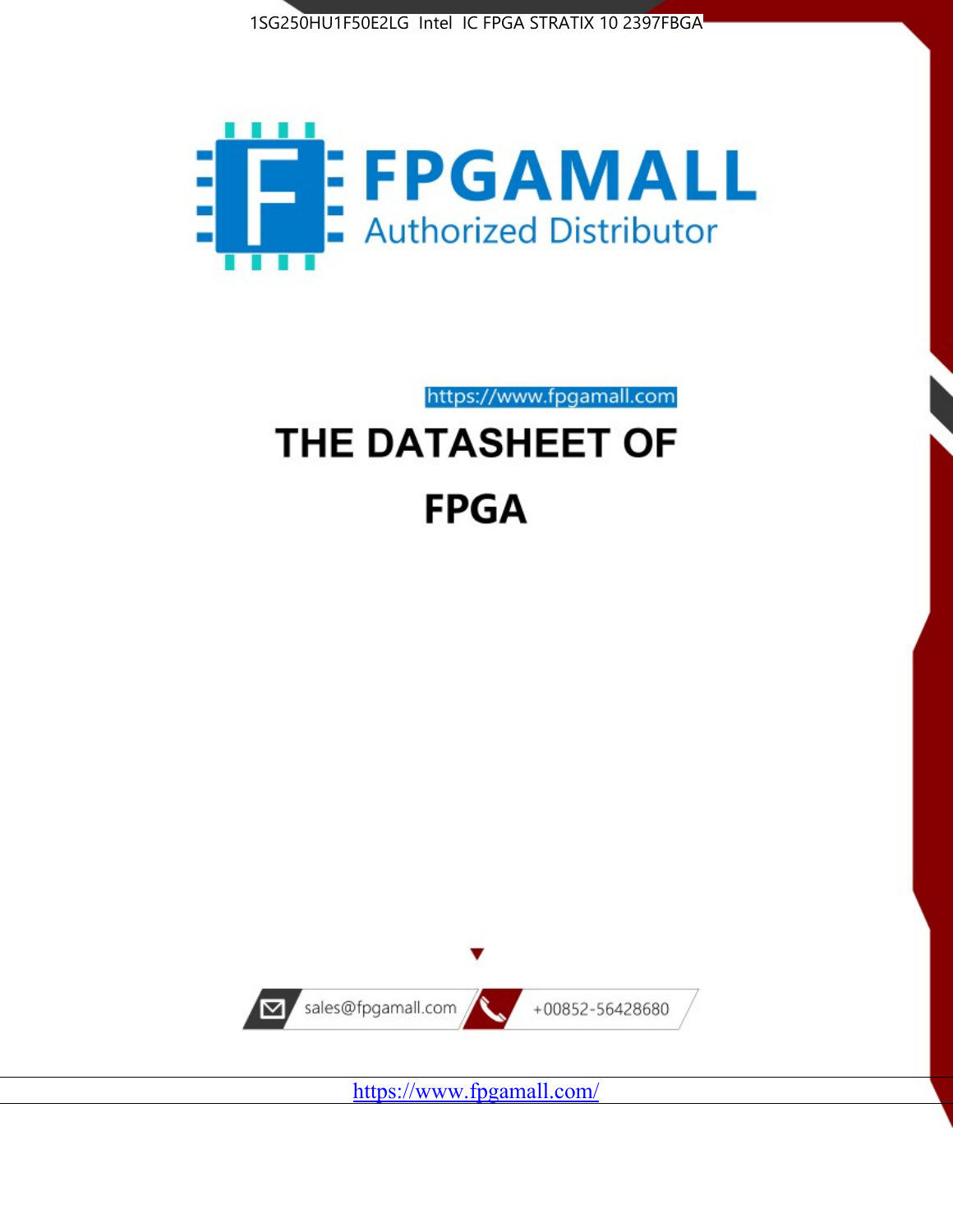1SG250HU1F50E2LG Intel IC FPGA STRATIX 10 2397FBGA



# **Intel® Stratix® 10 GX/SX Device Overview**



**S10-OVERVIEW | 2020.04.30** Latest document on the web: **[PDF](https://www.intel.com/content/dam/www/programmable/us/en/pdfs/literature/hb/stratix-10/s10-overview.pdf)** | **[HTML](https://www.intel.com/content/www/us/en/programmable/documentation/joc1442261161666.html)**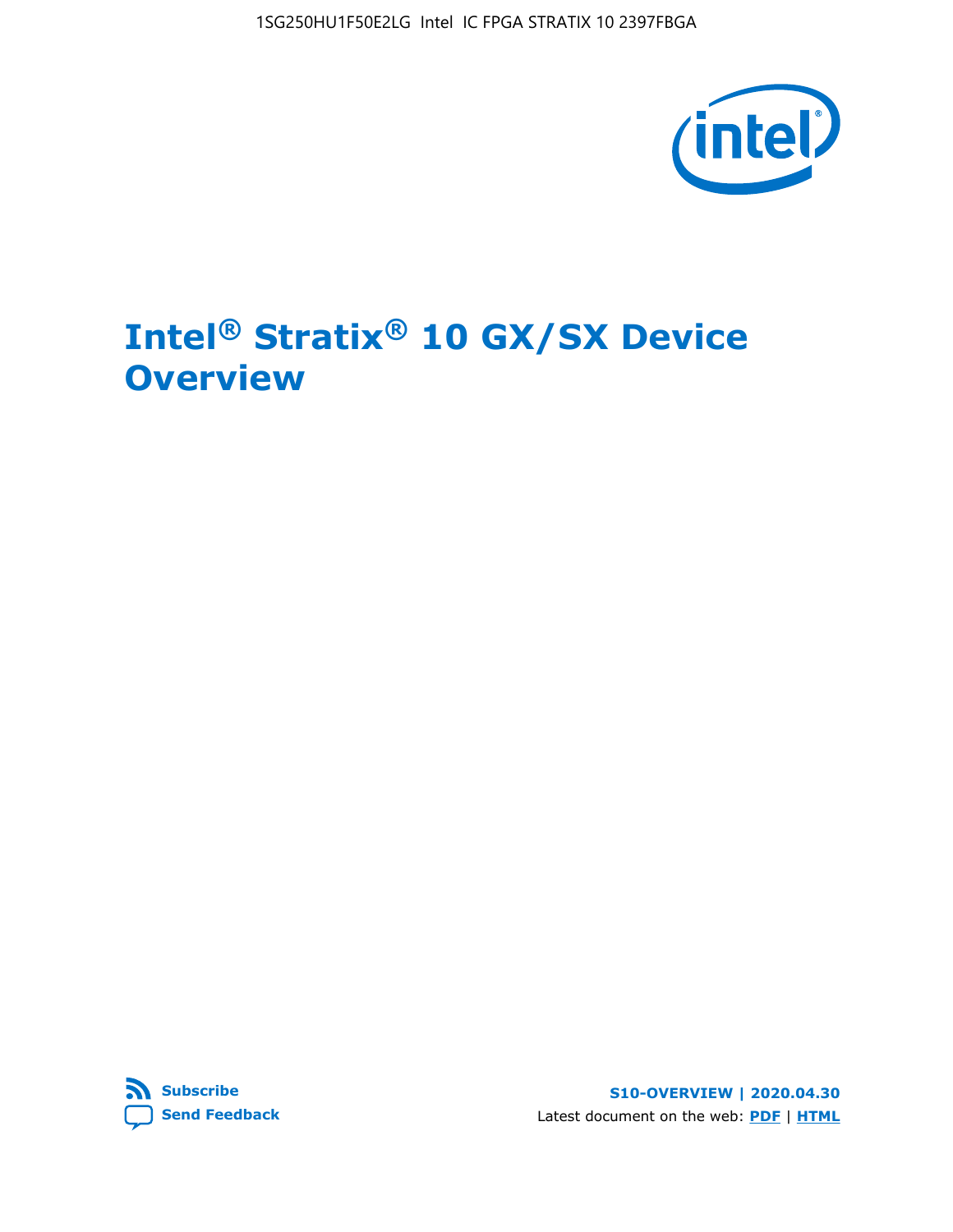

*Contents*

# **Contents**

| 1.26. Document Revision History for the Intel Stratix 10 GX/SX Device Overview36 |  |
|----------------------------------------------------------------------------------|--|

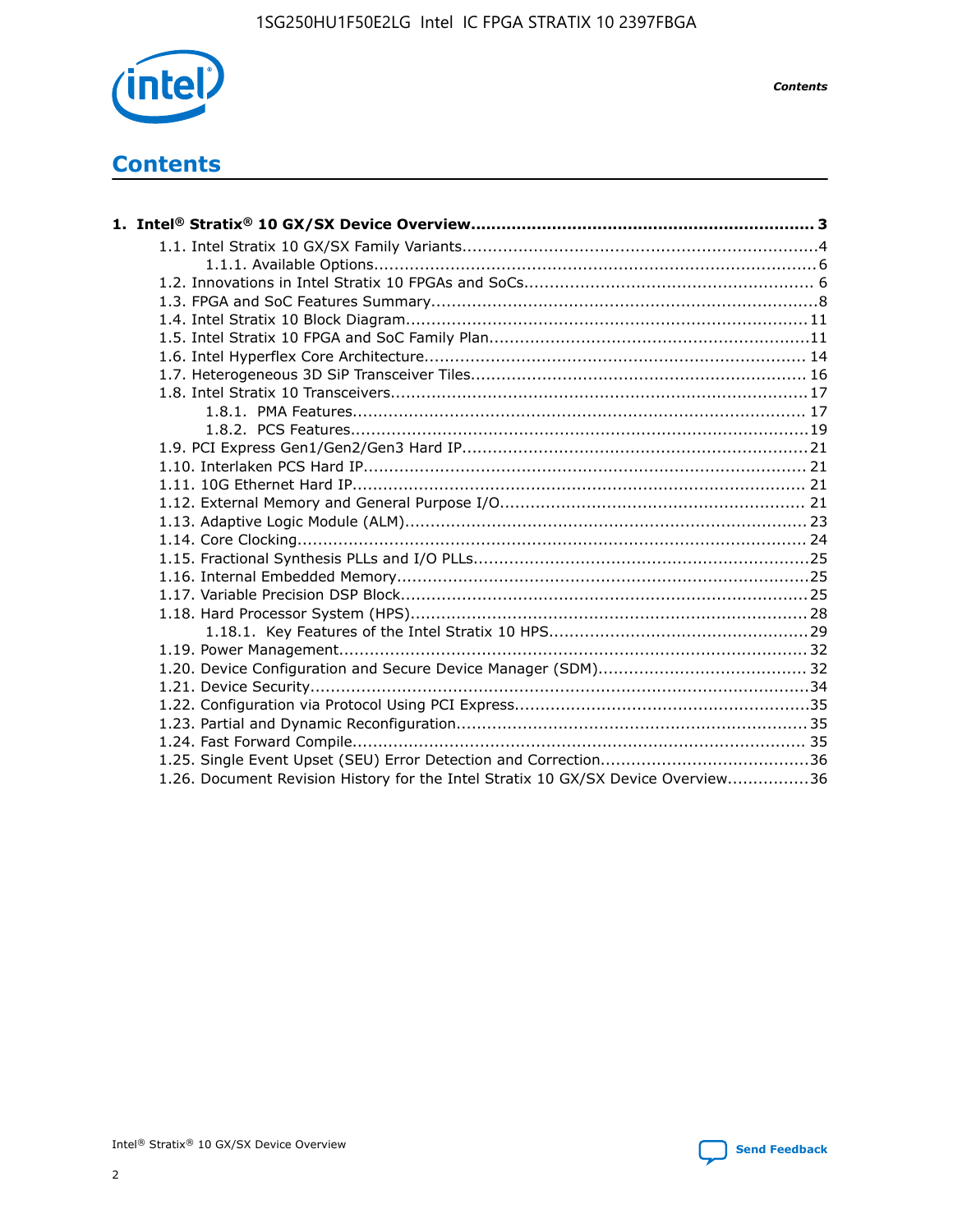**S10-OVERVIEW | 2020.04.30**

**[Send Feedback](mailto:FPGAtechdocfeedback@intel.com?subject=Feedback%20on%20Intel%20Stratix%2010%20GX/SX%20Device%20Overview%20(S10-OVERVIEW%202020.04.30)&body=We%20appreciate%20your%20feedback.%20In%20your%20comments,%20also%20specify%20the%20page%20number%20or%20paragraph.%20Thank%20you.)**



# **1. Intel® Stratix® 10 GX/SX Device Overview**

Intel's 14 nm Intel® Stratix® 10 GX FPGAs and SX SoCs deliver 2X the core performance and up to 70% lower power over previous generation high-performance FPGAs.

Featuring several groundbreaking innovations, including the all new Intel Hyperflex™ core architecture, this device family enables you to meet the demand for everincreasing bandwidth and processing performance in your most advanced applications, while meeting your power budget.

With an embedded hard processor system (HPS) based on a quad-core 64 bit Arm\* Cortex\*-A53, the Intel Stratix 10 SoC devices deliver power efficient, application-class processing and allow designers to extend hardware virtualization into the FPGA fabric. Intel Stratix 10 SoC devices demonstrate Intel's commitment to high-performance SoCs and extend Intel's leadership in programmable devices featuring an Arm-based processor system.

Important innovations in Intel Stratix 10 FPGAs and SoCs include:

- All new Intel Hyperflex core architecture delivering 2X the core performance compared to previous generation high-performance FPGAs
- Intel 14 nm tri-gate (FinFET) technology
- Heterogeneous 3D System-in-Package (SiP) technology
- Core fabric with up to 10.2 million logic elements (LEs)
- Up to 96 full duplex transceiver channels on heterogeneous 3D SiP transceiver tiles
- Transceiver data rates up to 28.3 Gbps chip-to-chip/module and backplane performance
- M20K (20 Kb) internal SRAM memory blocks
- Fractional synthesis and ultra-low jitter LC tank based transmit phase locked loops (PLLs)
- Hard PCI Express<sup>®</sup> Gen3 x16 intellectual property (IP) blocks
- Hard 10GBASE-KR/40GBASE-KR4 Forward Error Correction (FEC) in every transceiver channel
- Hard memory controllers and PHY supporting DDR4 rates up to 2666 Mbps per pin
- Hard fixed-point and IEEE 754 compliant hard floating-point variable precision digital signal processing (DSP) blocks with up to 10 TFLOP compute performance with a power efficiency of 80 GFLOP per Watt
- Quad-core 64 bit Arm Cortex-A53 embedded processor running up to 1.5 GHz in SoC family variants
- Programmable clock tree synthesis for flexible, low power, low skew clock trees

Intel Corporation. All rights reserved. Agilex, Altera, Arria, Cyclone, Enpirion, Intel, the Intel logo, MAX, Nios, Quartus and Stratix words and logos are trademarks of Intel Corporation or its subsidiaries in the U.S. and/or other countries. Intel warrants performance of its FPGA and semiconductor products to current specifications in accordance with Intel's standard warranty, but reserves the right to make changes to any products and services at any time without notice. Intel assumes no responsibility or liability arising out of the application or use of any information, product, or service described herein except as expressly agreed to in writing by Intel. Intel customers are advised to obtain the latest version of device specifications before relying on any published information and before placing orders for products or services. \*Other names and brands may be claimed as the property of others.

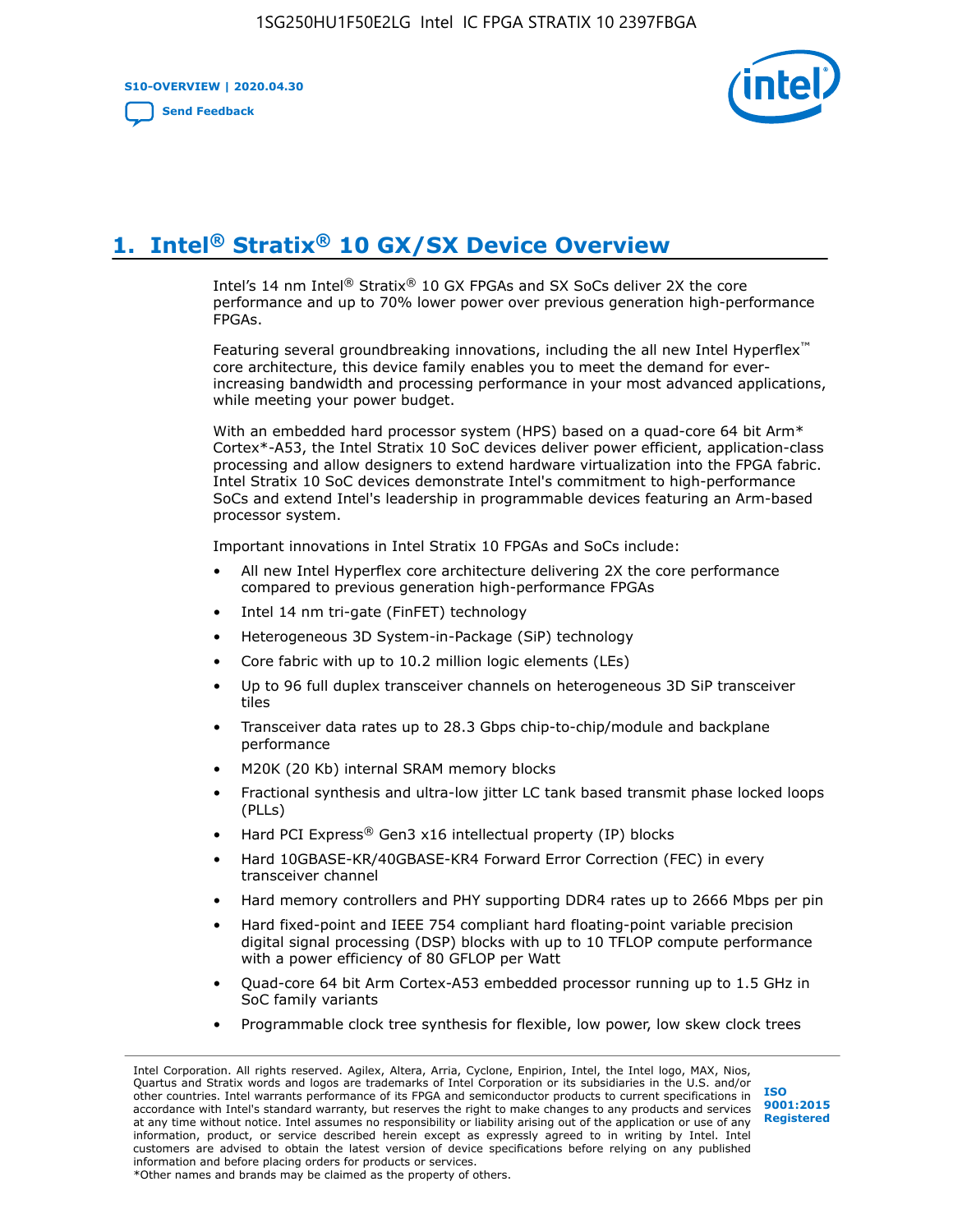

- Dedicated secure device manager (SDM) for:
	- Enhanced device configuration and security
	- AES-256, SHA-256/384 and ECDSA-256/384 encrypt/decrypt accelerators and authentication
	- Multi-factor authentication
	- Physically Unclonable Function (PUF) service and software programmable device configuration capability
- Comprehensive set of advanced power saving features delivering up to 70% lower power compared to previous generation high-performance FPGAs
- Non-destructive register state readback and writeback, to support ASIC prototyping and other applications

With these capabilities, Intel Stratix 10 FPGAs and SoCs are ideally suited for the most demanding applications in diverse markets such as:

- **Compute and Storage**—for custom servers, cloud computing and datacenter acceleration
- **Networking**—for Terabit, 400G and multi-100G bridging, aggregation, packet processing and traffic management
- **Optical Transport Networks**—for OTU4, 2xOTU4, 4xOTU4
- **Broadcast**—for high-end studio distribution, head end encoding/decoding, edge quadrature amplitude modulation (QAM)
- **Military**—for radar, electronic warfare, and secure communications
- **Medical**—for diagnostic scanners and diagnostic imaging
- **Test and Measurement**—for protocol and application testers
- **Wireless**—for next-generation 5G networks
- **ASIC Prototyping**—for designs that require the largest FPGA fabric with the highest I/O count

# **1.1. Intel Stratix 10 GX/SX Family Variants**

Intel Stratix 10 devices are available in FPGA (GX) and SoC (SX) variants.

- **Intel Stratix 10 GX** devices deliver up to 1 GHz core fabric performance and contain up to 10.2 million LEs in the fabric. They also feature up to 96 general purpose transceivers on separate transceiver tiles, and 2666 Mbps DDR4 external memory interface performance. The transceivers are capable of up to 28.3 Gbps short reach and across the backplane. These devices are optimized for FPGA applications that require the highest transceiver bandwidth and core fabric performance, with the power efficiency of Intel's 14 nm tri-gate process technology.
- **Intel Stratix 10 SX** devices have a feature set that is identical to Intel Stratix 10 GX devices, with the addition of an embedded quad-core 64 bit Arm Cortex A53 hard processor system.

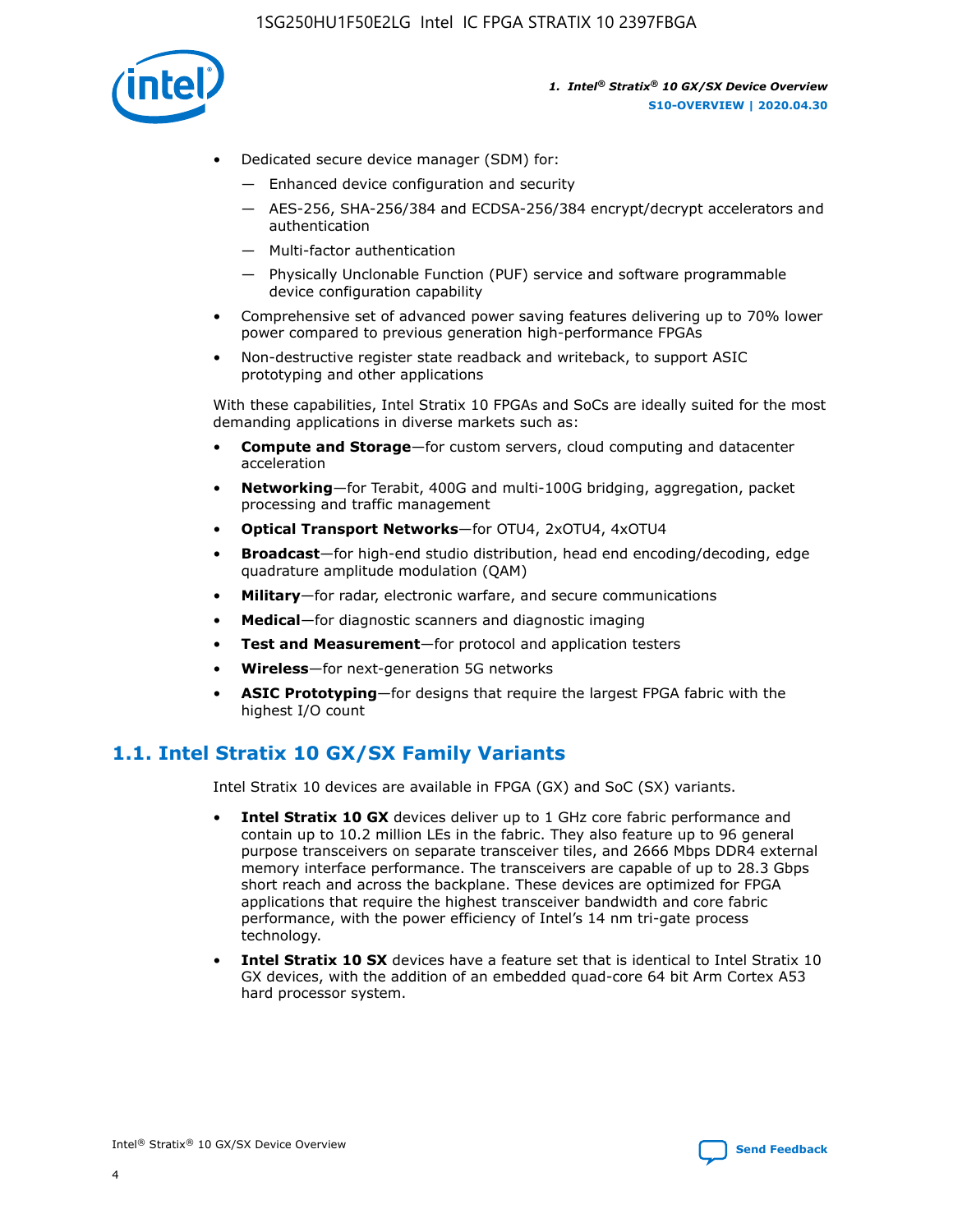

Common to all Intel Stratix 10 family variants is a high-performance fabric based on the new Intel Hyperflex core architecture that includes additional Hyper-Registers throughout the interconnect routing and at the inputs of all functional blocks. The core fabric also contains an enhanced logic array utilizing Intel's adaptive logic module (ALM) and a rich set of high performance building blocks including:

- M20K (20 Kb) embedded memory blocks
- Variable precision DSP blocks with hard IEEE 754 compliant floating-point units
- Fractional synthesis and integer PLLs
- Hard memory controllers and PHY for external memory interfaces
- General purpose IO cells

To clock these building blocks, Intel Stratix 10 devices use programmable clock tree synthesis, which uses dedicated clock tree routing to synthesize only those branches of the clock trees required for the application. All devices support in-system, finegrained partial reconfiguration of the logic array, allowing logic to be added and subtracted from the system while it is operating.

All family variants also contain high speed serial transceivers, containing both the physical medium attachment (PMA) and the physical coding sublayer (PCS), which can be used to implement a variety of industry standard and proprietary protocols. In addition to the hard PCS, Intel Stratix 10 devices contain multiple instantiations of PCI Express hard IP that supports Gen1/Gen2/Gen3 rates in x1/x2/x4/x8/x16 lane configurations, and hard 10GBASE-KR/40GBASE-KR4 FEC for every transceiver. The hard PCS, FEC, and PCI Express IP free up valuable core logic resources, save power, and increase your productivity.

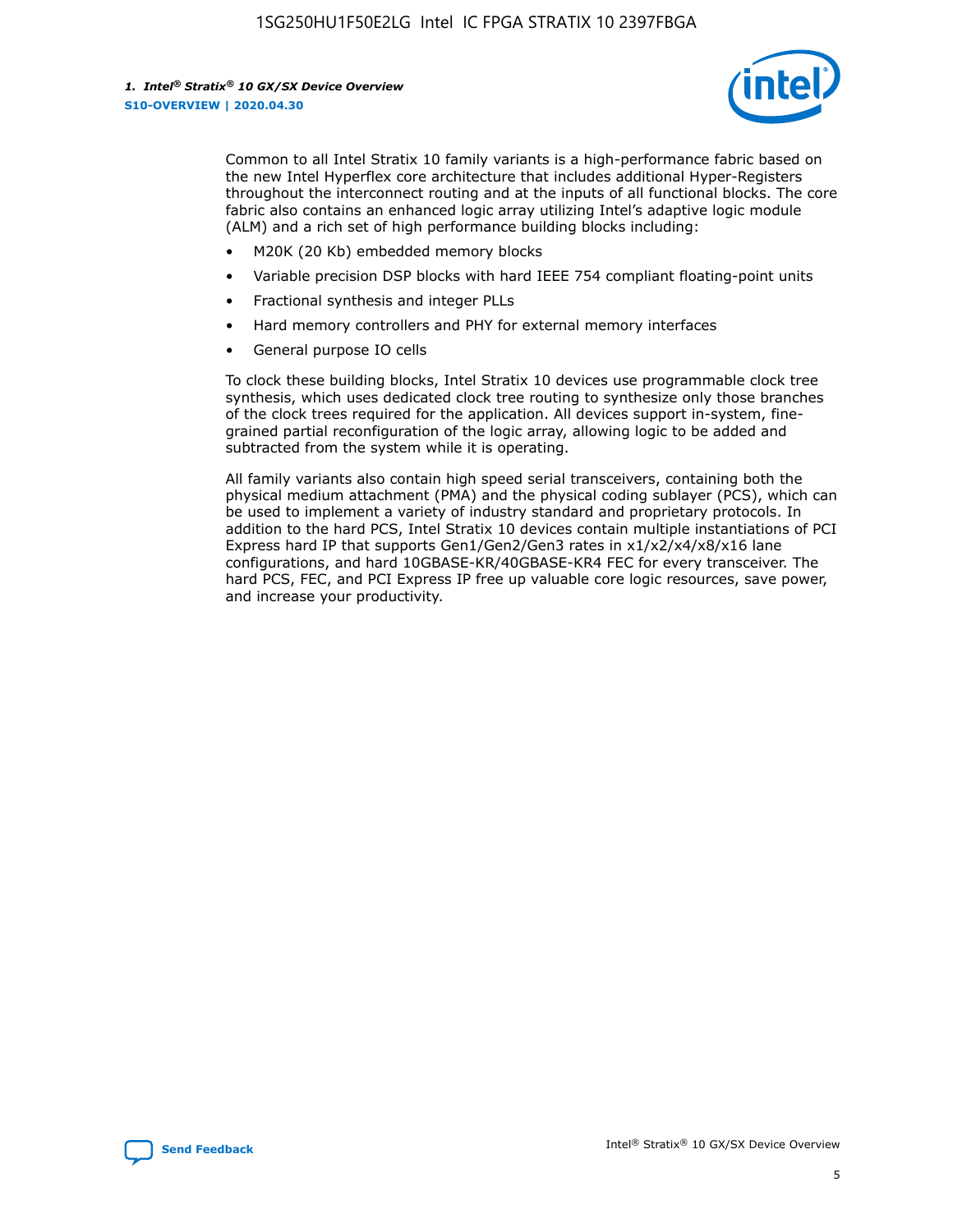

# **1.1.1. Available Options**

#### **Figure 1. Sample Ordering Code and Available Options for Intel Stratix 10 Devices**



# **Related Information**

[My Intel Support](https://www.intel.com/content/www/us/en/programmable/my-intel/mal-home.html)

# **1.2. Innovations in Intel Stratix 10 FPGAs and SoCs**

Intel Stratix 10 FPGAs and SoCs deliver many significant improvements over the previous generation high-performance Stratix V FPGAs.

#### **Table 1. Key Features of Intel Stratix 10 Devices Compared to Stratix V Devices**

| <b>Feature</b>            | <b>Stratix V FPGAs</b>                                           | <b>Intel Stratix 10 FPGAs and SoCs</b>                                        |  |  |  |
|---------------------------|------------------------------------------------------------------|-------------------------------------------------------------------------------|--|--|--|
| <b>Process technology</b> | 28 nm TSMC (planar<br>transistor)                                | 14 nm Intel tri-gate (FinFET)                                                 |  |  |  |
| Hard processor core       | None                                                             | Quad-core 64 bit Arm Cortex-A53<br>(SoC only)                                 |  |  |  |
| Core architecture         | Conventional core architecture<br>with conventional interconnect | Intel Hyperflex core architecture with<br>Hyper-Registers in the interconnect |  |  |  |
| continued                 |                                                                  |                                                                               |  |  |  |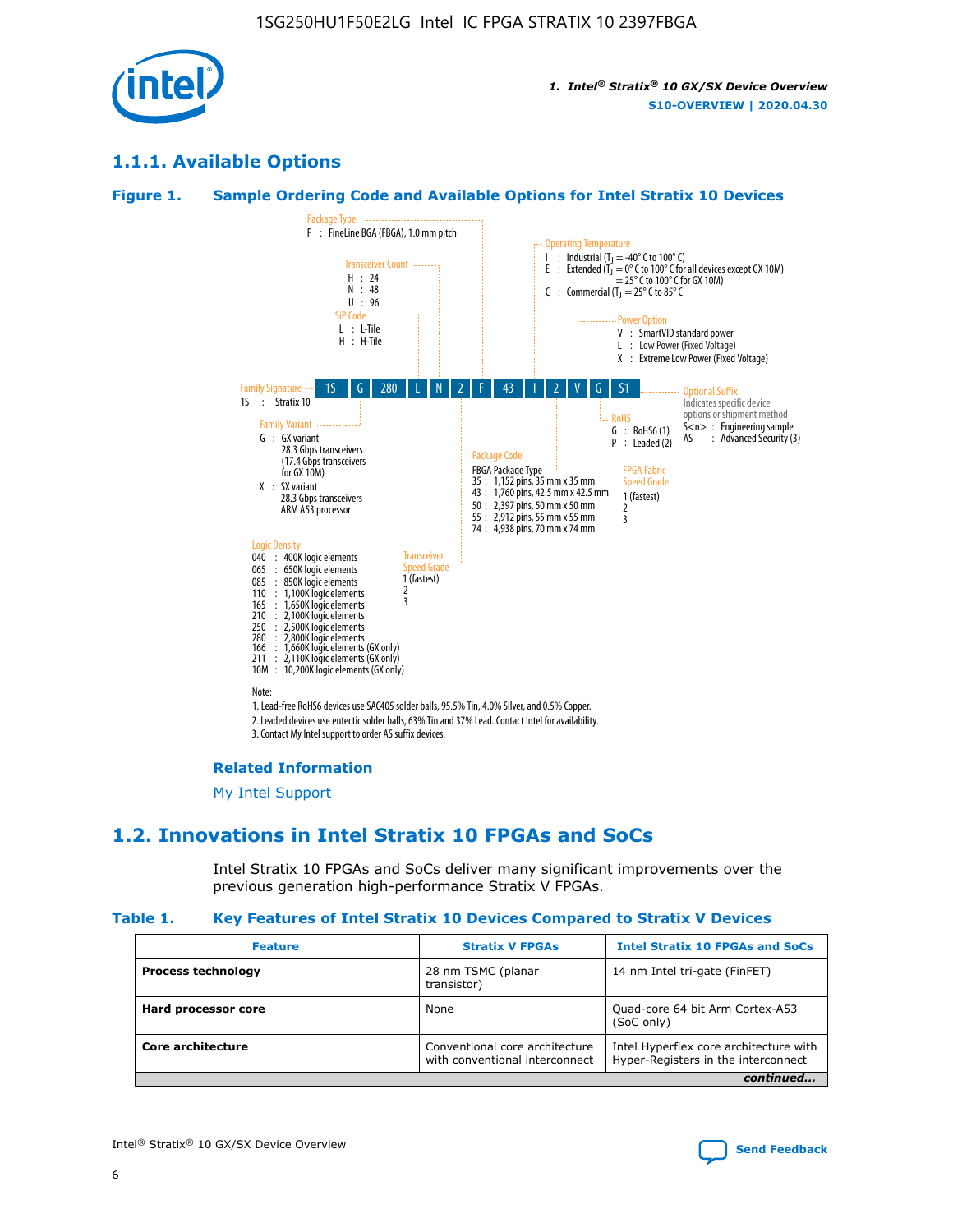

| <b>Feature</b>                                   | <b>Stratix V FPGAs</b>                                                              | <b>Intel Stratix 10 FPGAs and SoCs</b>                                                                                                       |
|--------------------------------------------------|-------------------------------------------------------------------------------------|----------------------------------------------------------------------------------------------------------------------------------------------|
| Core performance                                 | 500 MHz                                                                             | 1 GHz                                                                                                                                        |
| <b>Power dissipation</b>                         | 1x                                                                                  | As low as $0.3x$                                                                                                                             |
| Logic density                                    | <b>952 KLE</b>                                                                      | 10,200 KLE                                                                                                                                   |
| <b>Embedded memory (M20K)</b>                    | 52 Mbits                                                                            | 253 Mbits                                                                                                                                    |
| 18x19 multipliers                                | 3,926                                                                               | 11,520                                                                                                                                       |
|                                                  | Note: Multiplier is 18x18 in<br>Stratix V devices.                                  | Note: Multiplier is 18x19 in Intel<br>Stratix 10 devices.                                                                                    |
| <b>Floating point DSP capability</b>             | Up to 1 TFLOP, requires soft<br>floating point adder and<br>multiplier              | Up to 10 TFLOP, hard IEEE 754<br>compliant single precision floating<br>point adder and multiplier                                           |
| <b>Maximum transceivers</b>                      | 66                                                                                  | 96                                                                                                                                           |
| Maximum transceiver data rate (chip-to-<br>chip) | 28.05 Gbps                                                                          | 26.6 Gbps L-Tile<br>28.3 Gbps H-Tile                                                                                                         |
| Maximum transceiver data rate (backplane)        | 12.5 Gbps                                                                           | 12.5 Gbps L-Tile<br>28.3 Gbps H-Tile                                                                                                         |
| Hard memory controller                           | None                                                                                | DDR4 @ 1333 MHz/2666 Mbps<br>DDR3 @ 1067 MHz/2133 Mbps                                                                                       |
| Hard protocol IP                                 | PCIe* Gen3 x8 (up to 4<br>instances)                                                | PCIe Gen3 x16 (up to 4 instances)<br>SR-IOV (4 physical functions / 2k<br>virtual functions) on H-Tile devices<br>10GBASE-KR/40GBASE-KR4 FEC |
| <b>Core clocking and PLLs</b>                    | Global, quadrant and regional<br>clocks supported by fractional-<br>synthesis fPLLs | Programmable clock tree synthesis<br>supported by fractional synthesis<br>fPLLs and integer IO PLLs                                          |
| Register state readback and writeback            | Not available                                                                       | Non-destructive register state<br>readback and writeback for ASIC<br>prototyping and other applications                                      |

These innovations result in the following improvements:

- **Improved Core Logic Performance**: The Intel Hyperflex core architecture combined with 14 nm Intel tri-gate technology allows Intel Stratix 10 devices to achieve 2X the core performance compared to the previous generation
- **Lower Power**: Intel Stratix 10 devices use up to 70% lower power compared to the previous generation, enabled by 14 nm Intel tri-gate technology, the Intel Hyperflex core architecture, and optional power saving features built into the architecture
- **Higher Density**: Intel Stratix 10 devices offer three times the level of integration, with up to 10.2 million logic elements (LEs), over 253 Mbits of embedded memory blocks (M20K), and 11,520 18x19 multipliers
- **Embedded Processing**: Intel Stratix 10 SoCs feature a Quad-Core 64 bit Arm Cortex-A53 processor optimized for power efficiency and software compatible with previous generation Arria® and Cyclone® SoC devices
- **Improved Transceiver Performance**: With up to 96 transceiver channels implemented in heterogeneous 3D SiP transceiver tiles, Intel Stratix 10 GX and SX devices support data rates up to 28.3 Gbps chip-to-chip and 28.3 Gbps across the backplane with signal conditioning circuits capable of equalizing over 30 dB of system loss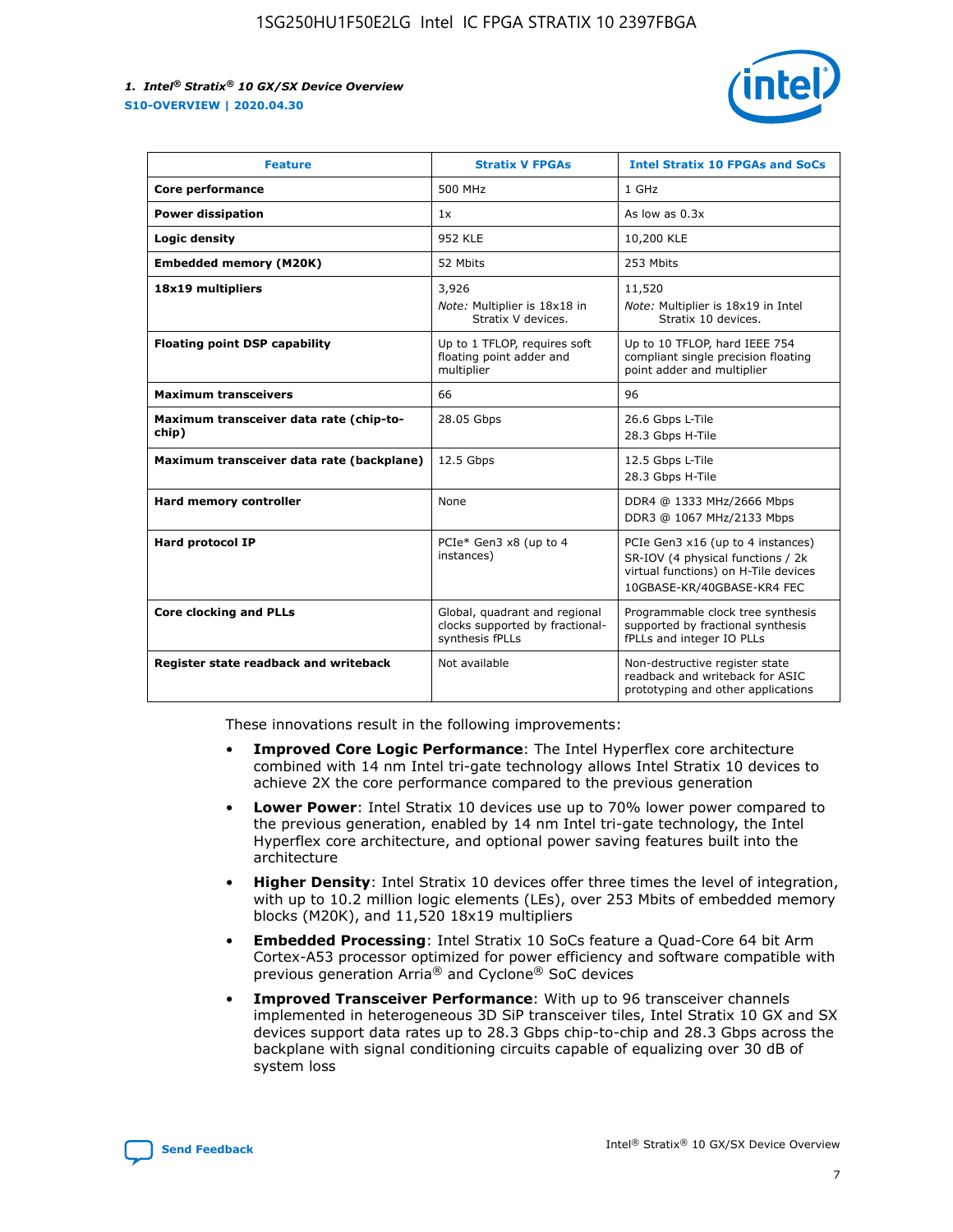

- **Improved DSP Performance**: The variable precision DSP block in Intel Stratix 10 devices features hard fixed and floating point capability, with up to 10 TFLOP IEEE754 single-precision floating point performance
- **Additional Hard IP**: Intel Stratix 10 devices include many more hard IP blocks than previous generation devices, with a hard memory controller included in each bank of 48 general purpose IOs, a hard PCIe Gen3 x16 full protocol stack in each transceiver tile, and a hard 10GBASE-KR/40GBASE-KR4 FEC in every transceiver channel
- **Enhanced Core Clocking**: Intel Stratix 10 devices feature programmable clock tree synthesis; clock trees are only synthesized where needed, increasing the flexibility and reducing the power dissipation of the clocking solution
- **Additional Core PLLs**: The core fabric in Intel Stratix 10 devices is supported by both integer IO PLLs and fractional synthesis fPLLs, resulting in a greater total number of PLLs available than the previous generation

# **1.3. FPGA and SoC Features Summary**

#### **Table 2. Intel Stratix 10 FPGA and SoC Common Device Features**

| <b>Feature</b>                   | <b>Description</b>                                                                                                                                                                                                                                                                                                                                                                                                                                                                                                                                                                                                                                                             |
|----------------------------------|--------------------------------------------------------------------------------------------------------------------------------------------------------------------------------------------------------------------------------------------------------------------------------------------------------------------------------------------------------------------------------------------------------------------------------------------------------------------------------------------------------------------------------------------------------------------------------------------------------------------------------------------------------------------------------|
| Technology                       | 14 nm Intel tri-gate (FinFET) process technology<br>٠<br>SmartVID controlled core voltage, standard power devices<br>0.85-V fixed core voltage, low static power devices available                                                                                                                                                                                                                                                                                                                                                                                                                                                                                             |
| Low power serial<br>transceivers | Up to 96 total transceivers available<br>٠<br>Continuous operating range of 1 Gbps to 28.3 Gbps for Intel Stratix 10 GX/SX devices<br>Backplane support up to 28.3 Gbps for Intel Stratix 10 GX/SX devices<br>$\bullet$<br>Extended range down to 125 Mbps with oversampling<br>ATX transmit PLLs with user-configurable fractional synthesis capability<br>٠<br>XFP, SFP+, OSFP/OSFP28, CFP/CFP2/CFP4 optical module support<br>• Adaptive linear and decision feedback equalization<br>Transmit pre-emphasis and de-emphasis<br>Dynamic partial reconfiguration of individual transceiver channels<br>On-chip instrumentation (Eye Viewer non-intrusive data eye monitoring) |
| General purpose I/Os             | Up to 2,304 total GPIO available<br>$\bullet$<br>1.6 Gbps LVDS-every pair can be configured as an input or output<br>1333 MHz/2666 Mbps DDR4 external memory interface<br>1067 MHz/2133 Mbps DDR3 external memory interface<br>• 1.2 V to 3.3 $V^{(1)}$ single-ended LVCMOS/LVTTL interfacing<br>On-chip termination (OCT)                                                                                                                                                                                                                                                                                                                                                     |
| Embedded hard IP                 | • PCIe Gen1/Gen2/Gen3 complete protocol stack, x1/x2/x4/x8/x16 end point and root<br>port<br>DDR4/DDR3 hard memory controller (RLDRAM3/QDR II+/QDR IV using soft memory<br>controller)<br>Multiple hard IP instantiations in each device<br>$\bullet$<br>• Single Root I/O Virtualization (SR-IOV)                                                                                                                                                                                                                                                                                                                                                                             |
| Transceiver hard IP              | 10GBASE-KR/40GBASE-KR4 Forward Error Correction (FEC)<br>$\bullet$<br>10G Ethernet PCS<br>٠<br>PCI Express PIPE interface<br>continued                                                                                                                                                                                                                                                                                                                                                                                                                                                                                                                                         |
|                                  |                                                                                                                                                                                                                                                                                                                                                                                                                                                                                                                                                                                                                                                                                |

<sup>(1)</sup> Available in some configurations only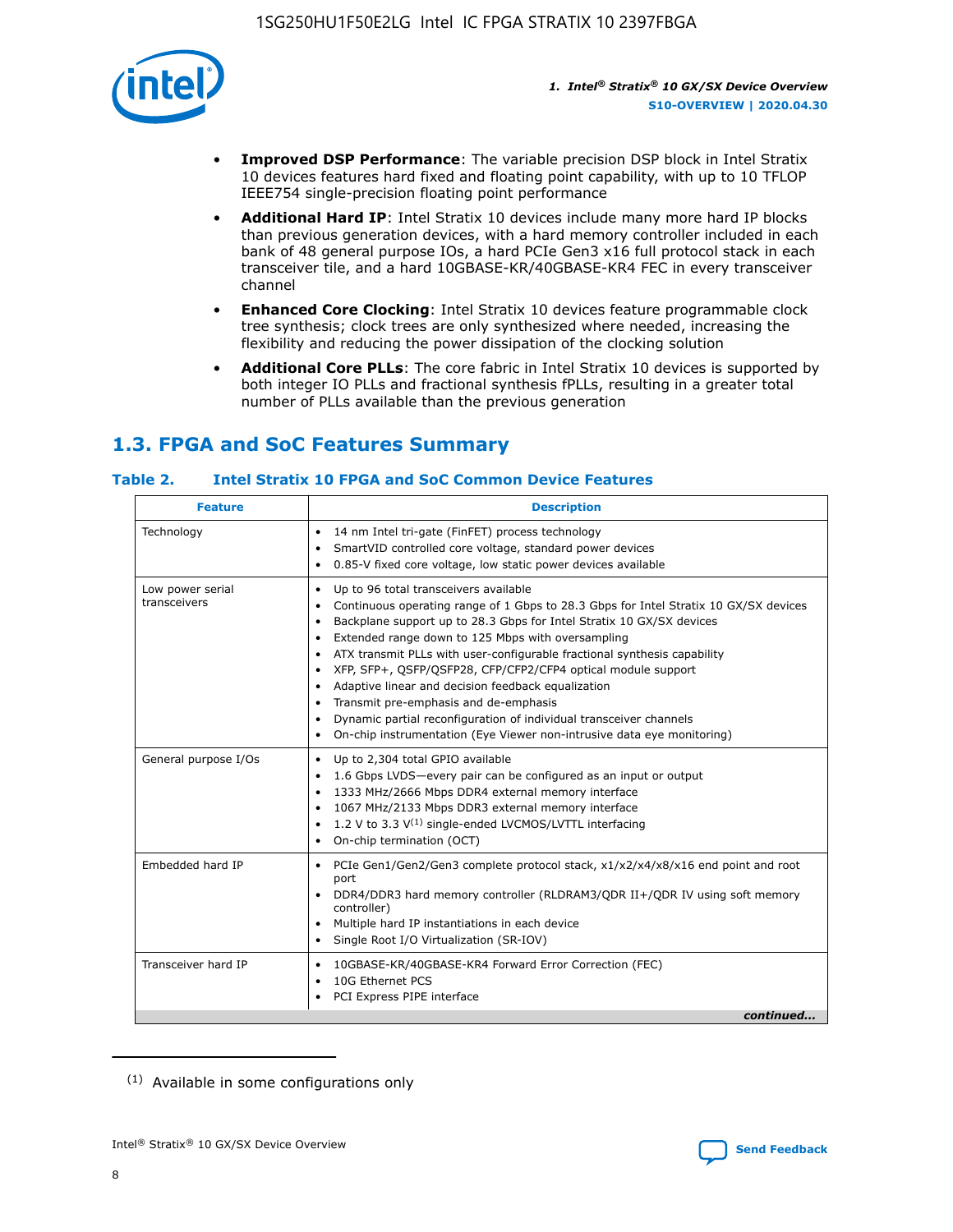

| <b>Feature</b>                   | <b>Description</b>                                                                                                                                                                                                                                                                                                                                                                                                                                                    |  |  |  |
|----------------------------------|-----------------------------------------------------------------------------------------------------------------------------------------------------------------------------------------------------------------------------------------------------------------------------------------------------------------------------------------------------------------------------------------------------------------------------------------------------------------------|--|--|--|
|                                  | Interlaken PCS<br>$\bullet$<br>Gigabit Ethernet PCS<br>$\bullet$<br>Deterministic latency support for Common Public Radio Interface (CPRI) PCS<br>$\bullet$<br>Fast lock-time support for Gigabit Passive Optical Networking (GPON) PCS<br>$\bullet$<br>8B/10B, 64B/66B, 64B/67B encoders and decoders<br>$\bullet$<br>Custom mode support for proprietary protocols<br>$\bullet$                                                                                     |  |  |  |
| Power management                 | SmartVID controlled core voltage, standard power devices<br>$\bullet$<br>0.85-V fixed core voltage, low static power devices available<br>$\bullet$<br>Intel Quartus <sup>®</sup> Prime Pro Edition integrated power analysis<br>$\bullet$                                                                                                                                                                                                                            |  |  |  |
| High performance core fabric     | Intel Hyperflex core architecture with Hyper-Registers throughout the interconnect<br>$\bullet$<br>routing and at the inputs of all functional blocks<br>Enhanced adaptive logic module (ALM)<br>$\bullet$<br>Improved multi-track routing architecture reduces congestion and improves compile<br>times<br>Hierarchical core clocking architecture with programmable clock tree synthesis<br>Fine-grained partial reconfiguration                                    |  |  |  |
| Internal memory blocks           | M20K-20 Kb with hard ECC support<br>٠<br>MLAB-640 bit distributed LUTRAM<br>$\bullet$                                                                                                                                                                                                                                                                                                                                                                                 |  |  |  |
| Variable precision DSP<br>blocks | IEEE 754-compliant hard single-precision floating point capability<br>$\bullet$<br>Supports signal processing with precision ranging from 18x19 up to 54x54<br>$\bullet$<br>Native 27x27 and 18x19 multiply modes<br>$\bullet$<br>64 bit accumulator and cascade for systolic FIRs<br>Internal coefficient memory banks<br>Pre-adder/subtractor improves efficiency<br>$\bullet$<br>Additional pipeline register increases performance and reduces power<br>$\bullet$ |  |  |  |
| Phase locked loops (PLL)         | Fractional synthesis PLLs (fPLL) support both fractional and integer modes<br>$\bullet$<br>Fractional mode with third-order delta-sigma modulation<br>Precision frequency synthesis<br>$\bullet$<br>Integer PLLs adjacent to general purpose I/Os, support external memory, and LVDS<br>$\bullet$<br>interfaces, clock delay compensation, zero delay buffering                                                                                                       |  |  |  |
| Core clock networks              | 1 GHz fabric clocking<br>$\bullet$<br>667 MHz external memory interface clocking, supports 2666 Mbps DDR4 interface<br>$\bullet$<br>800 MHz LVDS interface clocking, supports 1600 Mbps LVDS interface<br>$\bullet$<br>Programmable clock tree synthesis, backwards compatible with global, regional and<br>$\bullet$<br>peripheral clock networks<br>Clocks only synthesized where needed, to minimize dynamic power<br>continued                                    |  |  |  |

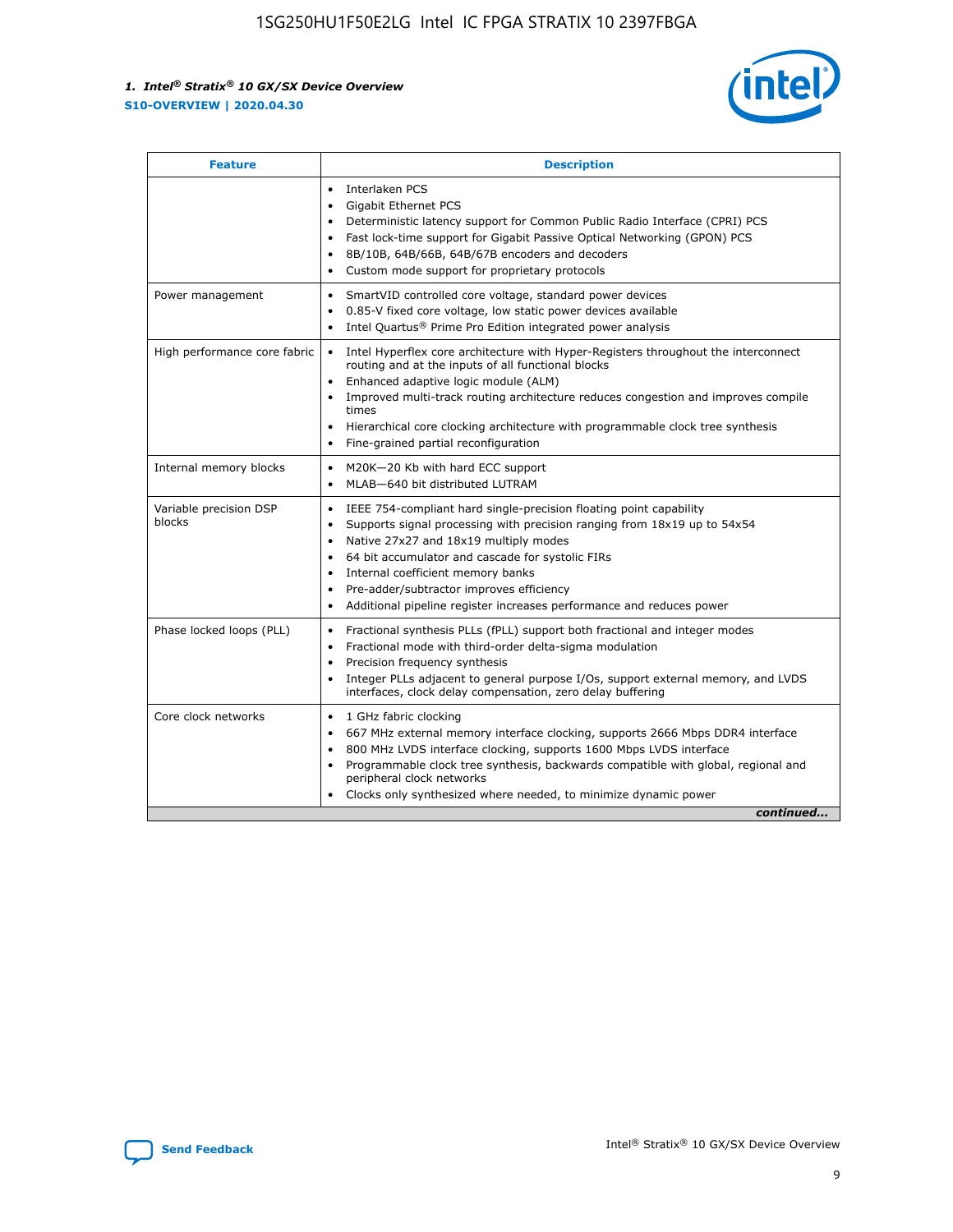

| <b>Feature</b>     | <b>Description</b>                                                                                                                                                                                                                                                                                                                                                                                                                                                                                                    |
|--------------------|-----------------------------------------------------------------------------------------------------------------------------------------------------------------------------------------------------------------------------------------------------------------------------------------------------------------------------------------------------------------------------------------------------------------------------------------------------------------------------------------------------------------------|
| Configuration      | Dedicated Secure Device Manager<br>٠<br>Software programmable device configuration<br>٠<br>Serial and parallel flash interface<br>٠<br>Configuration via protocol (CvP) using PCI Express Gen1/Gen2/Gen3<br>Fine-grained partial reconfiguration of core fabric<br>Dynamic reconfiguration of transceivers and PLLs<br>٠<br>Comprehensive set of security features including AES-256, SHA-256/384, and<br>ECDSA-256/384 accelerators, and multi-factor authentication<br>Physically Unclonable Function (PUF) service |
| Packaging          | Intel Embedded Multi-die Interconnect Bridge (EMIB) packaging technology<br>٠<br>Multiple devices with identical package footprints allows seamless migration across<br>٠<br>different device densities<br>1.0 mm ball-pitch FBGA packaging<br>٠<br>Lead and lead-free package options                                                                                                                                                                                                                                |
| Software and tools | Intel Quartus Prime Pro Edition design suite with new compiler and Hyper-Aware design<br>flow<br>Fast Forward compiler to allow Intel Hyperflex architecture performance exploration<br>٠<br>Transceiver toolkit<br>Platform designer integration tool<br>DSP Builder advanced blockset<br>OpenCL <sup>™</sup> support<br>SoC Embedded Design Suite (EDS)                                                                                                                                                             |

#### **Table 3. Intel Stratix 10 SoC Specific Device Features**

| <b>Hard Processor</b><br>Multi-processor unit (MPU) core<br>Quad-core Arm Cortex-A53 MPCore processor with Arm<br>$\bullet$<br>CoreSight* debug and trace technology<br><b>System</b><br>Scalar floating-point unit supporting single and double<br>$\bullet$<br>precision<br>Arm Neon* media processing engine for each processor<br>$\bullet$<br><b>System Controllers</b><br>System Memory Management Unit (SMMU)<br>$\bullet$<br>Cache Coherency Unit (CCU)<br>$\bullet$<br>Layer 1 Cache<br>32 KB L1 instruction cache with parity<br>$\bullet$<br>32 KB L1 data cache with ECC<br>$\bullet$<br>Layer 2 Cache<br>1 MB Shared L2 Cache with ECC<br>$\bullet$<br>On-Chip Memory<br>256 KB On-Chip RAM<br>٠<br>Direct memory access (DMA) controller<br>8-Channel DMA<br>$\bullet$<br>Ethernet media access controller<br>Three 10/100/1000 EMAC with integrated DMA<br>$\bullet$<br>(EMAC)<br>USB On-The-Go controller (OTG)<br>2 USB OTG with integrated DMA<br>$\bullet$<br><b>UART</b> controller<br>2 UART 16550 compatible<br>$\bullet$<br>Serial Peripheral Interface (SPI)<br>4 SPI<br>$\bullet$<br>controller<br>$I2C$ controller<br>5 I <sup>2</sup> C controllers<br>$\bullet$<br>SD/SDIO/MMC controller<br>1 eMMC version 4.5 with DMA and CE-ATA support<br>$\bullet$<br>SD, including eSD, version 3.0<br>$\bullet$<br>SDIO, including eSDIO, version 3.0<br>$\bullet$<br>CE-ATA - version 1.1 | <b>SoC Subsystem</b> | <b>Feature</b> | <b>Description</b> |  |  |
|----------------------------------------------------------------------------------------------------------------------------------------------------------------------------------------------------------------------------------------------------------------------------------------------------------------------------------------------------------------------------------------------------------------------------------------------------------------------------------------------------------------------------------------------------------------------------------------------------------------------------------------------------------------------------------------------------------------------------------------------------------------------------------------------------------------------------------------------------------------------------------------------------------------------------------------------------------------------------------------------------------------------------------------------------------------------------------------------------------------------------------------------------------------------------------------------------------------------------------------------------------------------------------------------------------------------------------------------------------------------------------------------------------------|----------------------|----------------|--------------------|--|--|
|                                                                                                                                                                                                                                                                                                                                                                                                                                                                                                                                                                                                                                                                                                                                                                                                                                                                                                                                                                                                                                                                                                                                                                                                                                                                                                                                                                                                                |                      |                |                    |  |  |
|                                                                                                                                                                                                                                                                                                                                                                                                                                                                                                                                                                                                                                                                                                                                                                                                                                                                                                                                                                                                                                                                                                                                                                                                                                                                                                                                                                                                                |                      |                |                    |  |  |
|                                                                                                                                                                                                                                                                                                                                                                                                                                                                                                                                                                                                                                                                                                                                                                                                                                                                                                                                                                                                                                                                                                                                                                                                                                                                                                                                                                                                                |                      |                |                    |  |  |
|                                                                                                                                                                                                                                                                                                                                                                                                                                                                                                                                                                                                                                                                                                                                                                                                                                                                                                                                                                                                                                                                                                                                                                                                                                                                                                                                                                                                                |                      |                |                    |  |  |
|                                                                                                                                                                                                                                                                                                                                                                                                                                                                                                                                                                                                                                                                                                                                                                                                                                                                                                                                                                                                                                                                                                                                                                                                                                                                                                                                                                                                                |                      |                |                    |  |  |
|                                                                                                                                                                                                                                                                                                                                                                                                                                                                                                                                                                                                                                                                                                                                                                                                                                                                                                                                                                                                                                                                                                                                                                                                                                                                                                                                                                                                                |                      |                |                    |  |  |
|                                                                                                                                                                                                                                                                                                                                                                                                                                                                                                                                                                                                                                                                                                                                                                                                                                                                                                                                                                                                                                                                                                                                                                                                                                                                                                                                                                                                                |                      |                |                    |  |  |
|                                                                                                                                                                                                                                                                                                                                                                                                                                                                                                                                                                                                                                                                                                                                                                                                                                                                                                                                                                                                                                                                                                                                                                                                                                                                                                                                                                                                                |                      |                |                    |  |  |
|                                                                                                                                                                                                                                                                                                                                                                                                                                                                                                                                                                                                                                                                                                                                                                                                                                                                                                                                                                                                                                                                                                                                                                                                                                                                                                                                                                                                                |                      |                |                    |  |  |
|                                                                                                                                                                                                                                                                                                                                                                                                                                                                                                                                                                                                                                                                                                                                                                                                                                                                                                                                                                                                                                                                                                                                                                                                                                                                                                                                                                                                                |                      |                |                    |  |  |
|                                                                                                                                                                                                                                                                                                                                                                                                                                                                                                                                                                                                                                                                                                                                                                                                                                                                                                                                                                                                                                                                                                                                                                                                                                                                                                                                                                                                                |                      |                |                    |  |  |
| continued                                                                                                                                                                                                                                                                                                                                                                                                                                                                                                                                                                                                                                                                                                                                                                                                                                                                                                                                                                                                                                                                                                                                                                                                                                                                                                                                                                                                      |                      |                |                    |  |  |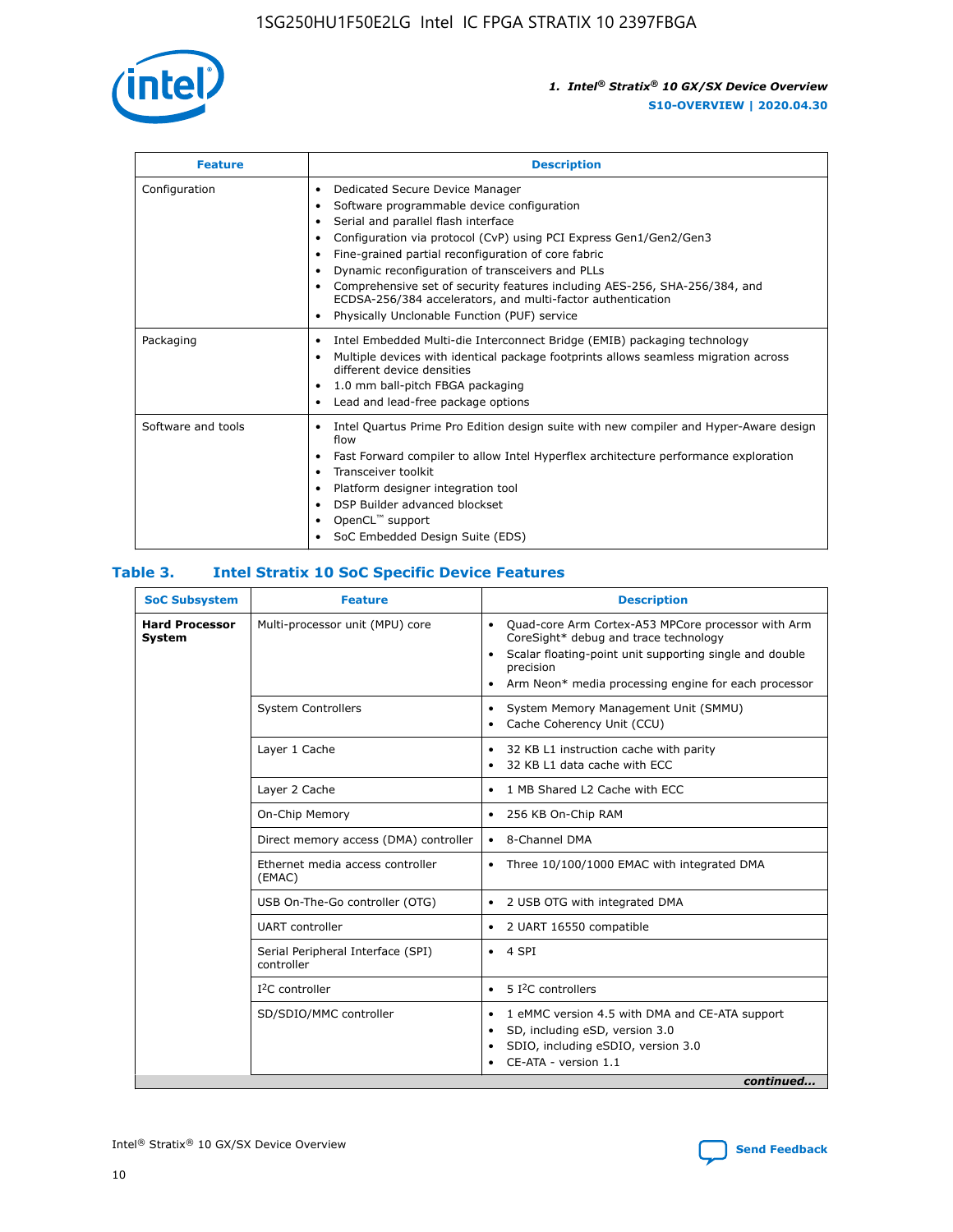

| <b>SoC Subsystem</b>                          | <b>Feature</b>             | <b>Description</b>                                                                                    |
|-----------------------------------------------|----------------------------|-------------------------------------------------------------------------------------------------------|
|                                               | NAND flash controller      | 1 ONFI 1.0, 8- and 16-bit support<br>$\bullet$                                                        |
|                                               | General-purpose I/O (GPIO) | Maximum of 48 software programmable GPIO<br>$\bullet$                                                 |
|                                               | <b>Timers</b>              | 4 general-purpose timers<br>٠<br>4 watchdog timers<br>٠                                               |
| <b>Secure Device</b><br>Manager               | Security                   | Secure boot<br>$\bullet$<br>Advanced Encryption Standard (AES) and authentication<br>٠<br>(SHA/ECDSA) |
| <b>External</b><br>Memory<br><b>Interface</b> | External Memory Interface  | Hard Memory Controller with DDR4 and DDR3<br>$\bullet$                                                |

# **1.4. Intel Stratix 10 Block Diagram**

#### **Figure 2. Intel Stratix 10 FPGA and SoC Architecture Block Diagram**



HPS: Quad ARM Cortex-A53 Hard Processor System SDM: Secure Device Manager

# **1.5. Intel Stratix 10 FPGA and SoC Family Plan**

<sup>(2)</sup> The number of 27x27 multipliers is one-half the number of 18x19 multipliers.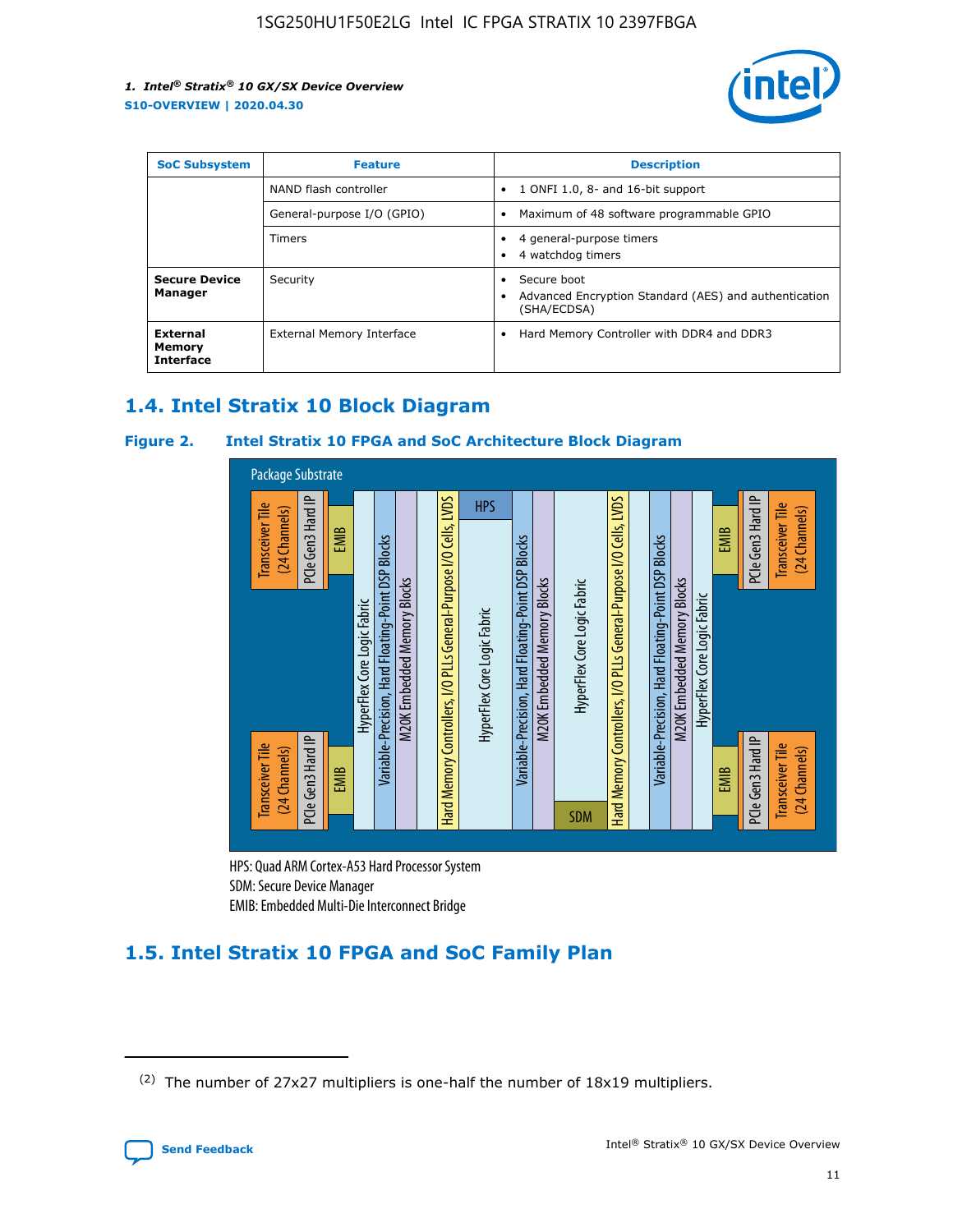

#### **Table 4. Intel Stratix 10 GX/SX FPGA and SoC Family Plan—FPGA Core (part 1)**

| <b>Intel Stratix 10</b><br><b>GX/SX Device</b><br><b>Name</b> | <b>Logic Elements</b><br>(KLE) | <b>M20K Blocks</b> | <b>M20K Mbits</b> | <b>MLAB Counts</b> | <b>MLAB Mbits</b> | 18x19 Multi-<br>pliers <sup>(2)</sup> |
|---------------------------------------------------------------|--------------------------------|--------------------|-------------------|--------------------|-------------------|---------------------------------------|
| GX 400/<br>SX 400                                             | 378                            | 1,537              | 30                | 3,276              | $\overline{2}$    | 1,296                                 |
| GX 650/<br>SX 650                                             | 612                            | 2,489              | 49                | 5,364              | 3                 | 2,304                                 |
| GX 850/<br>SX 850                                             | 841                            | 3,477              | 68                | 7,124              | $\overline{4}$    | 4,032                                 |
| GX 1100/<br>SX 1100                                           | 1,325                          | 5,461              | 107               | 11,556             | $\overline{7}$    | 5,184                                 |
| GX 1650/<br>SX 1650                                           | 1,624                          | 5,851              | 114               | 13,764             | 8                 | 6,290                                 |
| GX 2100/<br>SX 2100                                           | 2,005                          | 6,501              | 127               | 17,316             | 11                | 7,488                                 |
| GX 2500/<br>SX 2500                                           | 2,422                          | 9,963              | 195               | 20,529             | 13                | 10,022                                |
| GX 2800/<br>SX 2800                                           | 2,753                          | 11,721             | 229               | 23,796             | 15                | 11,520                                |
| GX 1660                                                       | 1,679                          | 6,162              | 120               | 14,230             | 9                 | 6,652                                 |
| GX 2110                                                       | 2,073                          | 6,847              | 134               | 17,856             | 11                | 7,920                                 |
| <b>GX 10M</b>                                                 | 10,200                         | 12,950             | 253               | 87,984             | 55                | 6,912                                 |

#### **Table 5. Intel Stratix 10 GX/SX FPGA and SoC Family Plan—Interconnects, PLLs and Hard IP (part 2)**

| <b>Intel Stratix 10</b>            | <b>Interconnects</b> |                     | <b>PLLs</b>  |          | <b>Hard IP</b>                       |  |
|------------------------------------|----------------------|---------------------|--------------|----------|--------------------------------------|--|
| <b>GX/SX Device</b><br><b>Name</b> | <b>Maximum GPIOs</b> | <b>Maximum XCVR</b> | <b>fPLLs</b> | I/O PLLs | <b>PCIe Hard IP</b><br><b>Blocks</b> |  |
| GX 400/<br>SX 400                  | 374                  | 24                  | 8            | 8        | $\mathbf{1}$                         |  |
| GX 650/<br>SX 650                  | 392                  | 24                  | 8            | 8        | $\mathbf{1}$                         |  |
| GX 850/<br>SX 850                  | 688                  | 48                  | 16           | 16       | 2                                    |  |
| GX 1100/<br>SX 1100                | 688                  | 48                  | 16           | 16       | 2                                    |  |
| GX 1650/<br>SX 1650                | 704                  | 96                  | 32           | 24       | $\overline{4}$                       |  |
| GX 2100/<br>SX 2100                | 704                  | 96                  | 32           | 24       | $\overline{4}$                       |  |
| GX 2500/<br>SX 2500                | 1,160                | 96                  | 32           | 24       | $\overline{4}$                       |  |
| GX 2800/<br>SX 2800                | 1,160                | 96                  | 32           | 24       | $\overline{4}$                       |  |
| continued                          |                      |                     |              |          |                                      |  |

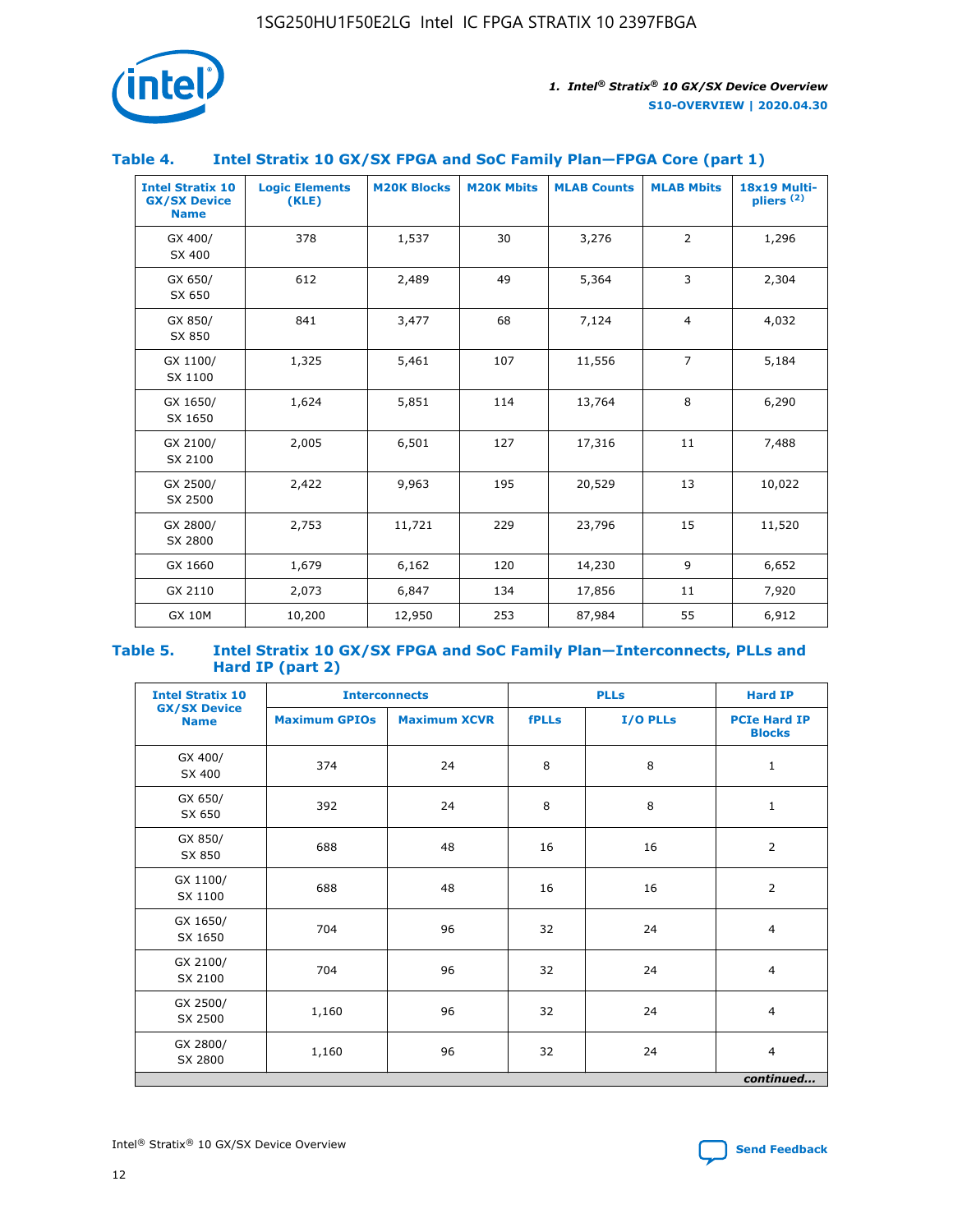

| <b>Intel Stratix 10</b>            |                      | <b>Interconnects</b> |              | <b>PLLs</b>     | <b>Hard IP</b>                       |
|------------------------------------|----------------------|----------------------|--------------|-----------------|--------------------------------------|
| <b>GX/SX Device</b><br><b>Name</b> | <b>Maximum GPIOs</b> | <b>Maximum XCVR</b>  | <b>fPLLs</b> | <b>I/O PLLs</b> | <b>PCIe Hard IP</b><br><b>Blocks</b> |
| GX 1660                            | 688                  | 48                   | 16           | 16              |                                      |
| GX 2110                            | 688                  | 48                   | 16           | 16              |                                      |
| <b>GX 10M</b>                      | 2,304                | 48                   | 24           | 48              | 4                                    |

#### **Table 6. Intel Stratix 10 GX/SX FPGA and SoC Family Package Plan**

Cell legend: General Purpose I/Os, High-Voltage I/Os, LVDS Pairs, Transceivers (3) (4) (5) (6) (7) (8)

| <b>Intel Stratix 10</b><br><b>GX/SX Device</b><br><b>Name</b> | F1152<br><b>HF35</b><br>$(35x35 \text{ mm}^2)$ | F1760<br><b>NF43</b><br>(42.5x42.5<br>$mm2$ ) | F2397<br><b>UF50</b><br>$(50x50 \text{ mm}^2)$ | F2912<br><b>HF55</b><br>$(55x55$ mm <sup>2</sup> ) | F4938<br><b>NF74</b><br>$(70x74)$ mm <sup>2</sup> |
|---------------------------------------------------------------|------------------------------------------------|-----------------------------------------------|------------------------------------------------|----------------------------------------------------|---------------------------------------------------|
| GX 400/<br>SX 400                                             | 374, 56, 120, 24 <sup>(9)</sup>                | $\overline{\phantom{a}}$                      | $\overline{\phantom{a}}$                       | ۰                                                  |                                                   |
| GX 650/<br>SX 650                                             | 392, 8, 192, 24                                | $\overline{\phantom{a}}$                      | $\overline{\phantom{a}}$                       |                                                    |                                                   |
| GX 850/<br>SX 850                                             | ۰.                                             | 688, 16, 336, 48                              |                                                |                                                    |                                                   |
| GX 1100/<br>SX 1100                                           |                                                | 688, 16, 336, 48                              |                                                |                                                    |                                                   |
| GX 1650/<br>SX 1650                                           |                                                | 688, 16, 336, 48                              | 704, 32, 336, 96                               |                                                    |                                                   |
| GX 2100/<br>SX 2100                                           | -                                              | 688, 16, 336, 48                              | 704, 32, 336, 96                               | $\overline{\phantom{a}}$                           |                                                   |
| GX 2500/<br>SX 2500                                           |                                                | 688, 16, 336, 48                              | 704, 32, 336, 96                               | 1160, 8, 576, 24                                   |                                                   |
| GX 2800/                                                      | -                                              | 688, 16, 336, 48                              | 704, 32, 336, 96                               | 1160, 8, 576, 24                                   | $\overline{\phantom{a}}$<br>continued             |

- (3) All packages are ball grid arrays with 1.0 mm pitch.
- (4) High-Voltage I/O pins are used for 3 V and 2.5 V interfacing.
- $(5)$  Each LVDS pair can be configured as either a differential input or a differential output.
- (6) High-Voltage I/O pins and LVDS pairs are included in the General Purpose I/O count. Transceivers are counted separately.
- $(7)$  Each package column offers pin migration (common circuit board footprint) for all devices in the column.
- $(8)$  Intel Stratix 10 GX devices are pin migratable with Intel Stratix 10 SX devices in the same package.
- $(9)$  The Intel Stratix 10 SX/GX 400 device has a level shifter, and this imposes some restrictions on the number of LVDS pairs and I/O banks available (see "Intel Stratix 10 SX/GX 400 Device Level Shifter Details").

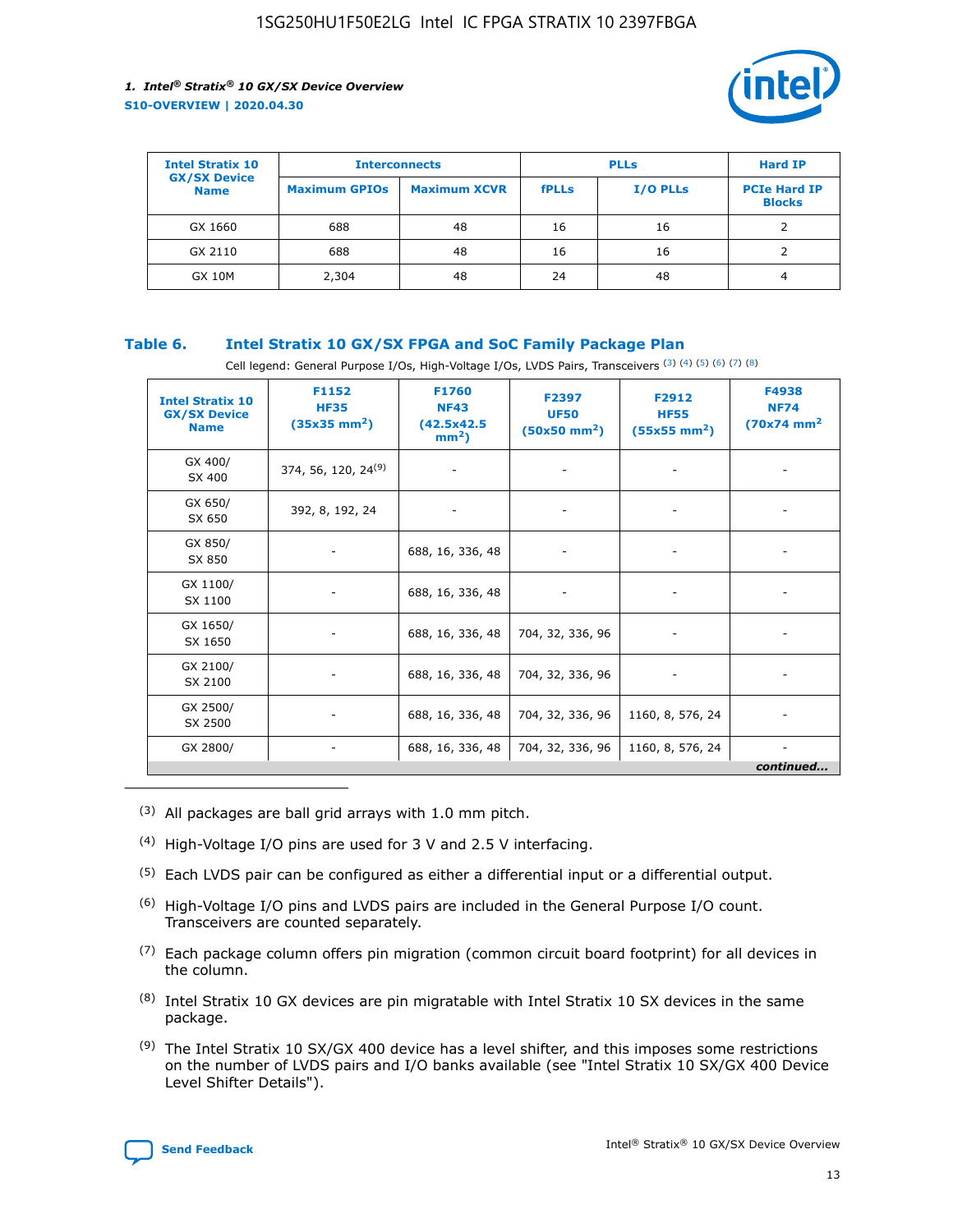

| <b>Intel Stratix 10</b><br><b>GX/SX Device</b><br><b>Name</b> | F1152<br><b>HF35</b><br>$(35x35)$ mm <sup>2</sup> ) | <b>F1760</b><br><b>NF43</b><br>(42.5x42.5<br>$mm2$ ) | F2397<br><b>UF50</b><br>$(50x50 \text{ mm}^2)$ | F2912<br><b>HF55</b><br>$(55x55$ mm <sup>2</sup> ) | F4938<br><b>NF74</b><br>$(70x74)$ mm <sup>2</sup> |
|---------------------------------------------------------------|-----------------------------------------------------|------------------------------------------------------|------------------------------------------------|----------------------------------------------------|---------------------------------------------------|
| SX 2800                                                       |                                                     |                                                      |                                                |                                                    |                                                   |
| GX 1660                                                       | ٠                                                   | 688, 16, 336, 48                                     | ٠                                              |                                                    |                                                   |
| GX 2110                                                       | -                                                   | 688, 16, 336, 48                                     | $\overline{\phantom{a}}$                       |                                                    |                                                   |
| <b>GX 10M</b>                                                 | ۰                                                   |                                                      |                                                |                                                    | 2304, 32, 1152,<br>48                             |





# **1.6. Intel Hyperflex Core Architecture**

Intel Stratix 10 FPGAs and SoCs are based on a core fabric featuring the new Intel Hyperflex core architecture. The Intel Hyperflex core architecture delivers 2X the clock frequency performance and up to 70% lower power compared to previous generation high-end FPGAs. Along with this performance breakthrough, the Intel Hyperflex core architecture delivers a number of advantages including:

- **Higher Throughput**—Capitalizes on 2X core clock frequency performance to obtain throughput breakthroughs
- **Improved Power Efficiency**—Uses reduced IP size, enabled by Intel Hyperflex, to consolidate designs which previously spanned multiple devices into a single device, thereby reducing power by up to 70% versus previous generation devices
- **Greater Design Functionality**—Uses faster clock frequency to reduce bus widths and reduce IP size, freeing up additional FPGA resources to add greater functionality
- **Increased Designer Productivity**—Boosts performance with less routing congestion and fewer design iterations using Hyper-Aware design tools, obtaining greater timing margin for more rapid timing closure

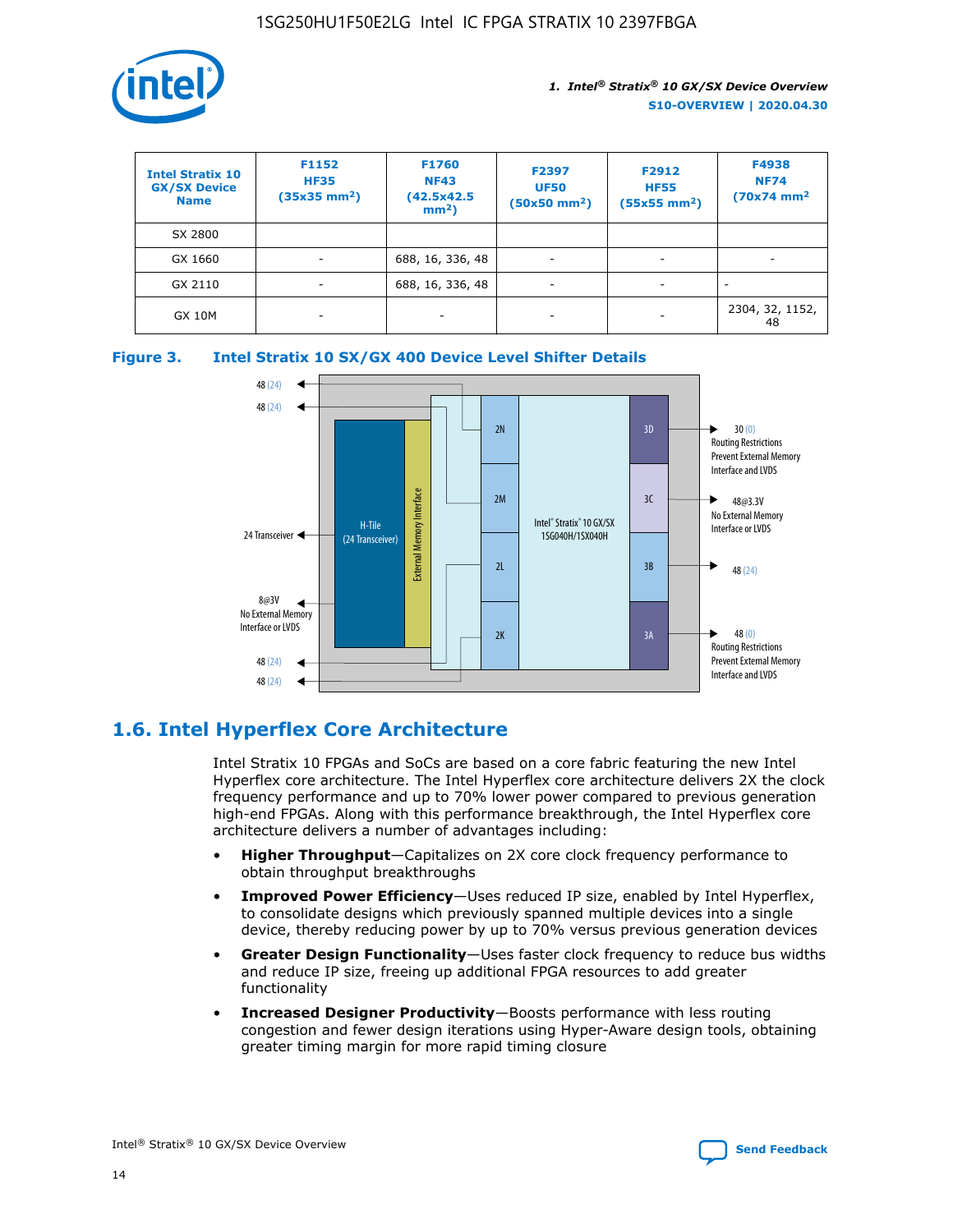

In addition to the traditional user registers found in the Adaptive Logic Modules (ALM), the Intel Hyperflex core architecture introduces additional bypassable registers everywhere throughout the fabric of the FPGA. These additional registers, called Hyper-Registers are available on every interconnect routing segment and at the inputs of all functional blocks.

#### **Figure 4. Bypassable Hyper-Register**



The Hyper-Registers enable the following key design techniques to achieve the 2X core performance increases:

- Fine grain Hyper-Retiming to eliminate critical paths
- Zero latency Hyper-Pipelining to eliminate routing delays
- Flexible Hyper-Optimization for best-in-class performance

By implementing these techniques in your design, the Hyper-Aware design tools automatically make use of the Hyper-Registers to achieve maximum core clock frequency.



#### **Figure 5. Intel Hyperflex Core Architecture**

New Hyper-Registers throughout the core fabric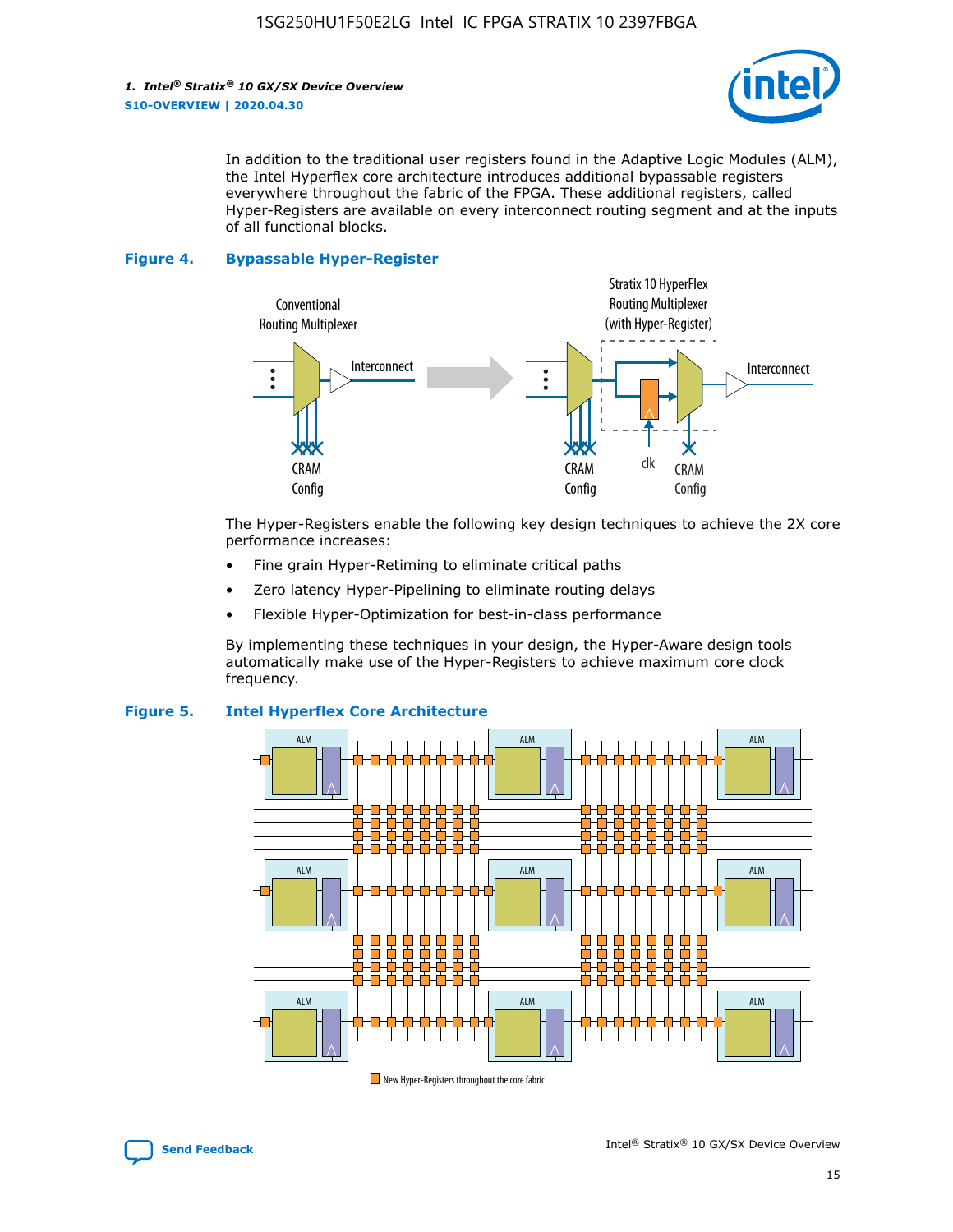

# **1.7. Heterogeneous 3D SiP Transceiver Tiles**

Intel Stratix 10 FPGAs and SoCs feature power efficient, high bandwidth, low latency transceivers. The transceivers are implemented on heterogeneous 3D System-in-Package (SiP) transceiver tiles, each containing 24 full-duplex transceiver channels. In addition to providing a high-performance transceiver solution to meet current connectivity needs, this allows for future flexibility and scalability as data rates, modulation schemes, and protocol IPs evolve.

#### **Figure 6. Monolithic Core Fabric and Heterogeneous 3D SiP Transceiver Tiles**



#### **Figure 7. Dual Core Fabric and Heterogeneous 3D SiP Transceiver Tiles (for the Intel Stratix 10 GX 10M Variant Only)**



Each transceiver tile contains:

- 24 full-duplex transceiver channels (PMA and PCS) $(10)$
- Reference clock distribution network
- Transmit PLLs
- High-speed clocking and bonding networks
- One instance of PCI Express hard IP

16

 $(10)$  12 full-duplex transceiver channels for the Intel Stratix 10 GX 10M variant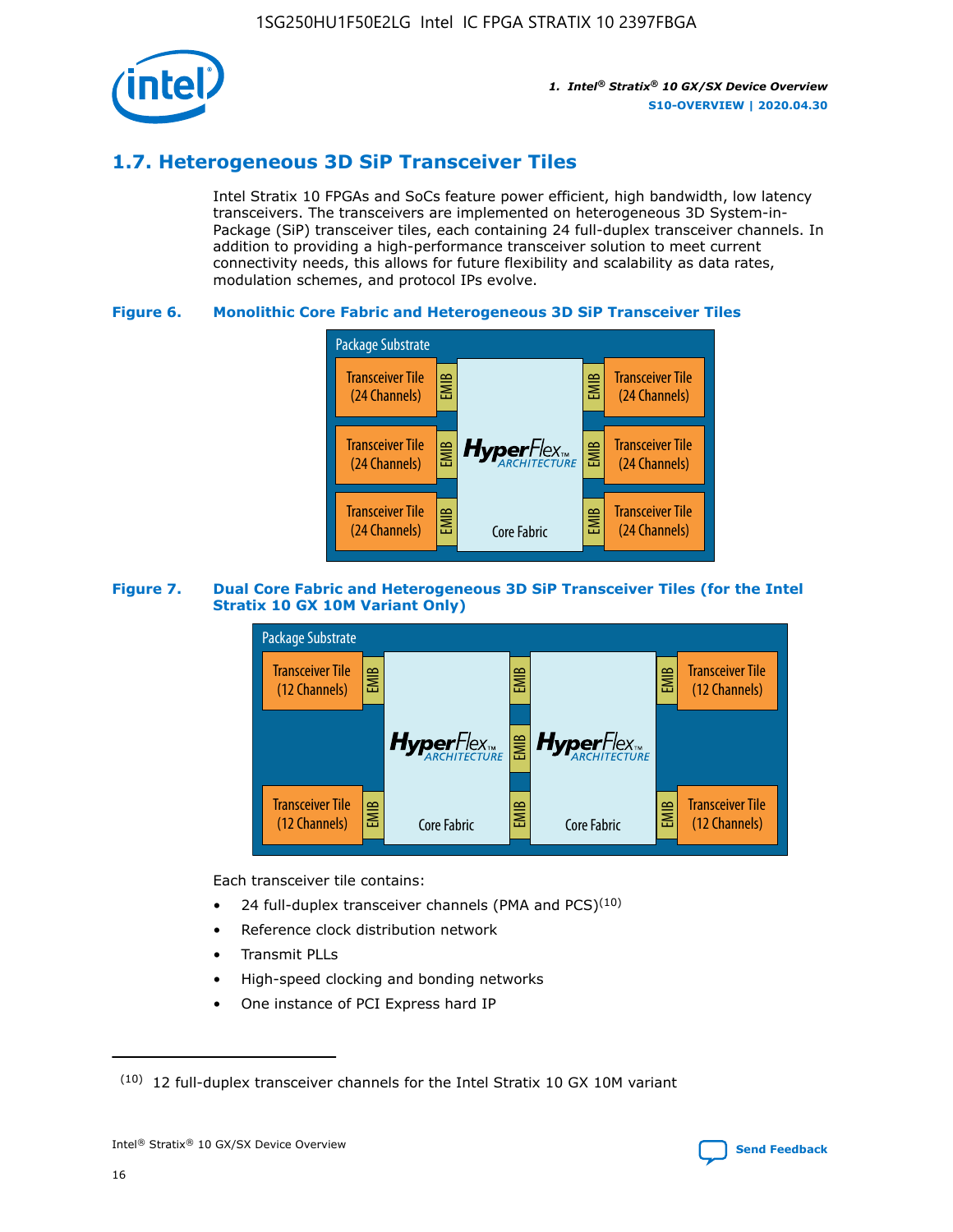



#### **Figure 8. Heterogeneous 3D SiP Transceiver Tile Architecture**

# **1.8. Intel Stratix 10 Transceivers**

Intel Stratix 10 devices offer up to 96 total full-duplex transceiver channels. These channels provide continuous data rates from 1 Gbps to 28.3 Gbps for chip-to-chip, chip-to-module, and backplane applications. In each device,two thirds of the transceivers can be configured up to the maximum data rate of 28.3 Gbps to drive 100G interfaces and C form-factor pluggable CFP2/CFP4 optical modules. For longerreach backplane driving applications, advanced adaptive equalization circuits are used to equalize over 30 dB of system loss.

All transceiver channels feature a dedicated Physical Medium Attachment (PMA) and a hardened Physical Coding Sublayer (PCS).

- The PMA provides primary interfacing capabilities to physical channels.
- The PCS typically handles encoding/decoding, word alignment, and other preprocessing functions before transferring data to the FPGA core fabric.

Within each transceiver tile, the transceivers are arranged in four banks of six PMA-PCS groups. A wide variety of bonded and non-bonded data rate configurations are possible within each bank, and within each tile, using a highly configurable clock distribution network.

#### **1.8.1. PMA Features**

PMA channels are comprised of transmitter (TX), receiver (RX), and high speed clocking resources.

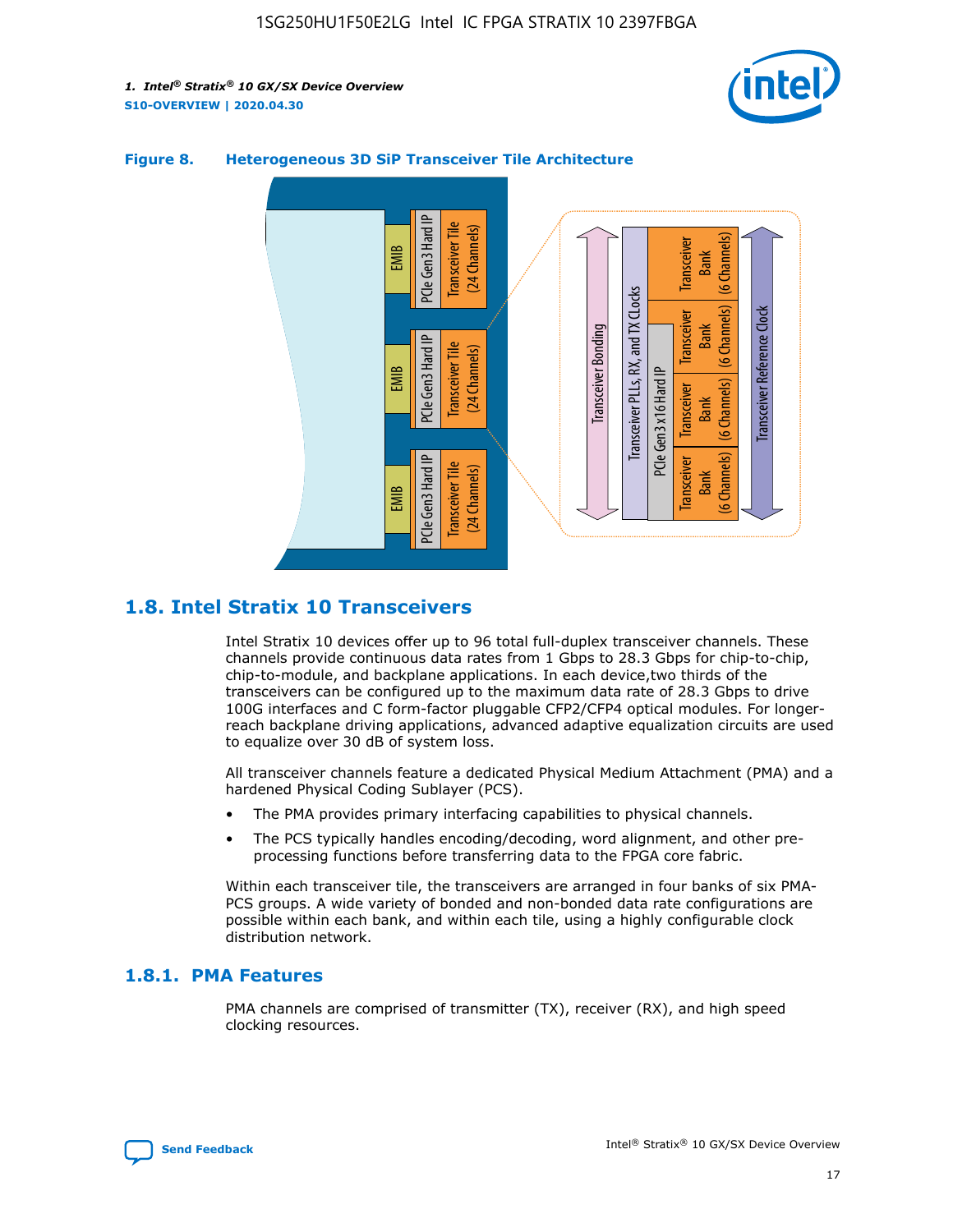

Intel Stratix 10 device features provide exceptional signal integrity at data rates up to 28.3 Gbps. Clocking options include ultra-low jitter LC tank-based (ATX) PLLs with optional fractional synthesis capability, channel PLLs operating as clock multiplier units (CMUs), and fractional synthesis PLLs (fPLLs).

- **ATX PLL**—can be configured in integer mode, or optionally, in a new fractional synthesis mode. Each ATX PLL spans the full frequency range of the supported data rate range providing a stable, flexible clock source with the lowest jitter.
- **CMU PLL**—when not being used as a transceiver, select PMA channels can be configured as channel PLLs operating as CMUs to provide an additional master clock source within the transceiver bank.
- **fPLL**—In addition, dedicated fPLLs are available with precision frequency synthesis capabilities. fPLLs can be used to synthesize multiple clock frequencies from a single reference clock source and replace multiple reference oscillators for multiprotocol and multi-rate applications.

On the receiver side, each PMA has an independent channel PLL that allows analog tracking for clock-data recovery. Each PMA also has advanced equalization circuits that compensate for transmission losses across a wide frequency spectrum.

- **Variable Gain Amplifier (VGA)**—to optimize the receiver's dynamic range
- **Continuous Time Linear Equalizer (CTLE)**—to compensate for channel losses with lowest power dissipation
- **Decision Feedback Equalizer (DFE)**—to provide additional equalization capability on backplanes even in the presence of crosstalk and reflections
- **On-Die Instrumentation (ODI)**—to provide on-chip eye monitoring capabilities (Eye Viewer). This capability helps to optimize link equalization parameters during board bring-up and supports in-system link diagnostics and equalization margin testing

#### **Figure 9. Intel Stratix 10 Receiver Block Features**



All link equalization parameters feature automatic adaptation using the new Advanced Digital Adaptive Parametric Tuning (ADAPT) circuit. This circuit is used to dynamically set DFE tap weights, adjust CTLE parameters, and optimize VGA gain and threshold voltage. Finally, optimal and consistent signal integrity is ensured by using the new



Intel<sup>®</sup> Stratix<sup>®</sup> 10 GX/SX Device Overview **[Send Feedback](mailto:FPGAtechdocfeedback@intel.com?subject=Feedback%20on%20Intel%20Stratix%2010%20GX/SX%20Device%20Overview%20(S10-OVERVIEW%202020.04.30)&body=We%20appreciate%20your%20feedback.%20In%20your%20comments,%20also%20specify%20the%20page%20number%20or%20paragraph.%20Thank%20you.)** Send Feedback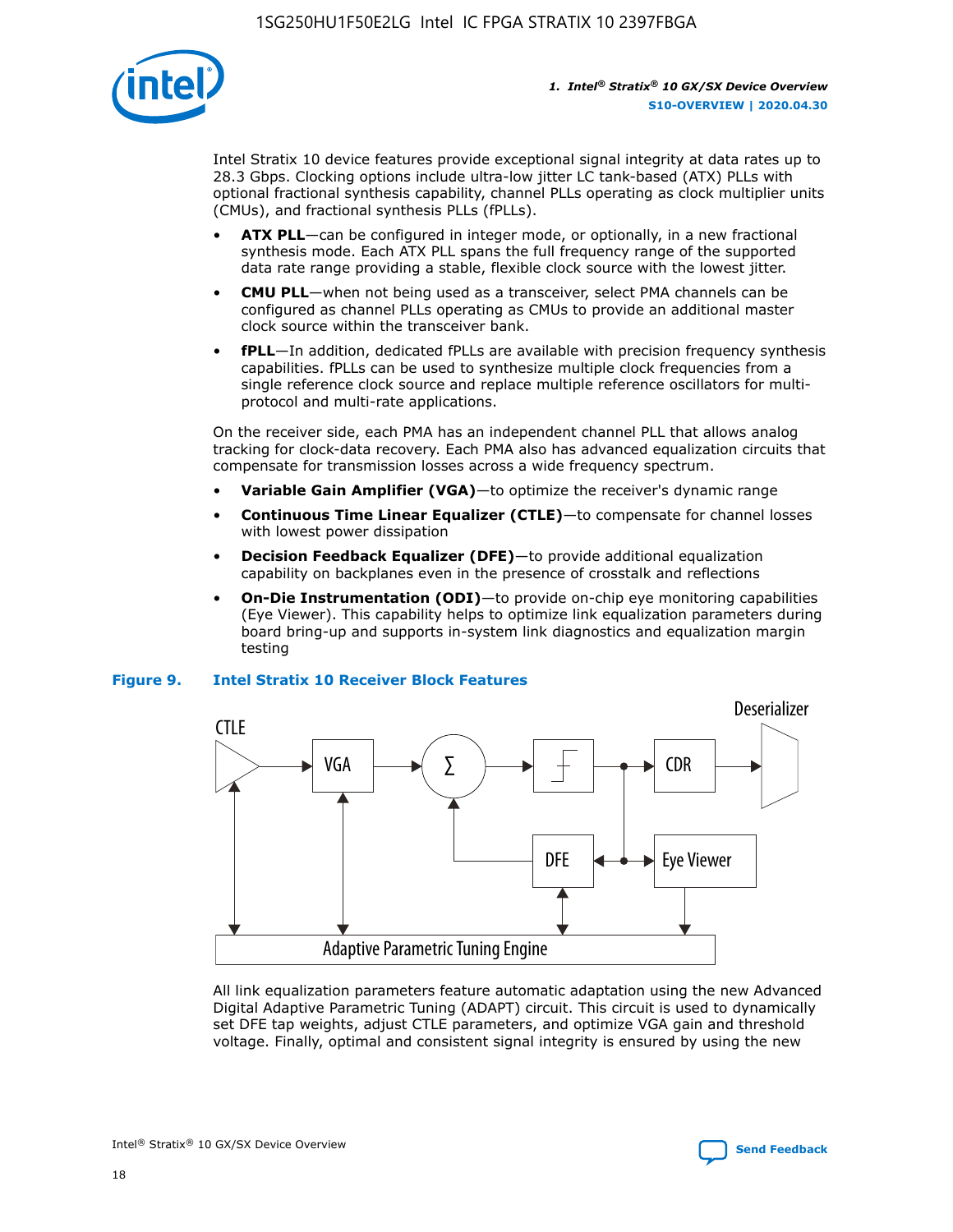

hardened Precision Signal Integrity Calibration Engine (PreSICE) to automatically calibrate all transceiver circuit blocks on power-up. This gives the most link margin and ensures robust, reliable, and error-free operation.

#### **Table 7. Transceiver PMA Features**

| <b>Feature</b>                                                       | <b>Capability</b>                                                                                                                                                                                         |
|----------------------------------------------------------------------|-----------------------------------------------------------------------------------------------------------------------------------------------------------------------------------------------------------|
| Chip-to-Chip Data Rates                                              | 1 Gbps (11) to 28.3 Gbps (Intel Stratix 10 GX/SX devices)                                                                                                                                                 |
| <b>Backplane Support</b>                                             | Drive backplanes at data rates up to 28.3 Gbps, including 10GBASE-KR compliance                                                                                                                           |
| Optical Module Support                                               | SFP+/SFP, XFP, CXP, QSFP/QSFP28, QSFPDD, CFP/CFP2/CFP4                                                                                                                                                    |
| Cable Driving Support                                                | SFP+ Direct Attach, PCI Express over cable, eSATA                                                                                                                                                         |
| <b>Transmit Pre-Emphasis</b>                                         | 5-tap transmit pre-emphasis and de-emphasis to compensate for system channel loss                                                                                                                         |
| Continuous Time Linear<br>Equalizer (CTLE)                           | Dual mode, high-gain, and high-data rate, linear receive equalization to compensate for<br>system channel loss                                                                                            |
| Decision Feedback Equalizer<br>(DFE)                                 | 15 fixed tap DFE to equalize backplane channel loss in the presence of crosstalk and noisy<br>environments                                                                                                |
| Advanced Digital Adaptive<br>Parametric Tuning (ADAPT)               | Fully digital adaptation engine to automatically adjust all link equalization parameters-<br>including CTLE, DFE, and VGA blocks-that provide optimal link margin without intervention<br>from user logic |
| Precision Signal Integrity<br>Calibration Engine (PreSICE)           | Hardened calibration controller to quickly calibrate all transceiver control parameters on<br>power-up, which provides the optimal signal integrity and jitter performance                                |
| <b>ATX Transmit PLLs</b>                                             | Low jitter ATX (inductor-capacitor) transmit PLLs with continuous tuning range to cover a<br>wide range of standard and proprietary protocols, with optional fractional frequency<br>synthesis capability |
| <b>Fractional PLLs</b>                                               | On-chip fractional frequency synthesizers to replace on-board crystal oscillators and reduce<br>system cost                                                                                               |
| Digitally Assisted Analog<br>CDR.                                    | Superior jitter tolerance with fast lock time                                                                                                                                                             |
| On-Die Instrumentation-<br>Eye Viewer and Jitter Margin<br>Tool      | Simplify board bring-up, debug, and diagnostics with non-intrusive, high-resolution eye<br>monitoring (Eye Viewer). Also inject jitter from transmitter to test link margin in system.                    |
| Dynamic Reconfiguration                                              | Allows for independent control of each transceiver channel Avalon memory-mapped<br>interface for the most transceiver flexibility.                                                                        |
| Multiple PCS-PMA and PCS-<br>Core to FPGA fabric interface<br>widths | 8, 10, 16, 20, 32, 40, or 64 bit interface widths for flexibility of deserialization width,<br>encoding, and reduced latency                                                                              |

### **1.8.2. PCS Features**

Intel Stratix 10 PMA channels interface with core logic through configurable and bypassable PCS interface layers.

The PCS contains multiple gearbox implementations to decouple the PMA and PCS interface widths. This feature provides the flexibility to implement a wide range of applications with 8, 10, 16, 20, 32, 40, or 64 bit interface width between each transceiver and the core logic.

<sup>(11)</sup> Stratix 10 transceivers can support data rates below 1 Gbps with over sampling.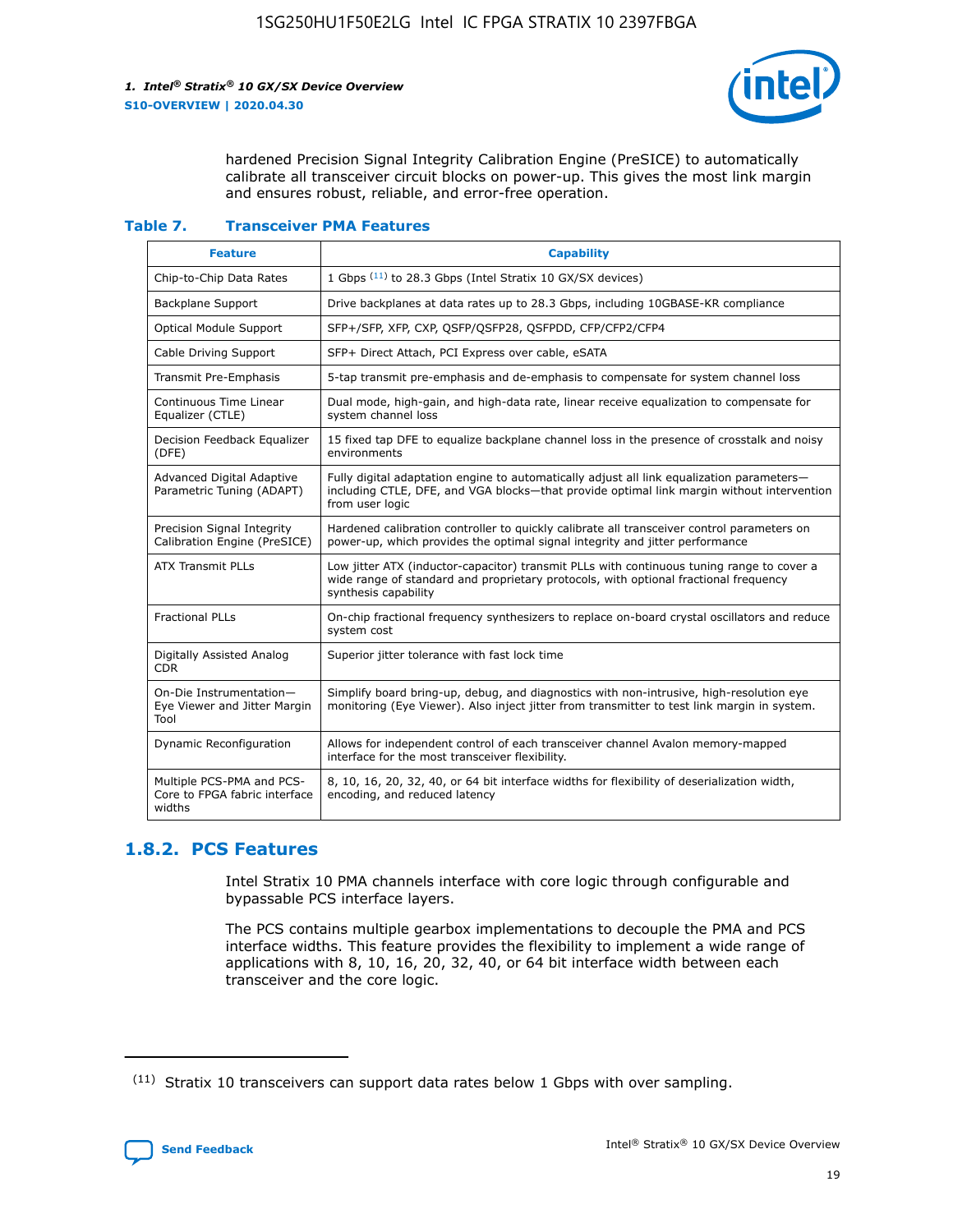

The PCS also contains hard IP to support a variety of standard and proprietary protocols across a wide range of data rates and encoding schemes. The Standard PCS mode provides support for 8B/10B encoded applications up to 12.5 Gbps. The Enhanced PCS mode supports 64B/66B and 64B/67B encoded applications up to 17.4 Gbps. The enhanced PCS mode also includes an integrated 10GBASE-KR/40GBASE-KR4 Forward Error Correction (FEC) circuit. For highly customized implementations, a PCS Direct mode provides an interface up to 64 bits wide to allow for custom encoding and support for data rates up to 28.3 Gbps.

For more information about the PCS-Core interface or the double rate transfer mode, refer to the *Intel Stratix 10 L- and H-Tile Transceiver PHY User Guide*, and the *Intel Stratix 10 E-Tile Transceiver PHY User Guide*.

| <b>PCS Protocol</b><br><b>Support</b>           | <b>Data Rate (Gbps)</b> | <b>Transmitter Data Path</b>                                                                                                                                              | <b>Receiver Data Path</b>                                                                                                                                                                                      |
|-------------------------------------------------|-------------------------|---------------------------------------------------------------------------------------------------------------------------------------------------------------------------|----------------------------------------------------------------------------------------------------------------------------------------------------------------------------------------------------------------|
| Standard PCS                                    | 1 to 12.5               | Phase compensation FIFO, byte<br>serializer, 8B/10B encoder, bit-slipper,<br>channel bonding                                                                              | Rate match FIFO, word-aligner, 8B/10B<br>decoder, byte deserializer, byte<br>ordering                                                                                                                          |
| PCI Express<br>Gen1/Gen2 x1,<br>x2, x4, x8, x16 | $2.5$ and $5.0$         | Same as Standard PCS plus PIPE 2.0<br>interface to core                                                                                                                   | Same as Standard PCS plus PIPE 2.0<br>interface to core                                                                                                                                                        |
| PCI Express Gen3<br>x1, x2, x4, x8,<br>x16      | 8.0                     | Phase compensation FIFO, byte<br>serializer, encoder, scrambler, bit-<br>slipper, gear box, channel bonding, and<br>PIPE 3.0 interface to core, auto speed<br>negotiation | Rate match FIFO (0-600 ppm mode),<br>word-aligner, decoder, descrambler,<br>phase compensation FIFO, block sync,<br>byte deserializer, byte ordering, PIPE<br>3.0 interface to core, auto speed<br>negotiation |
| CPRI                                            | 0.6144 to 9.8           | Same as Standard PCS plus<br>deterministic latency serialization                                                                                                          | Same as Standard PCS plus<br>deterministic latency deserialization                                                                                                                                             |
| <b>Enhanced PCS</b>                             | 2.5 to 17.4             | FIFO, channel bonding, bit-slipper, and<br>gear box                                                                                                                       | FIFO, block sync, bit-slipper, and gear<br>box                                                                                                                                                                 |
| 10GBASE-R                                       | 10.3125                 | FIFO, 64B/66B encoder, scrambler,<br>FEC, and gear box                                                                                                                    | FIFO, 64B/66B decoder, descrambler,<br>block sync, FEC, and gear box                                                                                                                                           |
| Interlaken                                      | 4.9 to 17.4             | FIFO, channel bonding, frame<br>generator, CRC-32 generator,<br>scrambler, disparity generator, bit-<br>slipper, and gear box                                             | FIFO, CRC-32 checker, frame sync,<br>descrambler, disparity checker, block<br>sync, and gear box                                                                                                               |
| SFI-S/SFI-5.2                                   | 11.3                    | FIFO, channel bonding, bit-slipper, and<br>gear box                                                                                                                       | FIFO, bit-slipper, and gear box                                                                                                                                                                                |
| <b>IEEE 1588</b>                                | 1.25 to 10.3125         | FIFO (fixed latency), 64B/66B encoder,<br>scrambler, and gear box                                                                                                         | FIFO (fixed latency), 64B/66B decoder,<br>descrambler, block sync, and gear box                                                                                                                                |
| SDI                                             | up to 12.5              | FIFO and gear box                                                                                                                                                         | FIFO, bit-slipper, and gear box                                                                                                                                                                                |
| GigE                                            | 1.25                    | Same as Standard PCS plus GigE state<br>machine                                                                                                                           | Same as Standard PCS plus GigE state<br>machine                                                                                                                                                                |
| <b>PCS Direct</b>                               | up to 28.3              | Custom                                                                                                                                                                    | Custom                                                                                                                                                                                                         |

#### **Table 8. Transceiver PCS Features**

#### **Related Information**

[Intel Stratix 10 L- and H-Tile Transceiver PHY User Guide](https://www.altera.com/documentation/wry1479165198810.html)

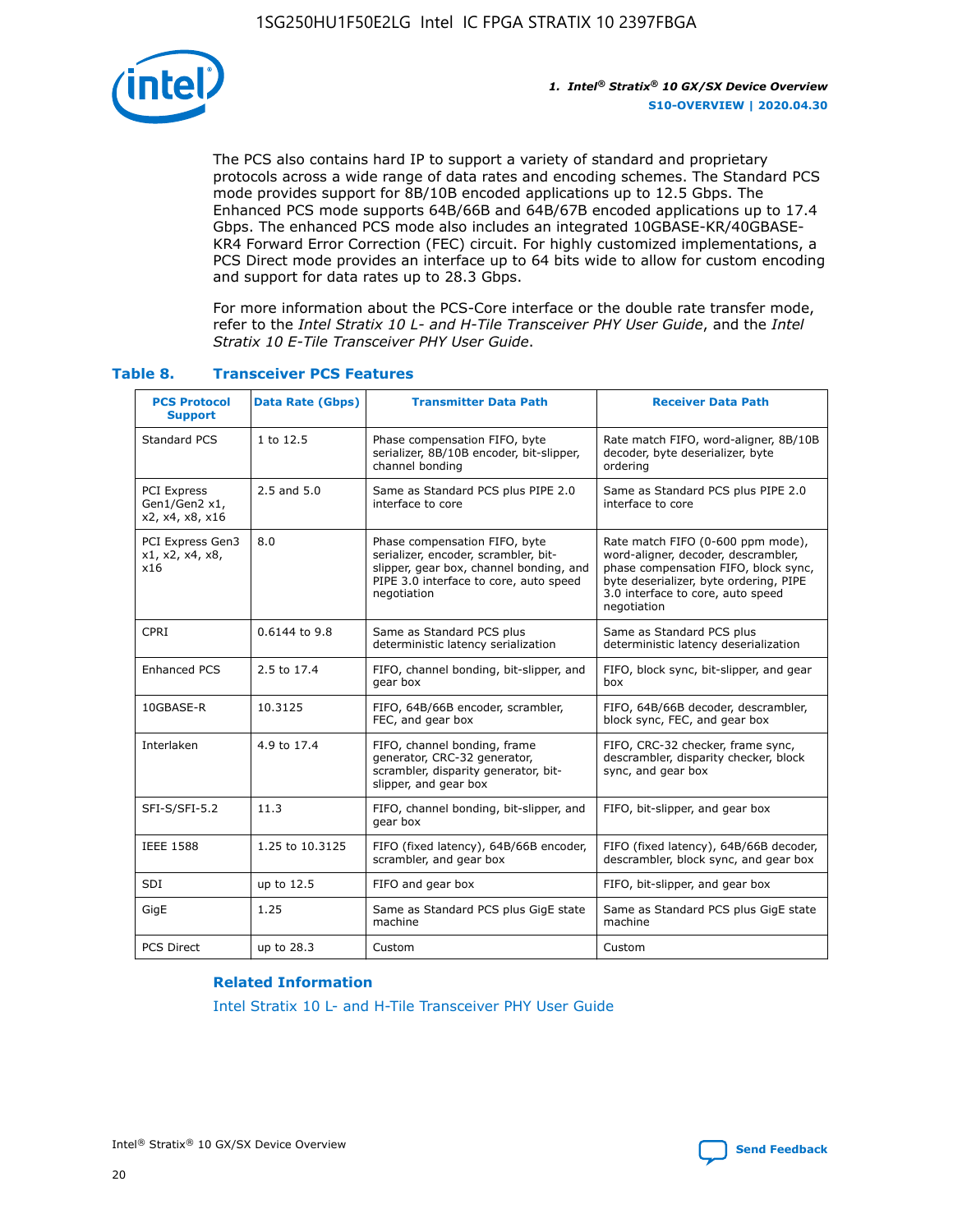

# **1.9. PCI Express Gen1/Gen2/Gen3 Hard IP**

Intel Stratix 10 devices contain embedded PCI Express hard IP designed for performance, ease-of-use, increased functionality, and designer productivity.

The PCI Express hard IP consists of the PHY, Data Link, and Transaction layers. It also supports PCI Express Gen1/Gen2/Gen3 end point and root port, in x1/x2/x4/x8/x16 lane configurations. The PCI Express hard IP is capable of operating independently from the core logic (autonomous mode). This feature allows the PCI Express link to power up and complete link training in less than 100 ms, while the rest of the device is still in the process of being configured. The hard IP also provides added functionality, which makes it easier to support emerging features such as Single Root I/O Virtualization (SR-IOV) and optional protocol extensions.

The PCI Express hard IP has improved end-to-end data path protection using Error Checking and Correction (ECC). In addition, the hard IP supports configuration of the device via protocol (CvP) across the PCI Express bus at Gen1/Gen2/Gen3 rates.

# **1.10. Interlaken PCS Hard IP**

Intel Stratix 10 devices have integrated Interlaken PCS hard IP supporting rates up to 17.4 Gbps per lane.

The Interlaken PCS hard IP is based on the proven functionality of the PCS developed for Intel's previous generation FPGAs, which has demonstrated interoperability with Interlaken ASSP vendors and third-party IP suppliers. The Interlaken PCS hard IP is present in every transceiver channel in Intel Stratix 10 devices.

# **1.11. 10G Ethernet Hard IP**

Intel Stratix 10 devices include IEEE 802.3 10-Gbps Ethernet (10GbE) compliant 10GBASE-R PCS and PMA hard IP. The scalable 10GbE hard IP supports multiple independent 10GbE ports while using a single PLL for all the 10GBASE-R PCS instantiations, which saves on core logic resources and clock networks.

The integrated serial transceivers simplify multi-port 10GbE systems compared to 10 GbE Attachment Unit Interface (XAUI) interfaces that require an external XAUI-to-10G PHY. Furthermore, the integrated transceivers incorporate signal conditioning circuits, which enable direct connection to standard 10G XFP and SFP+ pluggable optical modules. The transceivers also support backplane Ethernet applications and include a hard 10GBASE-KR/40GBASE-KR4 Forward Error Correction (FEC) circuit that can be used for both 10G and 40G applications. The integrated 10G Ethernet hard IP and 10G transceivers save external PHY cost, board space and system power. The 10G Ethernet PCS hard IP and 10GBASE-KR FEC are present in every transceiver channel.

# **1.12. External Memory and General Purpose I/O**

Intel Stratix 10 devices offer substantial external memory bandwidth, with up to ten 72 bit wide DDR4 memory interfaces running at up to 2666 Mbps. For external memory interface and LVDS restrictions, see [AN 906: Intel Stratix 10 GX 400, SX 400,](https://www.intel.com/content/www/us/en/programmable/documentation/sjf1574667190623.html#bft1574667627484) [and TX 400 Routing and Designing Floorplan Guidelines.](https://www.intel.com/content/www/us/en/programmable/documentation/sjf1574667190623.html#bft1574667627484)

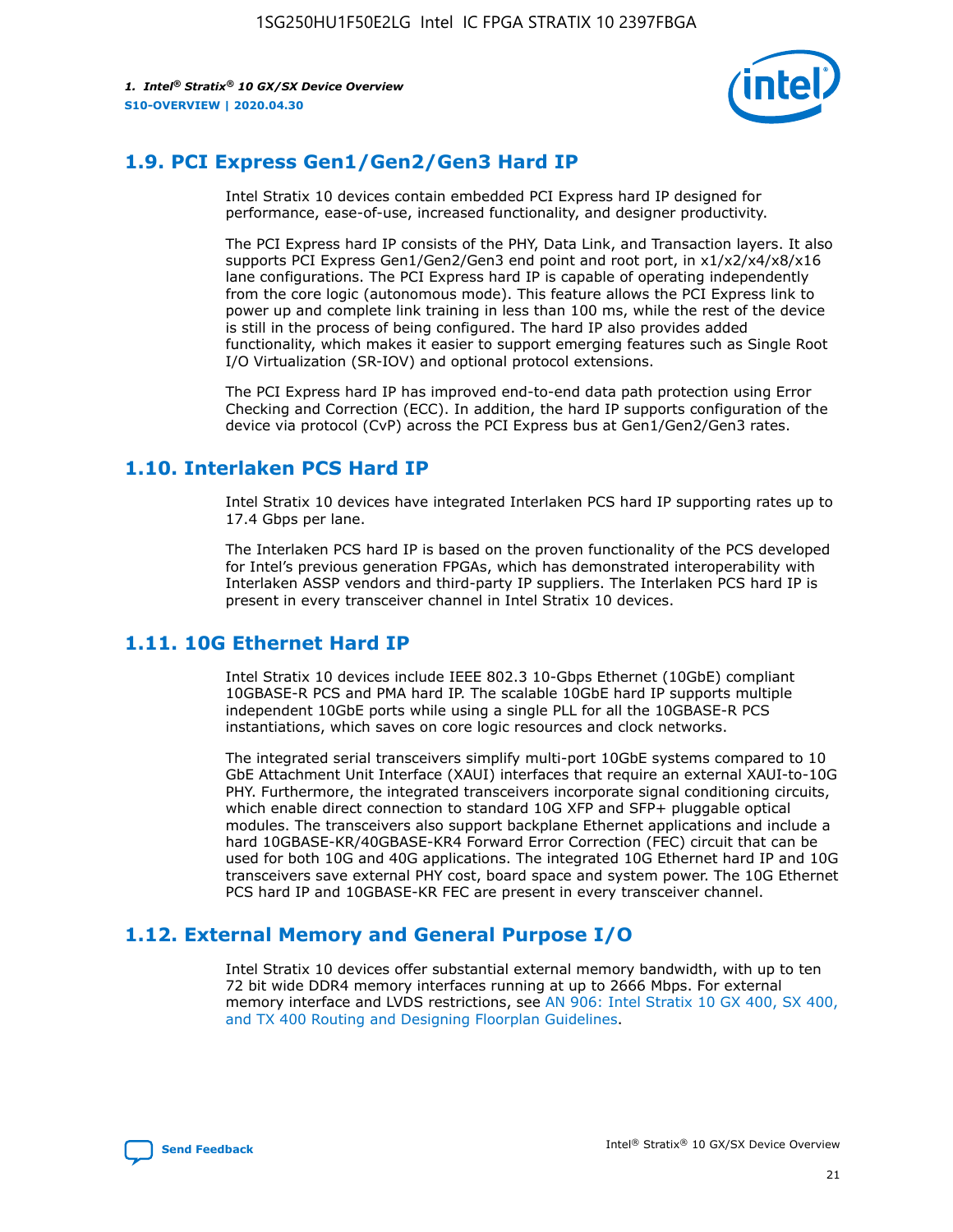

This bandwidth is provided along with the ease of design, lower power, and resource efficiencies of hardened high-performance memory controllers. The external memory interfaces can be configured up to a maximum width of 144 bits when using either hard or soft memory controllers.

#### **Figure 10. Hard Memory Controller**



Each I/O bank contains 48 general purpose I/Os and a high-efficiency hard memory controller capable of supporting many different memory types, each with different performance capabilities. The hard memory controller is also capable of being bypassed and replaced by a soft controller implemented in user logic. The I/Os each have a hardened double data rate (DDR) read/write path (PHY) capable of performing key memory interface functionality such as:

- Read/write leveling
- FIFO buffering to lower latency and improve margin
- Timing calibration
- On-chip termination

The timing calibration is aided by the inclusion of hard microcontrollers based on Intel's Nios® II technology, specifically tailored to control the calibration of multiple memory interfaces. This calibration allows the Intel Stratix 10 device to compensate for any changes in process, voltage, or temperature either within the Intel Stratix 10 device itself, or within the external memory device. The advanced calibration algorithms ensure maximum bandwidth and robust timing margin across all operating conditions.

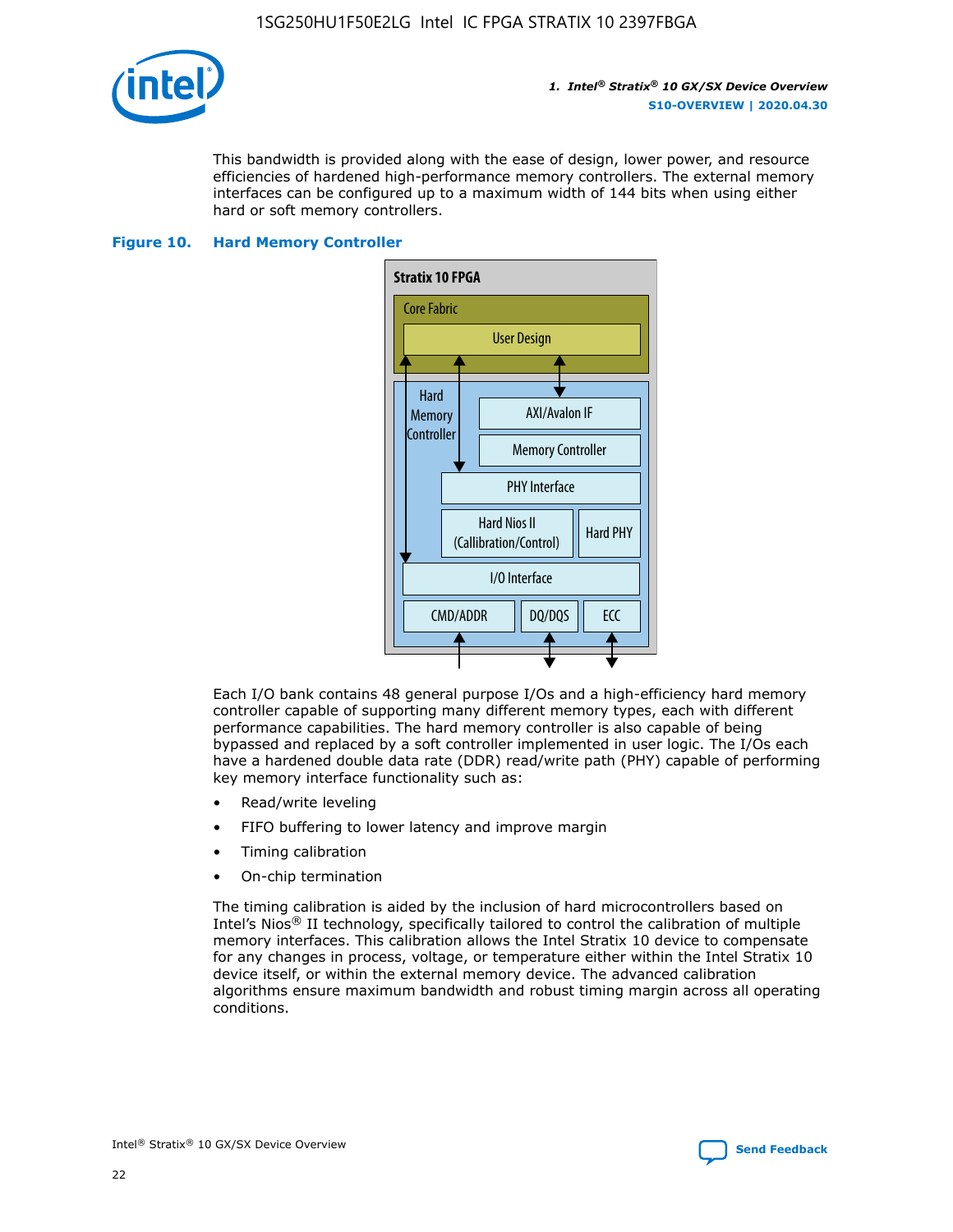

#### **Table 9. External Memory Interface Performance**

The listed speeds are for the 1-rank case.

| <b>Interface</b>     | <b>Controller Type</b> | <b>Performance</b><br>(maximum rate possible) |
|----------------------|------------------------|-----------------------------------------------|
| DDR4                 | Hard                   | 2666 Mbps                                     |
| DDR <sub>3</sub>     | Hard                   | 2133 Mbps                                     |
| QDRII+               | Soft                   | 1,100 Mtps                                    |
| <b>ODRII+ Xtreme</b> | Soft                   | 1,266 Mtps                                    |
| <b>ODRIV</b>         | Soft                   | 2,133 Mtps                                    |
| RLDRAM III           | Soft                   | 2400 Mbps                                     |
| <b>RLDRAM II</b>     | Soft                   | 533 Mbps                                      |

In addition to parallel memory interfaces, Intel Stratix 10 devices support serial memory technologies such as the Hybrid Memory Cube (HMC). The HMC is supported by the Intel Stratix 10 high-speed serial transceivers, which connect up to four HMC links, with each link running at data rates of 15 Gbps (HMC short reach specification).

Intel Stratix 10 devices also feature general purpose I/Os capable of supporting a wide range of single-ended and differential I/O interfaces. LVDS rates up to 1.6 Gbps are supported, with each pair of pins having both a differential driver and a differential input buffer. This enables configurable direction for each LVDS pair.

## **1.13. Adaptive Logic Module (ALM)**

Intel Stratix 10 devices use a similar adaptive logic module (ALM) as the previous generation Intel Arria 10 and Stratix V FPGAs, allowing for efficient implementation of logic functions and easy conversion of IP between the devices.

The ALM block diagram shown in the following figure has eight inputs with a fracturable look-up table (LUT), two dedicated embedded adders, and four dedicated registers.

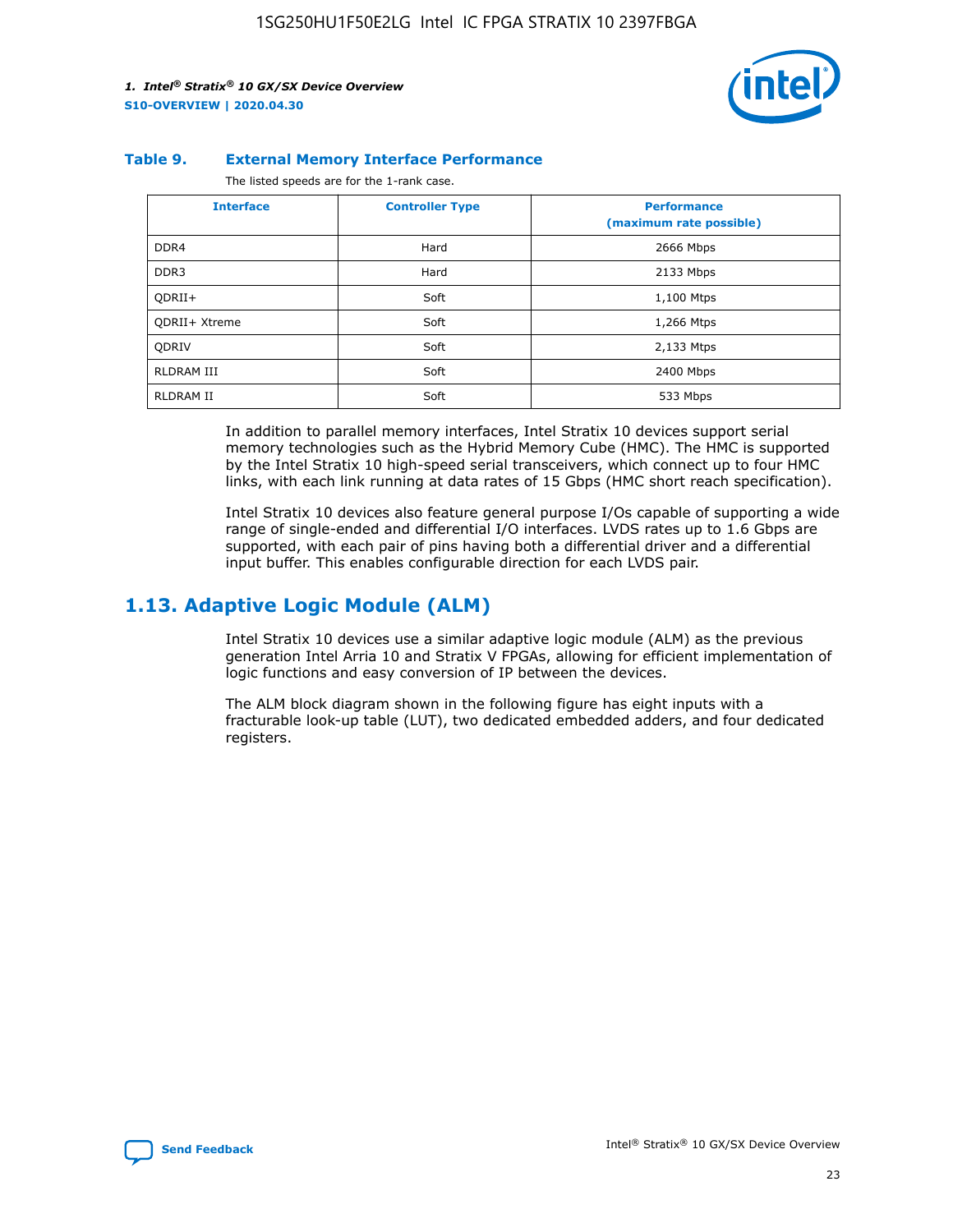

# Reg Reg 1 2 3 4 5 6 7 8 Reg Reg 4 Registers per ALM Full Adder Full Adder Adaptive **LUT**

#### **Figure 11. Intel Stratix 10 FPGA and SoC ALM Block Diagram**

Key features and capabilities of the ALM include:

- High register count with 4 registers per 8-input fracturable LUT, operating in conjunction with the new Intel Hyperflex architecture, enables Intel Stratix 10 devices to maximize core performance at very high core logic utilization
- Implements select 7-input logic functions, all 6-input logic functions, and two independent functions consisting of smaller LUT sizes (such as two independent 4 input LUTs) to optimize core logic utilization

The Intel Quartus Prime software takes advantage of the ALM logic structure to deliver the highest performance, optimal logic utilization, and lowest compile times. The Intel Quartus Prime software simplifies design reuse as it automatically maps legacy designs into the Intel Stratix 10 ALM architecture.

# **1.14. Core Clocking**

Core clocking in Intel Stratix 10 devices makes use of programmable clock tree synthesis.

This technique uses dedicated clock tree routing and switching circuits, and allows the Intel Quartus Prime software to create the exact clock trees required for your design. Clock tree synthesis minimizes clock tree insertion delay, reduces dynamic power dissipation in the clock tree and allows greater clocking flexibility in the core while still maintaining backwards compatibility with legacy global and regional clocking schemes.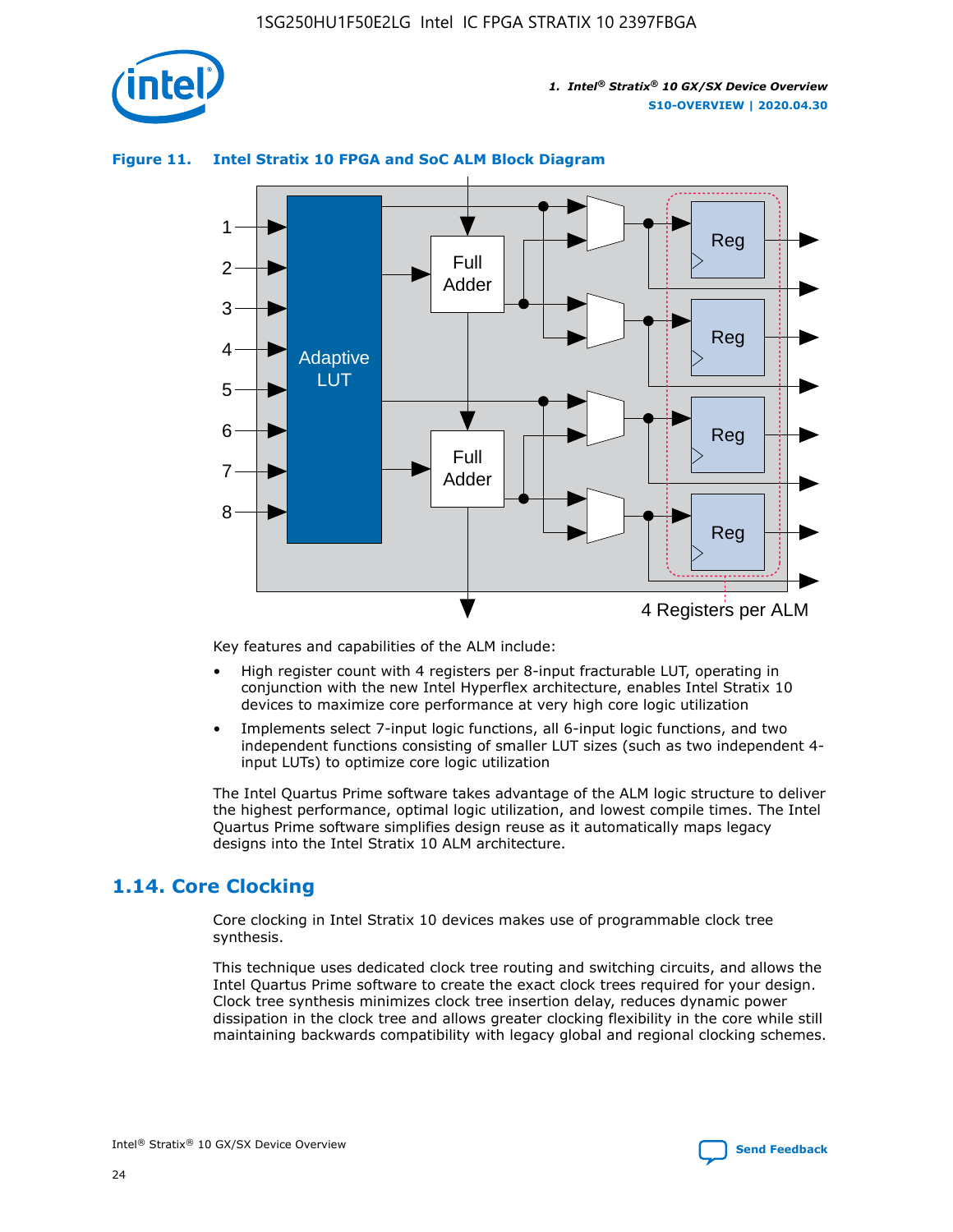

The core clock network in Intel Stratix 10 devices supports the new Intel Hyperflex core architecture at clock rates up to 1 GHz. It also supports the hard memory controllers up to 2666 Mbps with a quarter rate transfer to the core. The core clock network is supported by dedicated clock input pins, fractional clock synthesis PLLs, and integer I/O PLLs.

# **1.15. Fractional Synthesis PLLs and I/O PLLs**

Intel Stratix 10 devices have up to 32 fractional synthesis PLLs (fPLL) available for use with transceivers or in the core fabric.

The fPLLs are located in the 3D SiP transceiver L-tiles and H-tiles, eight per tile, adjacent to the transceiver channels. The fPLLs can be used to reduce both the number of oscillators required on the board and the number of clock pins required, by synthesizing multiple clock frequencies from a single reference clock source. In addition to synthesizing reference clock frequencies for the transceiver transmit PLLs, the fPLLs can also be used directly for transmit clocking. Each fPLL can be independently configured for conventional integer mode, or enhanced fractional synthesis mode with third-order delta-sigma modulation.

In addition to the fPLLs, Intel Stratix 10 devices contain up to 24 integer I/O PLLs (IOPLLs) available for general purpose use in the core fabric and for simplifying the design of external memory interfaces and high-speed LVDS interfaces. The IOPLLs are located in each bank of 48 general purpose I/O, 1 per I/O bank, adjacent to the hard memory controllers and LVDS SerDes in each I/O bank. This makes it easier to close timing because the IOPLLs are tightly coupled with the I/Os that need to use them. The IOPLLs can be used for general purpose applications in the core such as clock network delay compensation and zero-delay clock buffering.

# **1.16. Internal Embedded Memory**

Intel Stratix 10 devices contain two types of embedded memory blocks: M20K (20 Kb) and MLAB (640 bit).

The M20K and MLAB blocks are familiar block sizes carried over from previous Intel device families. The MLAB blocks are ideal for wide and shallow memories, while the M20K blocks are intended to support larger memory configurations and include hard ECC. Both M20K and MLAB embedded memory blocks can be configured as a singleport or dual-port RAM, FIFO, ROM, or shift register. These memory blocks are highly flexible and support a number of memory configurations as shown in Table 10 on page 25.

#### **Table 10. Internal Embedded Memory Block Configurations**

| MLAB (640 bits)                                                | <b>M20K (20 Kb)</b>                                                          |
|----------------------------------------------------------------|------------------------------------------------------------------------------|
| $64 \times 10$ (supported through emulation)<br>$32 \times 20$ | 2K x 10 (or x8)<br>$1K \times 20$ (or $x16$ )<br>$512 \times 40$ (or $x32$ ) |

# **1.17. Variable Precision DSP Block**

The Intel Stratix 10 DSP blocks are based upon the Variable Precision DSP Architecture used in Intel's previous generation devices. They feature hard fixed point and IEEE 754 compliant floating point capability.

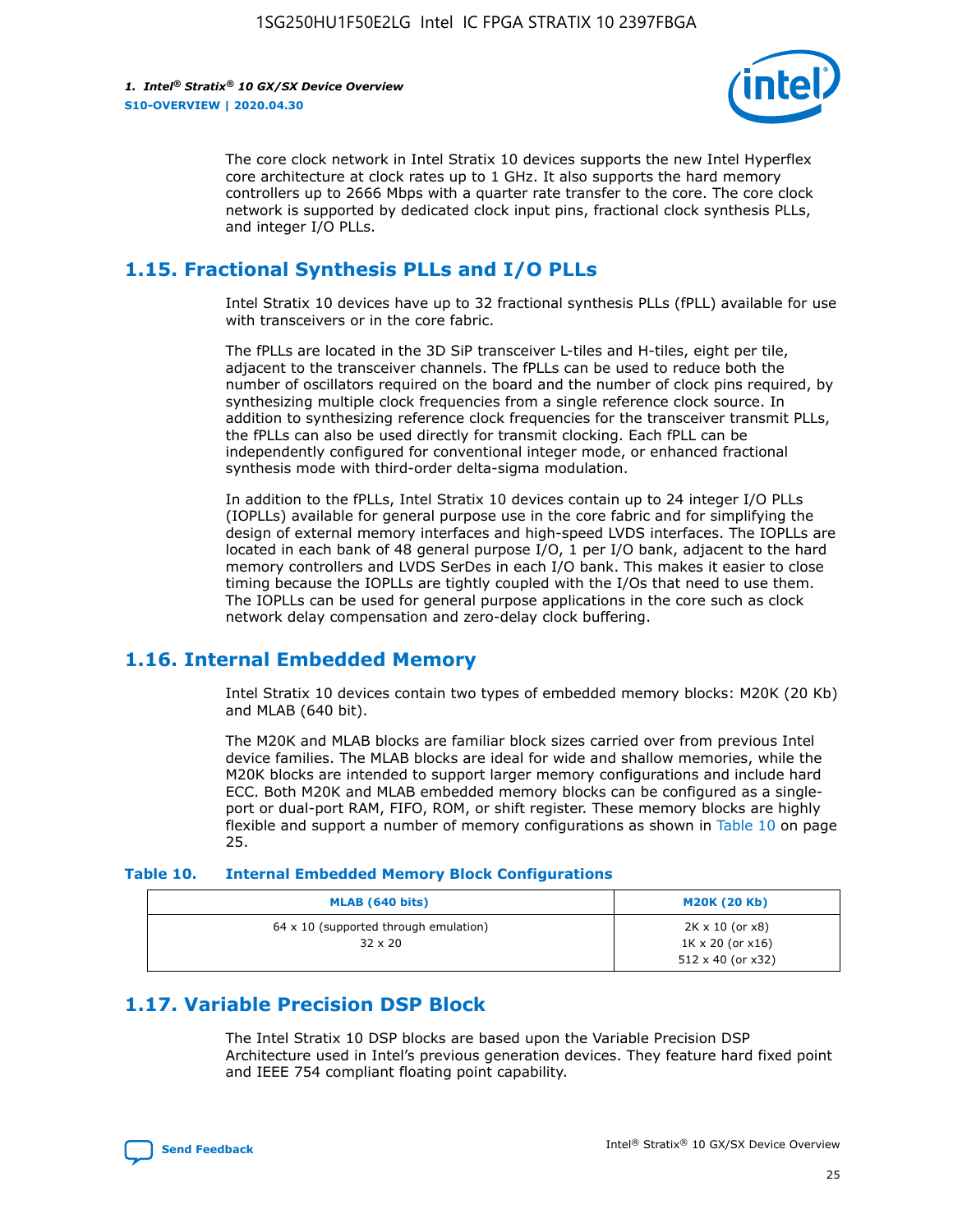

The DSP blocks can be configured to support signal processing with precision ranging from 18x19 up to 54x54. A pipeline register has been added to increase the maximum operating frequency of the DSP block and reduce power consumption.





#### **Figure 13. DSP Block: High Precision Fixed Point Mode**

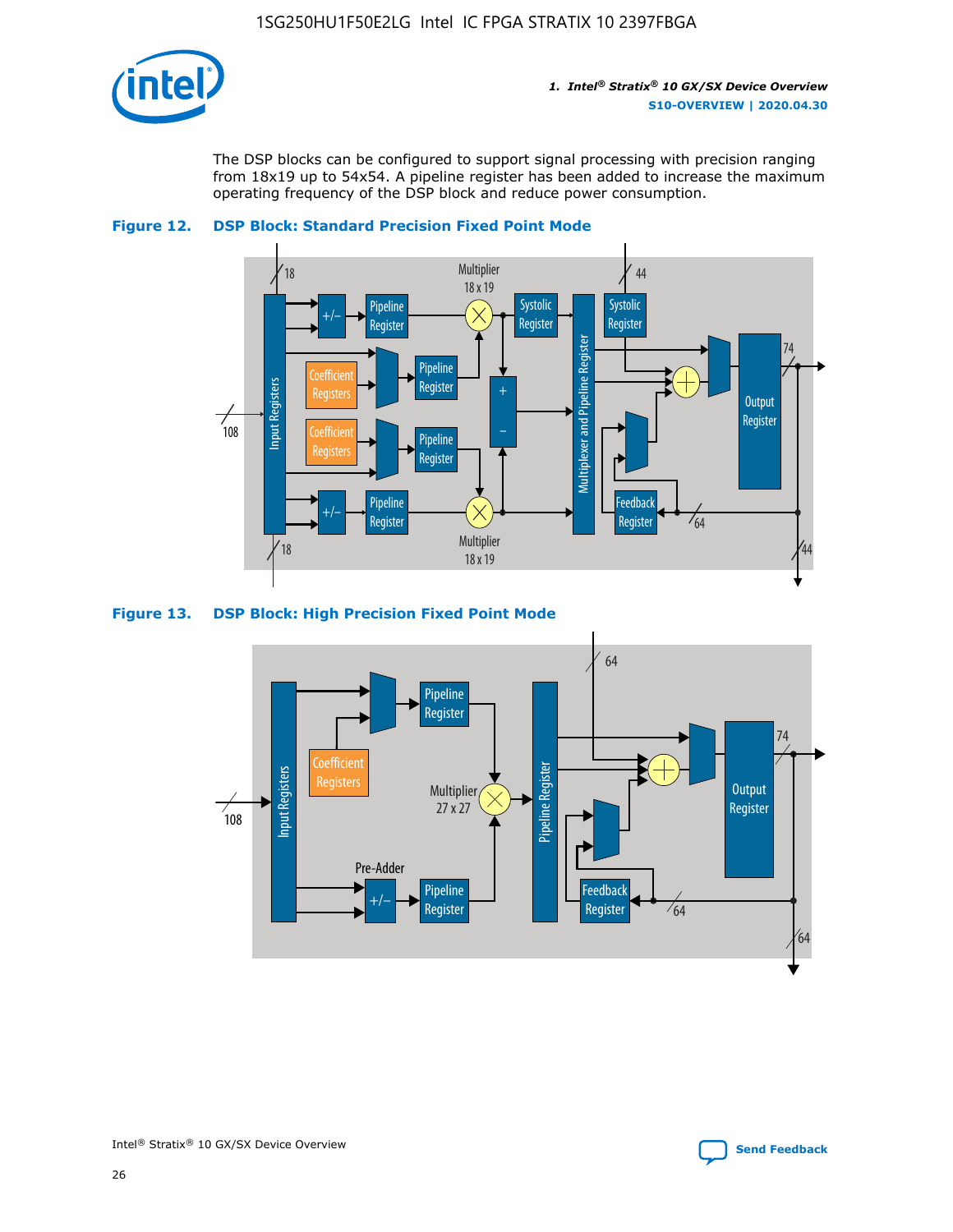



#### **Figure 14. DSP Block: Single Precision Floating Point Mode**

Each DSP block can be independently configured at compile time as either dual 18x19 or a single 27x27 multiply accumulate. With a dedicated 64 bit cascade bus, multiple variable precision DSP blocks can be cascaded to implement even higher precision DSP functions efficiently.

In floating point mode, each DSP block provides one single precision floating point multiplier and adder. Floating point additions, multiplications, mult-adds and multaccumulates are supported.

The following table shows how different precisions are accommodated within a DSP block, or by utilizing multiple blocks.

| <b>Multiplier Size</b>             | <b>DSP Block Resources</b>                                                               | <b>Expected Usage</b>           |
|------------------------------------|------------------------------------------------------------------------------------------|---------------------------------|
| $18x19$ bits                       | 1/2 of Variable Precision DSP Block                                                      | Medium precision fixed point    |
| 27x27 bits                         | 1 Variable Precision DSP Block                                                           | High precision fixed point      |
| $19x36$ bits                       | 1 Variable Precision DSP Block with external<br>adder                                    | Fixed point FFTs                |
| 36x36 bits                         | 2 Variable Precision DSP Blocks with external<br>adder                                   | Very high precision fixed point |
| 54x54 bits                         | 4 Variable Precision DSP Blocks with external<br>adder                                   | Double Precision floating point |
| Single Precision<br>floating point | 1 Single Precision floating point adder, 1 Single<br>Precision floating point multiplier | Floating point                  |

#### **Table 11. Variable Precision DSP Block Configurations**

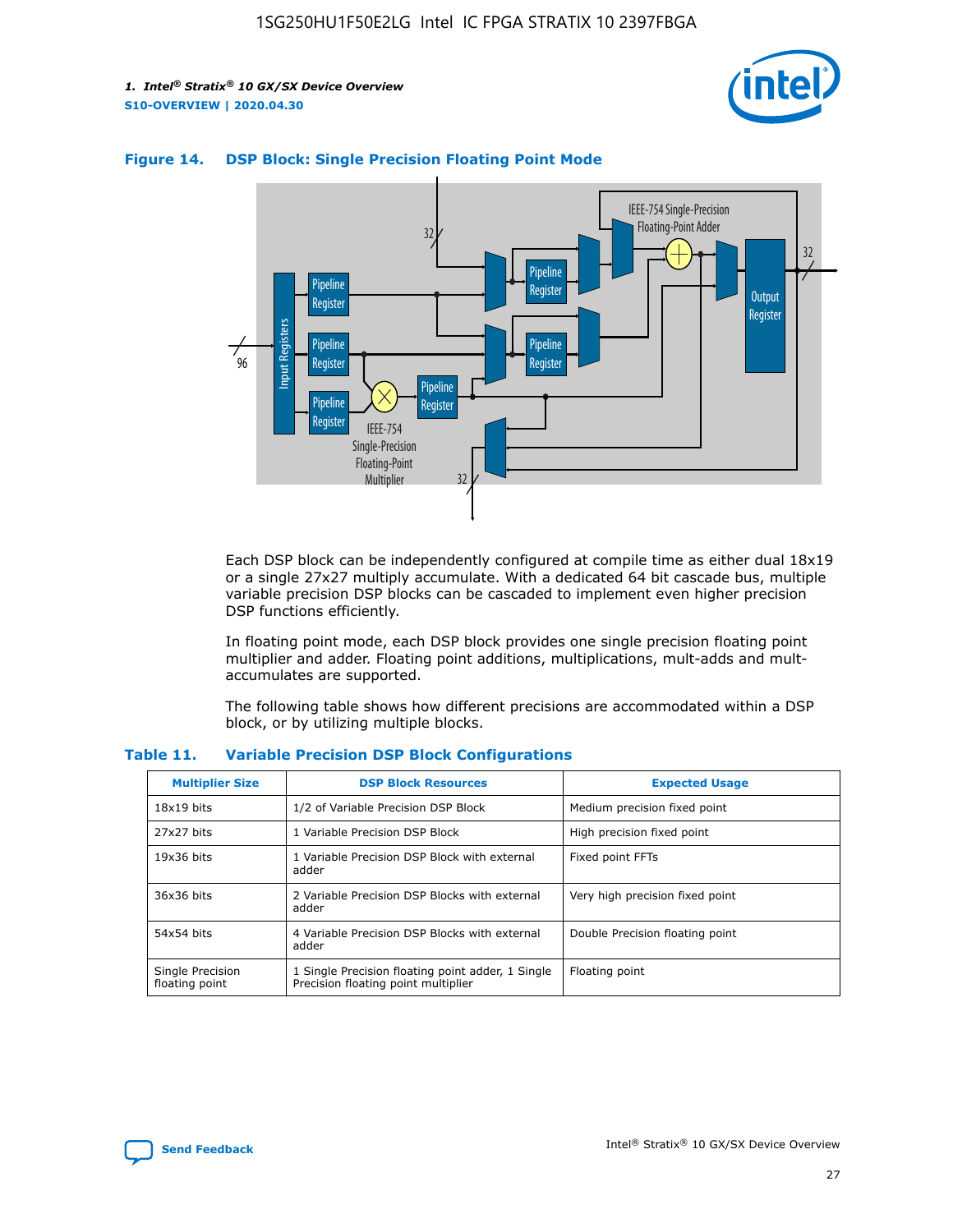

Complex multiplication is very common in DSP algorithms. One of the most popular applications of complex multipliers is the FFT algorithm. This algorithm has the characteristic of increasing precision requirements on only one side of the multiplier. The Variable Precision DSP block supports the FFT algorithm with proportional increase in DSP resources as the precision grows.

#### **Table 12. Complex Multiplication With Variable Precision DSP Block**

| <b>Complex Multiplier</b><br><b>Size</b> | <b>DSP Block Resources</b>      | <b>FFT Usage</b>       |
|------------------------------------------|---------------------------------|------------------------|
| $18x19$ bits                             | 2 Variable Precision DSP Blocks | Resource optimized FFT |
| 27x27 bits                               | 4 Variable Precision DSP Blocks | Highest precision FFT  |

For FFT applications with high dynamic range requirements, the Intel FFT IP Core offers an option of single precision floating point implementation with resource usage and performance similar to high precision fixed point implementations.

Other features of the DSP block include:

- Hard 18 bit and 25 bit pre-adders
- Hard floating point multipliers and adders
- 64 bit dual accumulator (for separate I, Q product accumulations)
- Cascaded output adder chains for 18 and 27 bit FIR filters
- Embedded coefficient registers for 18 and 27 bit coefficients
- Fully independent multiplier outputs
- Inferability using HDL templates supplied by the Intel Quartus Prime software for most modes

The Variable Precision DSP block is ideal to support the growing trend towards higher bit precision in high performance DSP applications. At the same time, it can efficiently support the many existing 18 bit DSP applications, such as high definition video processing and remote radio heads. With the Variable Precision DSP block architecture and hard floating point multipliers and adders, Intel Stratix 10 devices can efficiently support many different precision levels up to and including floating point implementations. This flexibility can result in increased system performance, reduced power consumption, and reduce architecture constraints on system algorithm designers.

# **1.18. Hard Processor System (HPS)**

The Intel Stratix 10 SoC Hard Processor System (HPS) is Intel's third generation HPS. Leveraging the performance of Intel 14 nm tri-gate technology, Intel Stratix 10 SoC devices more than double the performance of previous generation SoCs with an integrated quad-core 64-bit Arm Cortex-A53. The HPS also enables system-wide hardware virtualization capabilities by adding a system memory management unit. These architecture improvements ensure that Intel Stratix 10 SoCs meet the requirements of current and future embedded markets, including wireless and wireline communications, datacenter acceleration, and numerous military applications.

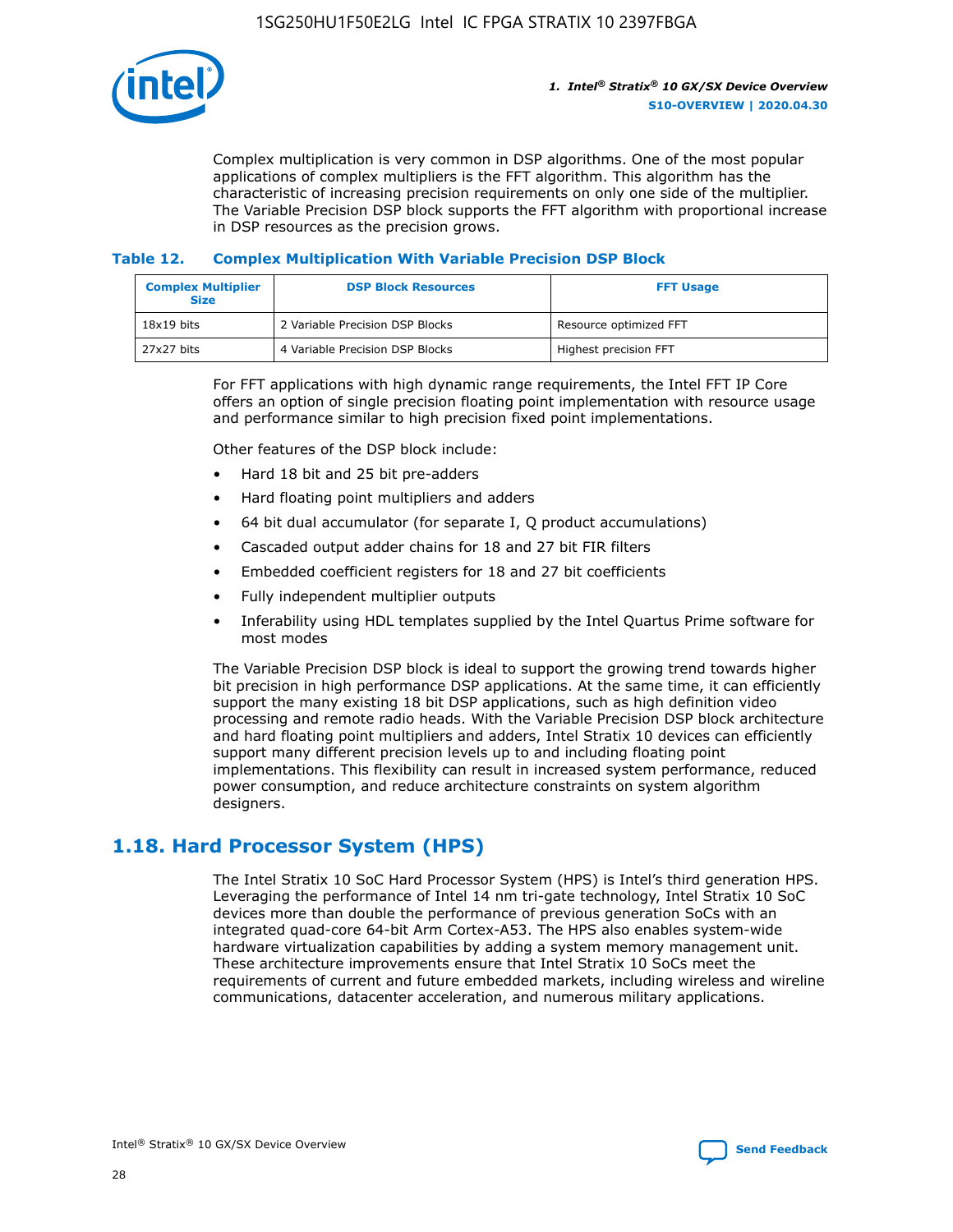

#### **Figure 15. HPS Block Diagram**

| Quad Arm Cortex-A53-Based Hard Processor System |  |                           |                                                     |  |                              |           |                          |                                        |
|-------------------------------------------------|--|---------------------------|-----------------------------------------------------|--|------------------------------|-----------|--------------------------|----------------------------------------|
| <b>Arm Cortex - A53</b>                         |  |                           | Arm Cortex - A53                                    |  |                              |           | SD/SDIO/                 |                                        |
| <b>NEON</b>                                     |  | <b>FPU</b>                | <b>NEON</b>                                         |  | <b>FPU</b>                   |           | USB OTG                  | $MMC$ <sup>1,2</sup>                   |
| 32 KB I-Cache                                   |  | 32 KB D-Cache             | 32 KB I-Cache                                       |  | 32 KB D - Cache              |           | $(x2)^{1,2}$             |                                        |
| with Parity                                     |  | with ECC                  | with Parity                                         |  | with ECC                     |           |                          | <b>DMA</b>                             |
| Arm Cortex - A53                                |  |                           |                                                     |  | Arm Cortex - A53             | UART (x2) |                          | $(8 \text{ Channel})^2$                |
| <b>NEON</b>                                     |  | <b>FPU</b>                | <b>NEON</b>                                         |  | <b>FPU</b>                   |           |                          |                                        |
| 32 KB I-Cache<br>with Parity                    |  | 32 KB D-Cache<br>with ECC | 32 KB I-Cache<br>32 KB D-Cache<br>with Parity       |  | with ECC                     |           | I <sup>2</sup> C(x5)     | <b>HPS 10</b>                          |
|                                                 |  |                           | 1 MB L2 Cache with ECC                              |  |                              |           |                          |                                        |
| <b>System MMU</b>                               |  |                           | <b>Cache Coherency Unit</b>                         |  |                              |           | <b>EMAC</b> $(x3)^{1,2}$ | <b>NAND</b><br>Flash <sup>1,2</sup>    |
| JTAG Debug<br>or Trace                          |  |                           | 256 KB<br><b>Timers</b><br>RAM <sup>2</sup><br>(x8) |  |                              |           | SPI(x4)                  |                                        |
| Lightweight HPS-to-<br><b>FPGA BRIDGE</b>       |  |                           | HPS-to-FPGA<br><b>BRIDGE</b>                        |  | FPGA-to-HPS<br><b>BRIDGE</b> |           | HPS-to-SDM<br>SDM-to-HPS | <b>SDRAM</b><br>Scheduler <sup>3</sup> |
|                                                 |  |                           |                                                     |  |                              |           |                          |                                        |
| <b>FPGA Fabric</b>                              |  |                           |                                                     |  |                              |           | <b>SDM</b>               | <b>Hard Memory</b><br>Controller       |
|                                                 |  |                           |                                                     |  |                              |           |                          |                                        |

Notes:

1. Integrated direct memory access (DMA)

2. Integrated error correction code (ECC)

3. Multiport front-end interface to hard memory controller

## **1.18.1. Key Features of the Intel Stratix 10 HPS**

#### **Table 13. Key Features of the Intel Stratix 10 GX/SX HPS**

| <b>Feature</b>                                    | <b>Description</b>                                                                                                                                                                                                                                                                                                                                     |
|---------------------------------------------------|--------------------------------------------------------------------------------------------------------------------------------------------------------------------------------------------------------------------------------------------------------------------------------------------------------------------------------------------------------|
| Quad-core Arm Cortex-A53<br>MPCore processor unit | 2.3 MIPS/MHz instruction efficiency<br>$\bullet$<br>CPU frequency up to 1.5 GHz<br>٠<br>At 1.5 GHz total performance of 13,800 MIPS<br>Army8-A architecture<br>Runs 64 bit and 32 bit Arm instructions<br>16 bit and 32 bit Thumb instructions for 30% reduction in memory footprint<br>Jazelle* RCT execution architecture with 8 bit Java byte codes |
|                                                   |                                                                                                                                                                                                                                                                                                                                                        |

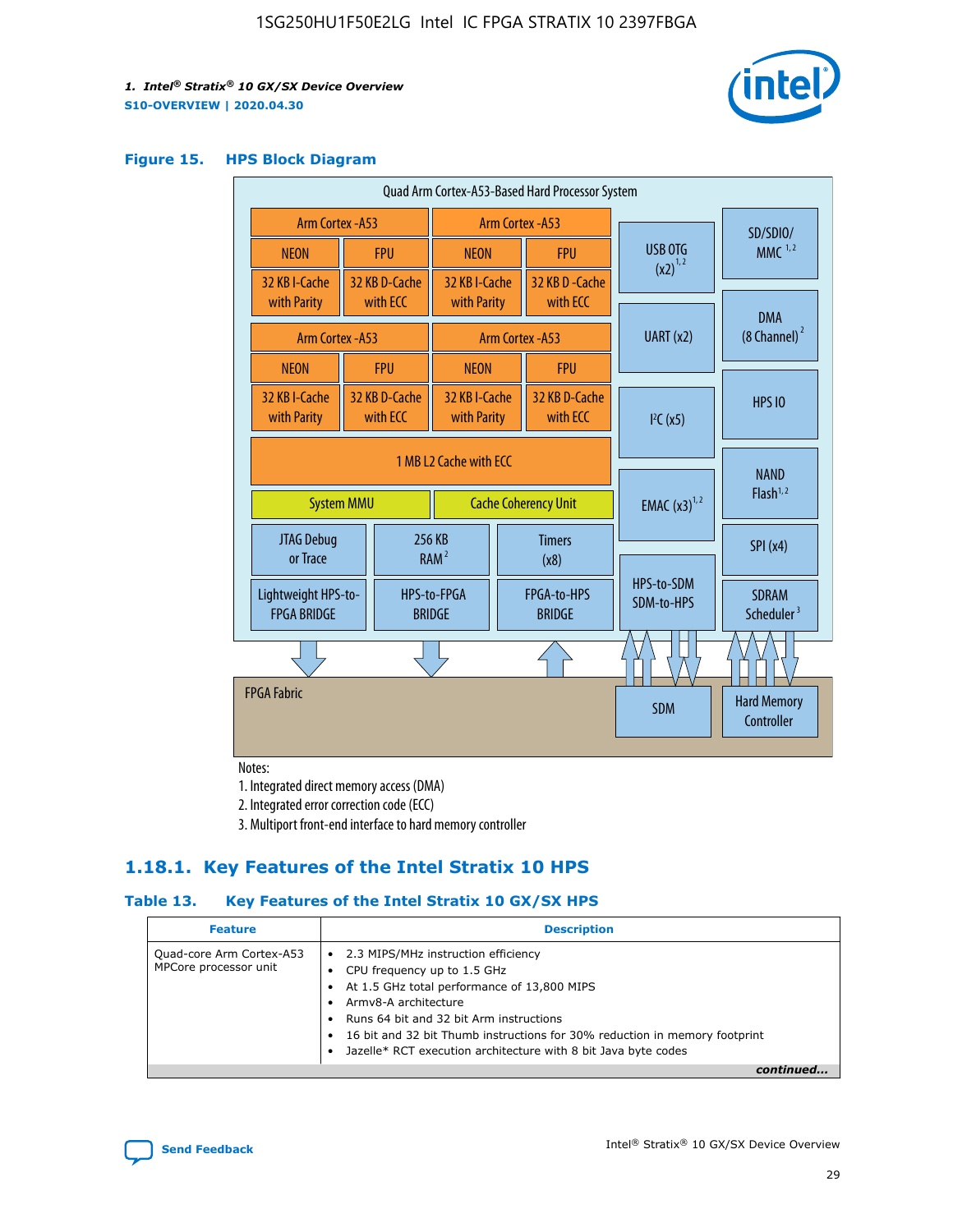

| <b>Feature</b>                                        | <b>Description</b>                                                                                                                                                                                                                                                                                                                                                                                                                                                                                                                                                                                                                                                                                                                                                                                                                                                                                                                                                                                                                                                                                                                                                                                                     |
|-------------------------------------------------------|------------------------------------------------------------------------------------------------------------------------------------------------------------------------------------------------------------------------------------------------------------------------------------------------------------------------------------------------------------------------------------------------------------------------------------------------------------------------------------------------------------------------------------------------------------------------------------------------------------------------------------------------------------------------------------------------------------------------------------------------------------------------------------------------------------------------------------------------------------------------------------------------------------------------------------------------------------------------------------------------------------------------------------------------------------------------------------------------------------------------------------------------------------------------------------------------------------------------|
|                                                       | Superscalar, variable length, out-of-order pipeline with dynamic branch prediction<br>Improved Arm Neon* media processing engine<br>$\bullet$<br>Single- and double-precision floating-point unit<br>Arm CoreSight* debug and trace technology<br>$\bullet$                                                                                                                                                                                                                                                                                                                                                                                                                                                                                                                                                                                                                                                                                                                                                                                                                                                                                                                                                            |
| <b>System Memory</b><br>Management Unit               | Enables a unified memory model and extends hardware virtualization into peripherals<br>$\bullet$<br>implemented in the FPGA fabric                                                                                                                                                                                                                                                                                                                                                                                                                                                                                                                                                                                                                                                                                                                                                                                                                                                                                                                                                                                                                                                                                     |
| Cache Coherency unit                                  | $\bullet$<br>Changes in shared data stored in cache are propagated throughout the system<br>providing bi-directional coherency for co-processing elements.                                                                                                                                                                                                                                                                                                                                                                                                                                                                                                                                                                                                                                                                                                                                                                                                                                                                                                                                                                                                                                                             |
| Cache                                                 | L1 Cache<br>$\bullet$<br>- 32 KB of instruction cache w/ parity check<br>- 32 KB of L1 data cache w /ECC<br>- Parity checking<br>L2 Cache<br>$-$ 1MB shared<br>- 8-way set associative<br>- SEU Protection with parity on TAG ram and ECC on data RAM<br>- Cache lockdown support                                                                                                                                                                                                                                                                                                                                                                                                                                                                                                                                                                                                                                                                                                                                                                                                                                                                                                                                      |
| On-Chip Memory                                        | 256 KB of scratch on-chip RAM<br>$\bullet$                                                                                                                                                                                                                                                                                                                                                                                                                                                                                                                                                                                                                                                                                                                                                                                                                                                                                                                                                                                                                                                                                                                                                                             |
| External SDRAM and Flash<br>Memory Interfaces for HPS | Hard memory controller with support for DDR4, DDR3<br>$\bullet$<br>$-$ 40 bit (32 bit + 8 bit ECC) with select packages supporting 72 bit (64 bit + 8 bit<br>ECC)<br>- Support for up to 2666 Mbps DDR4 and 2166 Mbps DDR3 frequencies<br>- Error correction code (ECC) support including calculation, error correction, write-<br>back correction, and error counters<br>- Software Configurable Priority Scheduling on individual SDRAM bursts<br>- Fully programmable timing parameter support for all JEDEC-specified timing<br>parameters<br>- Multiport front-end (MPFE) scheduler interface to the hard memory controller, which<br>supports the $AXI^{\circledR}$ Quality of Service (QoS) for interface to the FPGA fabric<br>NAND flash controller<br>$-$ ONFI 1.0<br>- Integrated descriptor based with DMA<br>- Programmable hardware ECC support<br>- Support for 8 and 16 bit Flash devices<br>Secure Digital SD/SDIO/MMC controller<br>$-$ eMMC 4.5<br>- Integrated descriptor based DMA<br>- CE-ATA digital commands supported<br>- 50 MHz operating frequency<br>Direct memory access (DMA) controller<br>$\bullet$<br>- 8-channel<br>- Supports up to 32 peripheral handshake interface<br>continued |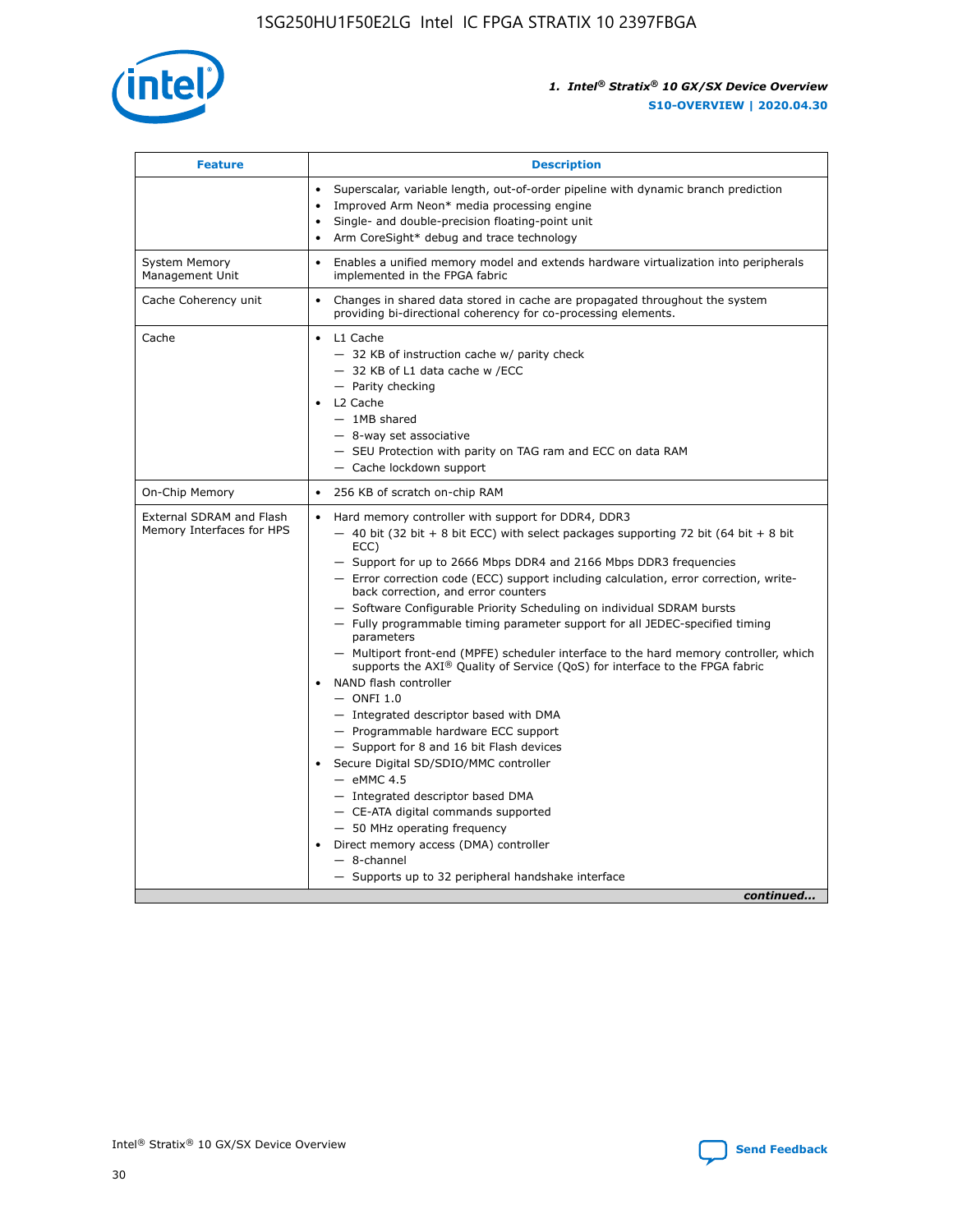

| <b>Feature</b>                         | <b>Description</b>                                                                                                                                                                                                                                                                                                                                                                                                                                                                                                                                                                                                                                                                                                                                                                                                                                                                                                                                                                                                                                                                                                                                                                                                                                                                                                                                                                                                                                                                                                  |
|----------------------------------------|---------------------------------------------------------------------------------------------------------------------------------------------------------------------------------------------------------------------------------------------------------------------------------------------------------------------------------------------------------------------------------------------------------------------------------------------------------------------------------------------------------------------------------------------------------------------------------------------------------------------------------------------------------------------------------------------------------------------------------------------------------------------------------------------------------------------------------------------------------------------------------------------------------------------------------------------------------------------------------------------------------------------------------------------------------------------------------------------------------------------------------------------------------------------------------------------------------------------------------------------------------------------------------------------------------------------------------------------------------------------------------------------------------------------------------------------------------------------------------------------------------------------|
| Communication Interface<br>Controllers | Three 10/100/1000 Ethernet media access controls (MAC) with integrated DMA<br>$\bullet$<br>- Supports RGMII and RMII external PHY Interfaces<br>- Option to support other PHY interfaces through FPGA logic<br>GMII<br>$\bullet$<br>MII<br>$\bullet$<br>• RMII (requires MII to RMII adapter)<br>• RGMII (requires GMII to RGMII adapter)<br>• SGMII (requires GMII to SGMII adapter)<br>- Supports IEEE 1588-2002 and IEEE 1588-2008 standards for precision networked<br>clock synchronization<br>- Supports IEEE 802.1Q VLAN tag detection for reception frames<br>- Supports Ethernet AVB standard<br>Two USB On-the-Go (OTG) controllers with DMA<br>- Dual-Role Device (device and host functions)<br>• High-speed (480 Mbps)<br>• Full-speed (12 Mbps)<br>• Low-speed (1.5 Mbps)<br>• Supports USB 1.1 (full-speed and low-speed)<br>- Integrated descriptor-based scatter-gather DMA<br>- Support for external ULPI PHY<br>- Up to 16 bidirectional endpoints, including control endpoint<br>$-$ Up to 16 host channels<br>- Supports generic root hub<br>- Configurable to OTG 1.3 and OTG 2.0 modes<br>Five $I^2C$ controllers (three can be used by EMAC for MIO to external PHY)<br>- Support both 100 Kbps and 400 Kbps modes<br>- Support both 7 bit and 10 bit addressing modes<br>- Support Master and Slave operating mode<br>Two UART 16550 compatible<br>- Programmable baud rate up to 115.2 Kbaud<br>• Four serial peripheral interfaces (SPI) (2 Masters, 2 Slaves)<br>- Full and Half duplex |
| Timers and I/O                         | $\bullet$ Timers<br>- 4 general-purpose timers<br>$-4$ watchdog timers<br>48 HPS direct I/O allow HPS peripherals to connect directly to I/O<br>Up to three IO48 banks may be assigned to HPS for HPS DDR access                                                                                                                                                                                                                                                                                                                                                                                                                                                                                                                                                                                                                                                                                                                                                                                                                                                                                                                                                                                                                                                                                                                                                                                                                                                                                                    |
| Interconnect to Logic Core             | • FPGA-to-HPS Bridge<br>- Allows IP bus masters in the FPGA fabric to access to HPS bus slaves<br>- Configurable 32, 64, or 128 bit AMBA AXI interface<br>HPS-to-FPGA Bridge<br>- Allows HPS bus masters to access bus slaves in FPGA fabric<br>- Configurable 32, 64, or 128 bit AMBA AXI interface allows high-bandwidth HPS<br>master transactions to FPGA fabric<br>HPS-to-SDM and SDM-to-HPS Bridges<br>- Allows the HPS to reach the SDM block and the SDM to bootstrap the HPS<br>Light Weight HPS-to-FPGA Bridge<br>- Light weight 32 bit AXI interface suitable for low-latency register accesses from HPS<br>to soft peripherals in FPGA fabric<br>FPGA-to-HPS SDRAM Bridge<br>- Up to three AMBA AXI interfaces supporting 32, 64, or 128 bit data paths                                                                                                                                                                                                                                                                                                                                                                                                                                                                                                                                                                                                                                                                                                                                                 |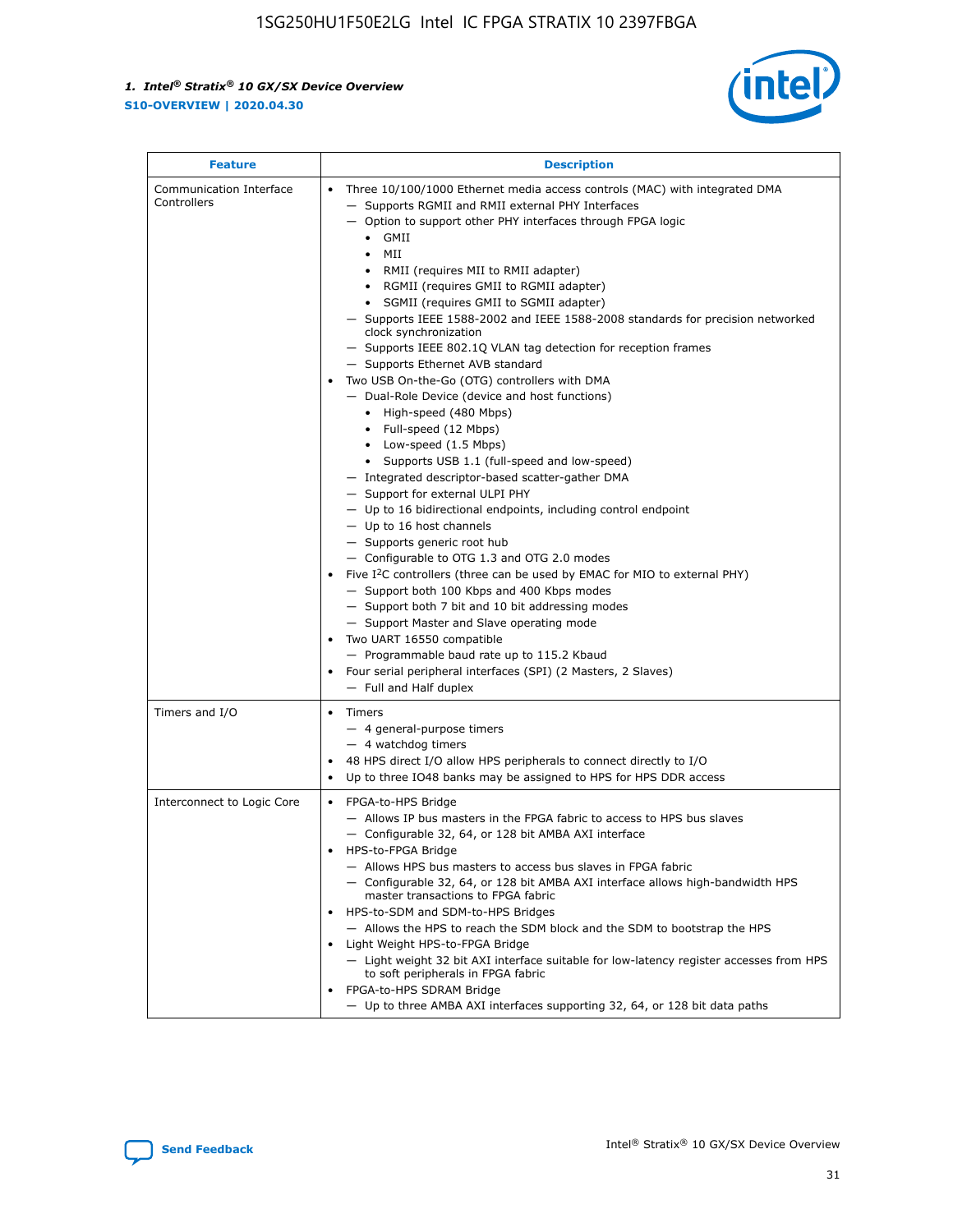

# **1.19. Power Management**

Intel Stratix 10 devices use the advanced Intel 14 nm tri-gate process technology, the all new Intel Hyperflex core architecture to enable Hyper-Folding, power gating, and several optional power reduction techniques to reduce total power consumption by as much as 70% compared to previous generation high-performance Stratix V devices.

Intel Stratix 10 standard power devices (-V) are SmartVID devices. The core voltage supplies (VCC and VCCP) for each SmartVID device must be driven by a PMBus voltage regulator dedicated to that Intel Stratix 10 device. Use of a PMBus voltage regulator for each SmartVID (-V) device is mandatory; it is not an option. A code is programmed into each SmartVID device during manufacturing that allows the PMBus voltage regulator to operate at the optimum core voltage to meet the device performance specifications.

With the new Intel Hyperflex core architecture, designs can run 2X faster than previous generation FPGAs. With 2X performance and same required throughput, architects can cut the data path width in half to save power. This optimization is called Hyper-Folding. Additionally, power gating reduces static power of unused resources in the FPGA by powering them down. The Intel Quartus Prime software automatically powers down specific unused resource blocks such as DSP and M20K blocks, at configuration time.

The optional power reduction techniques in Intel Stratix 10 devices include:

• **Available Low Static Power Devices**—Intel Stratix 10 devices are available with a fixed core voltage that provides lower static power than the SmartVID standard power devices, while maintaining device performance

Furthermore, Intel Stratix 10 devices feature Intel's low power transceivers and include a number of hard IP blocks that not only reduce logic resources but also deliver substantial power savings compared to soft implementations. In general, hard IP blocks consume up to 50% less power than the equivalent soft logic implementations.

# **1.20. Device Configuration and Secure Device Manager (SDM)**

All Intel Stratix 10 devices contain a Secure Device Manager (SDM), which is a dedicated triple-redundant processor that serves as the point of entry into the device for all JTAG and configuration commands. The SDM also bootstraps the HPS in SoC devices ensuring that the HPS can boot using the same security features that the FPGA devices have.

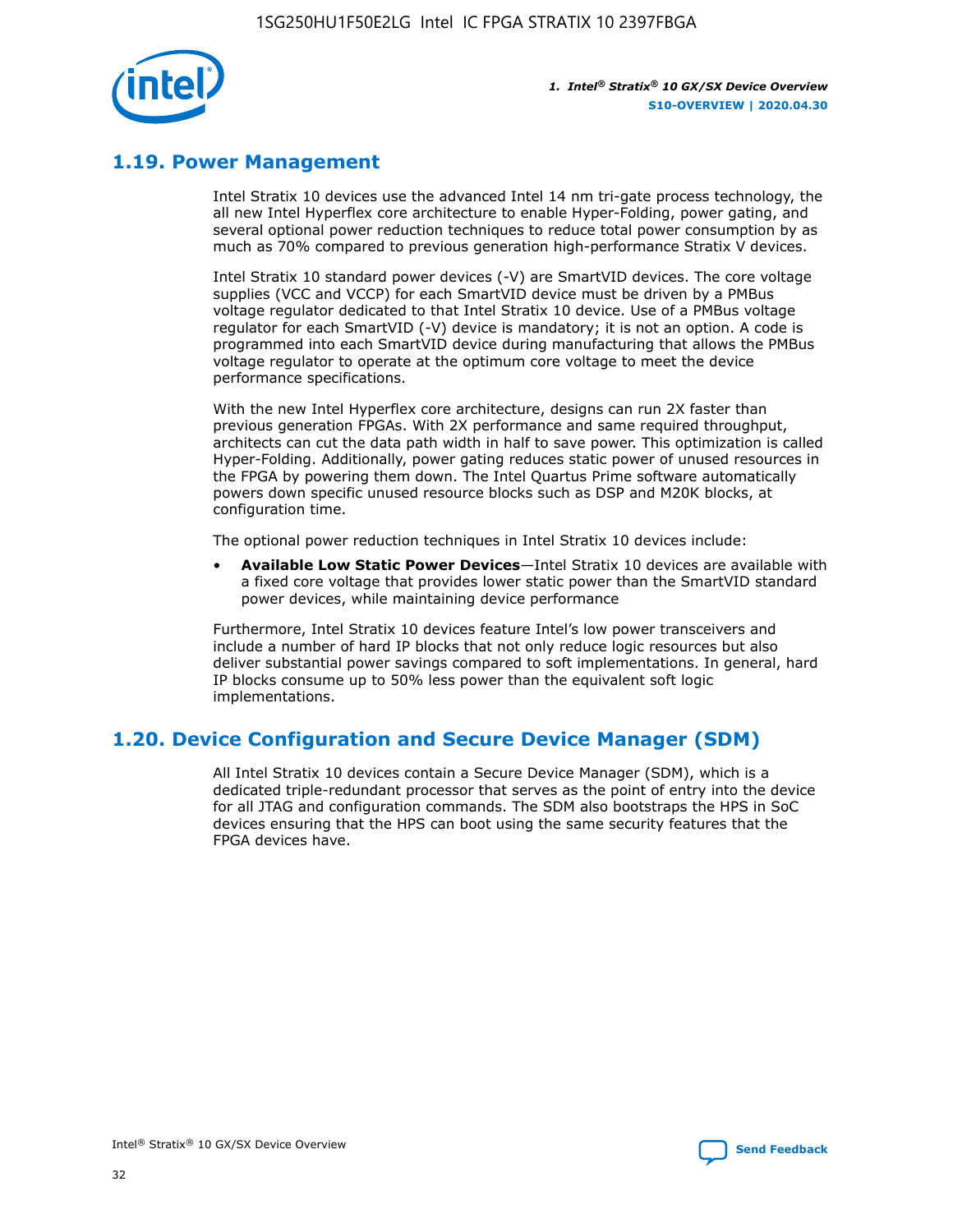





During configuration, Intel Stratix 10 devices are divided into logical sectors, each of which is managed by a local sector manager (LSM). The SDM passes configuration data to each of the LSMs across the on-chip configuration network. This allows the sectors to be configured independently, one at a time, or in parallel. This approach achieves simplified sector configuration and reconfiguration, as well as reduced overall configuration time due to the inherent parallelism. The same sector-based approach is used to respond to single-event upsets and security attacks.

While the sectors provide a logical separation for device configuration and reconfiguration, they overlay the normal rows and columns of FPGA logic and routing. This means there is no impact to the Intel Quartus Prime software place and route, and no impact to the timing of logic signals that cross the sector boundaries.

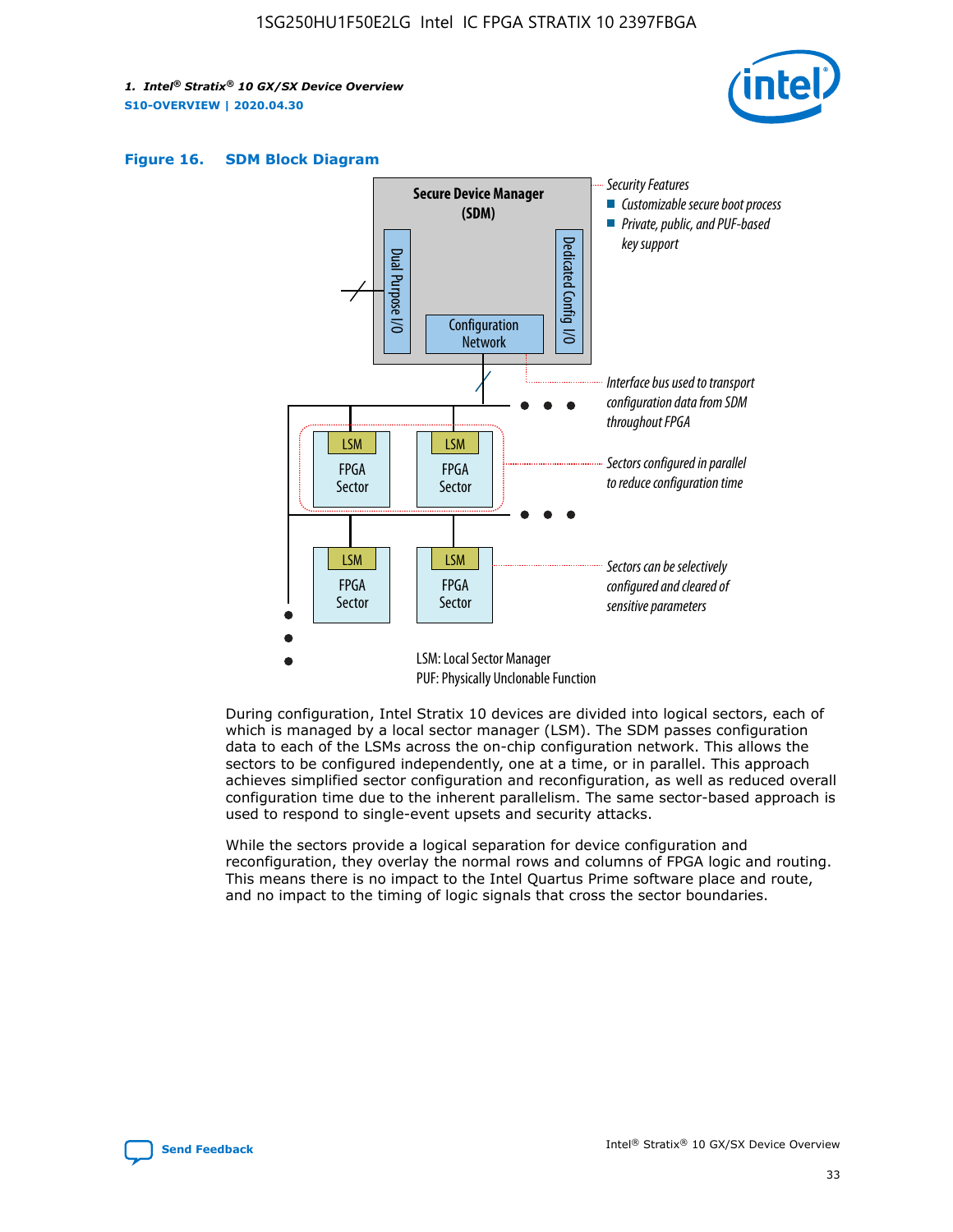

The SDM enables robust, secure, fully-authenticated device configuration. It also allows for customization of the configuration scheme, which can enhance device security. For configuration and reconfiguration, this approach offers a variety of advantages:

- Dedicated secure configuration manager
- Reduced device configuration time, because sectors are configured in parallel
- Updateable configuration process
- Reconfiguration of one or more sectors independent of all other sectors
- Zeroization of individual sectors or the complete device

The SDM also provides additional capabilities such as register state readback and writeback to support ASIC prototyping and other applications.

### **1.21. Device Security**

Building on top of the robust security features present in the previous generation devices, Intel Stratix 10 FPGAs and SoCs include a number of new and innovative security enhancements. These features are also managed by the SDM, tightly coupling device configuration and reconfiguration with encryption, authentication, key storage and anti-tamper services.

Security services provided by the SDM include:

- Bitstream encryption
- Multi-factor authentication
- Hard encryption and authentication acceleration; AES-256, SHA-256/384, ECDSA-256/384
- Volatile and non-volatile encryption key storage and management
- Boot code authentication for the HPS
- Physically Unclonable Function (PUF) service
- Updateable configuration process
- Secure device maintenance and upgrade functions
- Side channel attack protection
- Scripted response to sensor inputs and security attacks, including selective sector zeroization
- Readback, JTAG and test mode disable
- Enhanced response to single-event upsets (SEU)
- Black key provisioning
- Physical anti-tamper

See the *Intel Stratix 10 Device Security User Guide* for a complete list of all security features.

The SDM and associated security services provide a robust, multi-layered security solution for your Intel Stratix 10 design.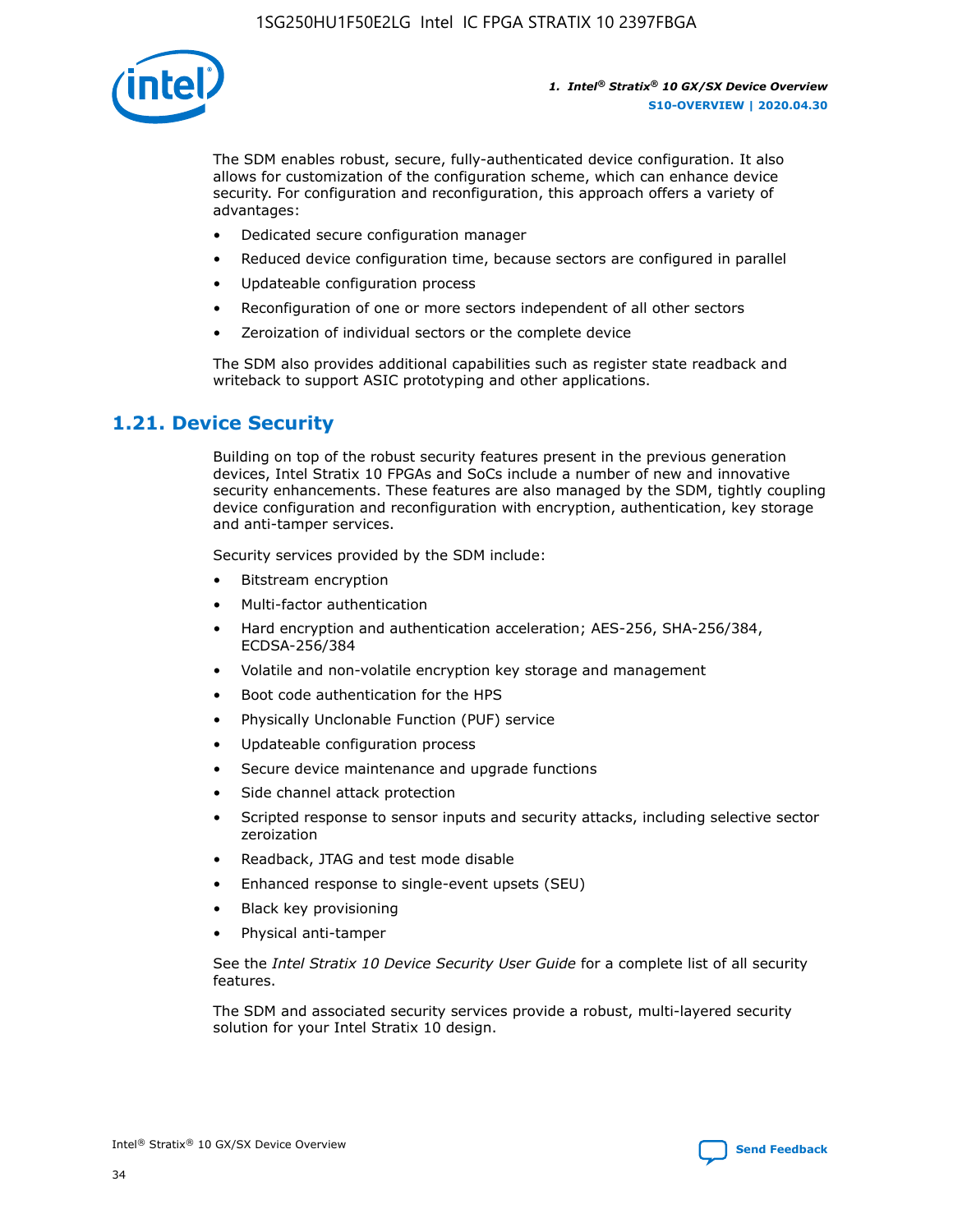

#### **Table 14. Device Security**

| <b>Intel Stratix 10 Family Variant</b> | <b>Bitstream Authentication</b> | <b>Advanced Security Features</b> <sup>(12)</sup> |
|----------------------------------------|---------------------------------|---------------------------------------------------|
| GX/SX                                  | All devices                     | -AS suffix part number required                   |

#### **Related Information**

- [My Intel Support](https://www.intel.com/content/www/us/en/programmable/my-intel/mal-home.html)
- [Intel Stratix 10 Device Security User Guide](https://www.intel.com/content/www/us/en/programmable/documentation/ndq1483601370898.html#wcd1483611014402)

### **1.22. Configuration via Protocol Using PCI Express**

Configuration via protocol using PCI Express allows the FPGA to be configured across the PCI Express bus, simplifying the board layout and increasing system integration. Making use of the embedded PCI Express hard IP operating in autonomous mode before the FPGA is configured, this technique allows the PCI Express bus to be powered up and active within the 100 ms time allowed by the PCI Express specification. Intel Stratix 10 devices also support partial reconfiguration across the PCI Express bus which reduces system down time by keeping the PCI Express link active while the device is being reconfigured.

### **1.23. Partial and Dynamic Reconfiguration**

Partial reconfiguration allows you to reconfigure part of the FPGA while other sections continue running. This capability is required in systems where uptime is critical, because it allows you to make updates or adjust functionality without disrupting services.

In addition to lowering power and cost, partial reconfiguration also increases the effective logic density by removing the necessity to place in the FPGA those functions that do not operate simultaneously. Instead, these functions can be stored in external memory and loaded as needed. This reduces the size of the required FPGA by allowing multiple applications on a single FPGA, saving board space and reducing power. The partial reconfiguration process is built on top of the proven incremental compile design flow in the Intel Quartus Prime design software

Dynamic reconfiguration in Intel Stratix 10 devices allows transceiver data rates, protocols and analog settings to be changed dynamically on a channel-by-channel basis while maintaining data transfer on adjacent transceiver channels. Dynamic reconfiguration is ideal for applications that require on-the-fly multiprotocol or multirate support. Both the PMA and PCS blocks within the transceiver can be reconfigured using this technique. Dynamic reconfiguration of the transceivers can be used in conjunction with partial reconfiguration of the FPGA to enable partial reconfiguration of both core and transceivers simultaneously.

# **1.24. Fast Forward Compile**

The innovative Fast Forward Compile feature in the Intel Quartus Prime software identifies performance bottlenecks in your design and provides detailed, step-by-step performance improvement recommendations that you can then implement. The Compiler reports estimates of the maximum operating frequency that can be achieved

<sup>(12)</sup> Contact My Intel Support for additional information.

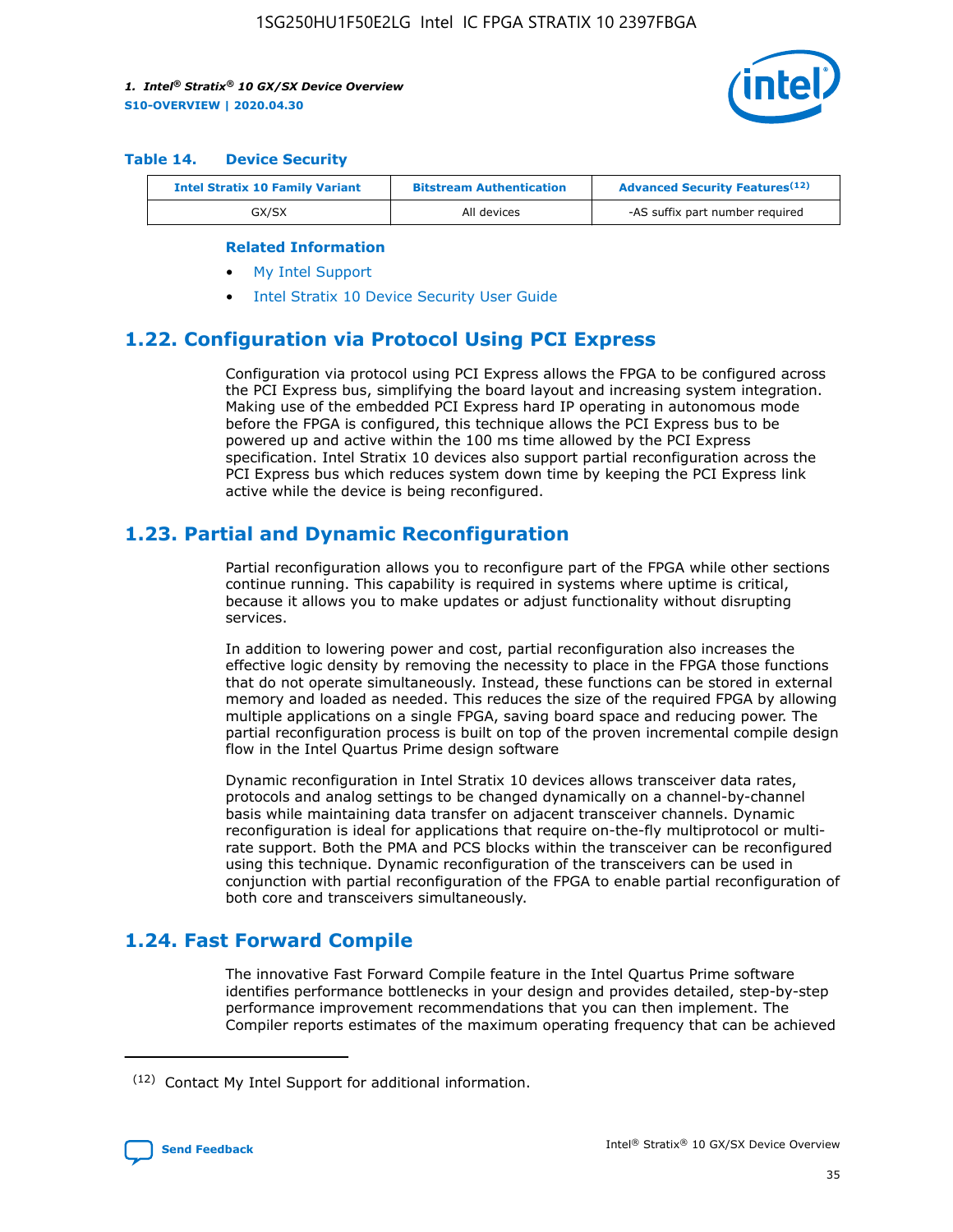

by applying the recommendations. As part of the new Hyper-Aware design flow, Fast Forward Compile maximizes the performance of your Intel Stratix 10 design and achieves rapid timing closure.

Previously, this type of optimization required multiple time-consuming design iterations, including full design re-compilation to determine the effectiveness of the changes. Fast Forward Compile enables you to make better decisions about where to focus your optimization efforts, and how to increase your design performance and throughput. This technique removes much of the guesswork of performance exploration, resulting in fewer design iterations and as much as 2X core performance gains for Intel Stratix 10 designs.

# **1.25. Single Event Upset (SEU) Error Detection and Correction**

Intel Stratix 10 FPGAs and SoCs offer robust SEU error detection and correction circuitry. The detection and correction circuitry includes protection for Configuration RAM (CRAM) programming bits and user memories. The CRAM is protected by a continuously running parity checker circuit with integrated ECC that automatically corrects one or two bit errors and detects higher order multibit errors.

The physical layout of the CRAM array is optimized to make the majority of multi-bit upsets appear as independent single-bit or double-bit errors which are automatically corrected by the integrated CRAM ECC circuitry. In addition to the CRAM protection, user memories also include integrated ECC circuitry and are layout optimized for error detection and correction.

The SEU error detection and correction hardware is supported by both soft IP and the Intel Quartus Prime software to provide a complete SEU mitigation solution. The components of the complete solution include:

- Hard error detection and correction for CRAM and user M20K memory blocks
- Optimized physical layout of memory cells to minimize probability of SEU
- Sensitivity processing soft IP that reports if CRAM upset affects a used or unused bit
- Fault injection soft IP with the Intel Quartus Prime software support that changes state of CRAM bits for testing purposes
- Hierarchy tagging in the Intel Quartus Prime software
- Triple Mode Redundancy (TMR) used for the Secure Device Manager and critical on-chip state machines

In addition to the SEU mitigation features listed above, the Intel 14 nm tri-gate process technology used for Intel Stratix 10 devices is based on FinFET transistors which have reduced SEU susceptibility versus conventional planar transistors.

# **1.26. Document Revision History for the Intel Stratix 10 GX/SX Device Overview**

| <b>Document</b><br><b>Version</b> | <b>Changes</b>             |
|-----------------------------------|----------------------------|
| 2020.04.30                        | Made the following change: |
|                                   | continued                  |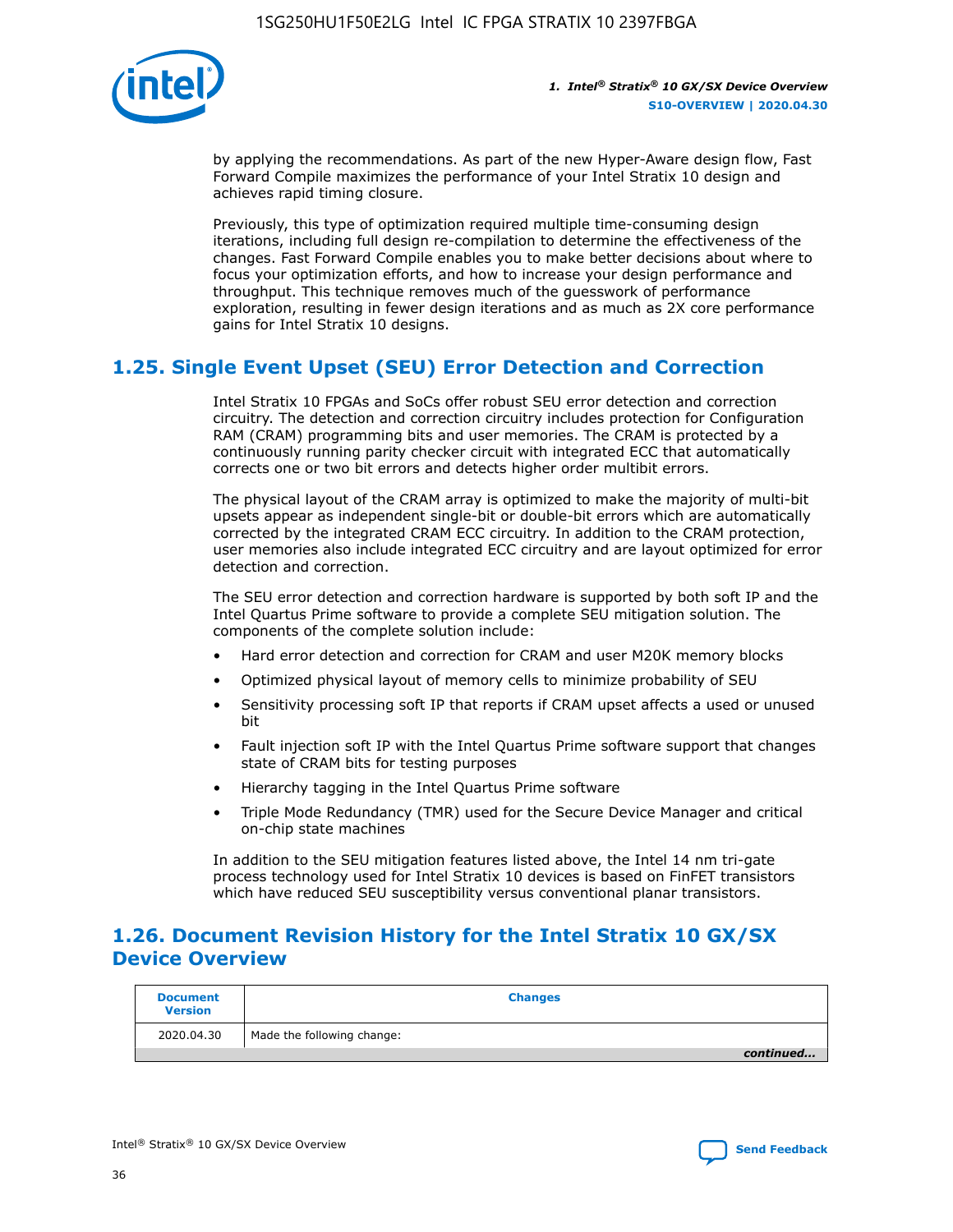

| <b>Document</b><br><b>Version</b> | <b>Changes</b>                                                                                                                                                                                                                                                                                                                                                                                                                                                                                                                                                                                                                                                                                                                                                                                                                                                                                                                                                                                              |
|-----------------------------------|-------------------------------------------------------------------------------------------------------------------------------------------------------------------------------------------------------------------------------------------------------------------------------------------------------------------------------------------------------------------------------------------------------------------------------------------------------------------------------------------------------------------------------------------------------------------------------------------------------------------------------------------------------------------------------------------------------------------------------------------------------------------------------------------------------------------------------------------------------------------------------------------------------------------------------------------------------------------------------------------------------------|
|                                   | Added the GX 10M variant.                                                                                                                                                                                                                                                                                                                                                                                                                                                                                                                                                                                                                                                                                                                                                                                                                                                                                                                                                                                   |
| 2020.03.24                        | Made the following changes:<br>Added advanced security (-AS) devices.<br>Added level shifter details for the Intel Stratix 10 SX/GX 400 device.                                                                                                                                                                                                                                                                                                                                                                                                                                                                                                                                                                                                                                                                                                                                                                                                                                                             |
| 2019.08.19                        | Made the following changes:<br>Added composition details for the leaded and lead-free contact device options.<br>$\bullet$<br>Updated the I/O PLL counts.                                                                                                                                                                                                                                                                                                                                                                                                                                                                                                                                                                                                                                                                                                                                                                                                                                                   |
| 2019.02.15                        | Made the following changes:<br>Changed the number of included logic elements globally.<br>$\bullet$<br>Removed logic density 450, logic density 550, and package code 48 from the "Sample Ordering<br>$\bullet$<br>Code and Available Options for Intel Stratix 10 Devices" figure.<br>Updated description of the higher density in the "Innovations in Intel Stratix 10 FPGAs and SoCs"<br>section.<br>Updated description of the general purpose I/Os in the "Intel Stratix 10 FPGA and SoC Common<br>$\bullet$<br>Device Features" table.<br>Removed support for LPDDR3 globally.<br>Updated the "Intel Stratix 10 FPGA and SoC Architecture Block Diagram" figure.<br>$\bullet$<br>Updated the "Intel Stratix 10 GX/SX FPGA and SoC Family Plan-FPGA Core (part 1)" table.<br>$\bullet$<br>Updated the "Intel Stratix 10 GX/SX FPGA and SoC Family Plan-Interconnects, PLLs and Hard IP<br>(part 2)" table.<br>Updated and merged the "Intel Stratix 10 GX/SX FPGA and SoC Family Package Plan" tables. |
| 2018.08.08                        | Made the following changes:<br>Changed the specs for QDRII+ and QDRII+ Xtreme and added specs for QDRIV in the "External<br>$\bullet$<br>Memory Interface Performance" table.<br>Updated description of the power options in the "Sample Ordering Code and Available Options for<br>Intel Stratix 10 Devices" figure.<br>Changed the description of the technology and power management features in the "Intel Stratix 10<br>FPGA and SoC Common Device Features" table.<br>Changed the description of SmartVID in the "Power Management" section.<br>Changed the direction arrow from the coefficient registers block in the "DSP Block: High Precision<br>$\bullet$<br>Fixed Point Mode" figure.                                                                                                                                                                                                                                                                                                          |
| 2017.10.30                        | Made the following changes:<br>Removed the embedded eSRAM feature globally.<br>$\bullet$<br>Removed the Low Power (VID) and Military operating temperature options, and package code 53<br>$\bullet$<br>from the "Sample Ordering Code and Available Options for Stratix 10 Devices" figure.<br>Changed the Maximum transceiver data rate (chip-to-chip) specification for L-Tile devices in the<br>"Key Features of Intel Stratix 10 Devices Compared to Stratix V Devices" table.                                                                                                                                                                                                                                                                                                                                                                                                                                                                                                                         |
| 2016.10.31                        | Made the following changes:<br>• Changed the number of available transceivers to 96, globally.<br>Changed the single-precision floating point performance to 10 TFLOP, globally.<br>Changed the maximum datarate to 28.3 Gbps, globally.<br>٠<br>Changed some of the features listed in the "Stratix 10 GX/SX Device Overview" section.<br>$\bullet$<br>Changed descriptions for the GX and SX devices in the "Stratix 10 Family Variants" section.<br>$\bullet$<br>Changed the "Sample Ordering Code and Available Options for Stratix 10 Devices" figure.<br>Changed the features listed in the "Key Features of Stratix 10 Devices Compared to Stratix V<br>Devices" table.<br>Changed the descriptions of the following areas of the "Stratix 10 FPGA and SoC Common Device<br>Features" table:<br>- Transceiver hard IP<br>- Internal memory blocks<br>- Core clock networks<br>- Packaging<br>Reorganized and updated all tables in the "Stratix 10 FPGA and SoC Family Plan" section.                |
|                                   | continued                                                                                                                                                                                                                                                                                                                                                                                                                                                                                                                                                                                                                                                                                                                                                                                                                                                                                                                                                                                                   |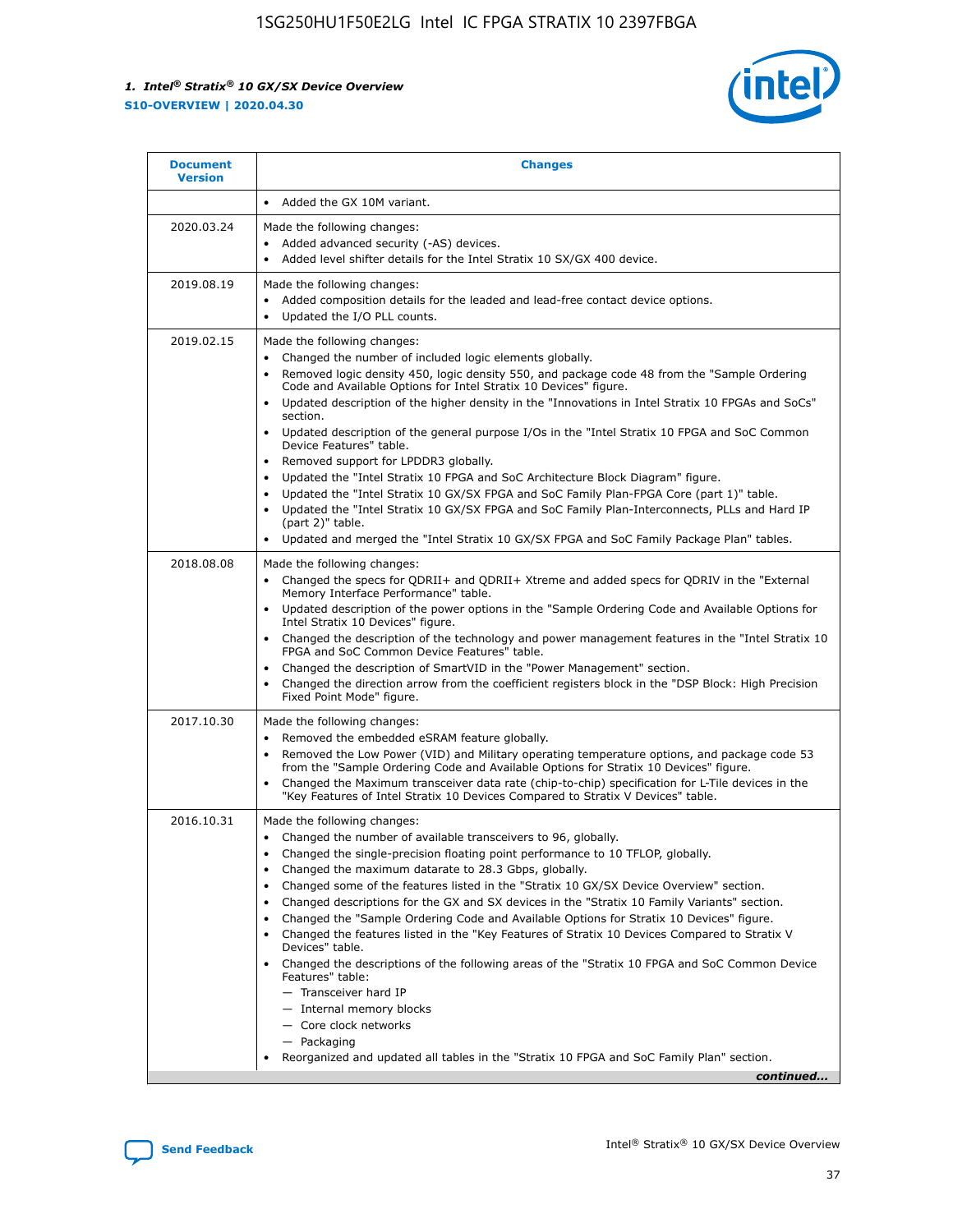

| <b>Document</b><br><b>Version</b> | <b>Changes</b>                                                                                                                                                                                                                                                                                                                                                                                                                                                                                                                                                                                                                                                                                                                                                                                                                                                                                                                                                                                     |  |
|-----------------------------------|----------------------------------------------------------------------------------------------------------------------------------------------------------------------------------------------------------------------------------------------------------------------------------------------------------------------------------------------------------------------------------------------------------------------------------------------------------------------------------------------------------------------------------------------------------------------------------------------------------------------------------------------------------------------------------------------------------------------------------------------------------------------------------------------------------------------------------------------------------------------------------------------------------------------------------------------------------------------------------------------------|--|
|                                   | Removed the "Migration Between Arria 10 FPGAs and Stratix 10 FPGAs" section.<br>Removed footnotes from the "Transceiver PCS Features" table.<br>Changed the HMC description in the "External Memory and General Purpose I/O" section.<br>Changed the number of fPLLs in the "Fractional Synthesis PLLs and I/O PLLs" section.<br>Clarified HMC data width support in the "Key Features of the Stratix 10 HPS" table.<br>Changed the description in the "Internal Embedded Memory" section.<br>Changed the datarate for the Standard PCS and SDI PCS features in the "Transceiver PCS Features"<br>table.<br>Added a note to the "PCI Express Gen1/Gen2/Gen3 Hard IP" section.<br>Updated the "Key Features of the Stratix 10 HPS" table.<br>Changed the description for the Cache coherency unit in the "Key Features of the Stratix 10 HPS"<br>table.<br>Changed the description for the external SDRAM and Flash memory interfaces for HPS in the "Key<br>Features of the Stratix 10 HPS" table. |  |
| 2015.12.04                        | Initial release.                                                                                                                                                                                                                                                                                                                                                                                                                                                                                                                                                                                                                                                                                                                                                                                                                                                                                                                                                                                   |  |